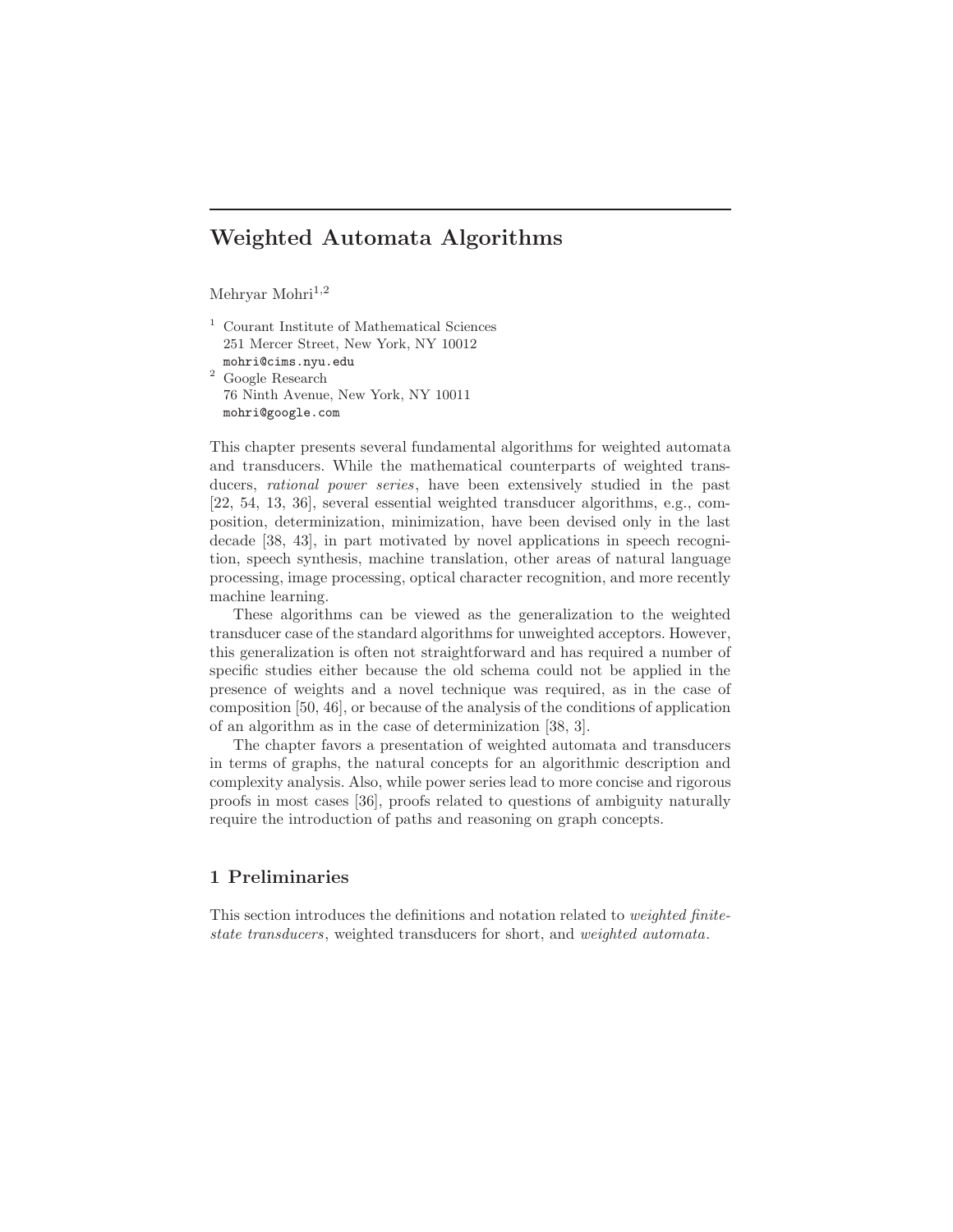### 2 Mehryar Mohri

| SEMIRING           | SET                                                                                    |  |  |
|--------------------|----------------------------------------------------------------------------------------|--|--|
| Boolean            | $\{0,1\}$                                                                              |  |  |
| <b>Probability</b> | $\mathbb{R}_+ \cup \{+\infty\}$                                                        |  |  |
| Lοg                | $\overline{\mathbb{R} \cup \{-\infty, +\infty\} \oplus_{\log}  + +\infty 0}$           |  |  |
| Tropical           | $\left \mathbb{R} \cup \{-\infty, +\infty\}\right  \min \left +\right +\infty\right 0$ |  |  |

Table 1. Semiring examples.  $\bigoplus_{\text{log}}$  is defined by:  $x \bigoplus_{\text{log}} y = -\log(e^{-x} + e^{-y})$ .

#### 1.1 Semirings

For various operations to be well-defined, the weight set associated to a weighted transducer must have the structure of a *semiring* (see [20]). A system  $(S, \oplus, \otimes, \overline{0}, \overline{1})$  is a semiring if  $(S, \oplus, \overline{0})$  is a commutative monoid with identity element  $\overline{0}$ ,  $(S, \otimes, \overline{1})$  is a monoid with identity element  $\overline{1}$ ,  $\otimes$  distributes over  $\oplus$ , and  $\overline{0}$  is an annihilator for ⊗: for all  $a \in S$ ,  $a \otimes \overline{0} = \overline{0} \otimes a = \overline{0}$ . Thus, a semiring is a ring that may lack negation.

Table 1 lists several semirings. In addition to the Boolean semiring, and the probability semiring used to combine probabilities, two semirings often used in applications are the log semiring, which is isomorphic to the probability semiring via the negative-log morphism, and the tropical semiring, which is derived from the log semiring using the Viterbi approximation. In the following definitions, S will be used to denote a semiring.

A semiring is said to be commutative when the multiplicative operation ⊗ is commutative. The semirings listed in Table 1 are all commutative. It is said to be *idempotent* if  $x \oplus x = x$  for all  $x \in S$ . The Boolean semiring and the tropical semiring are idempotent.

## 1.2 Weighted Transducers and Automata

Given an alphabet  $\Sigma$ , we will denote by |x| the length of a string  $x \in \Sigma^*$ and by  $\epsilon$  the *empty string* for which  $|\epsilon| = 0$ . The *mirror image* of a string  $x = x_1 \cdots x_n$  is the string  $x^R = x_n x_{n-1} \cdots x_1$ .

Finite-state transducers are finite automata in which each transition is augmented with an output label in addition to the familiar input label [12, 22, 54, 36]. Output labels are concatenated along a path to form an output sequence and similarly with input labels. Weighted transducers are finite-state transducers in which each transition carries some weight in addition to the input and output labels [54, 36, 52]. The weights are elements of a semiring  $(S, \oplus, \otimes, \overline{0}, \overline{1}).$ 

The ⊗-operation is used to compute the weight of a path by ⊗-multiplying the weights of the transitions along that path. The ⊕-operation computes the weight of a pair of input and output strings  $(x, y)$  by  $\oplus$ -summing the weights of the paths labeled with  $(x, y)$ . The following gives a formal definition of weighted transducers.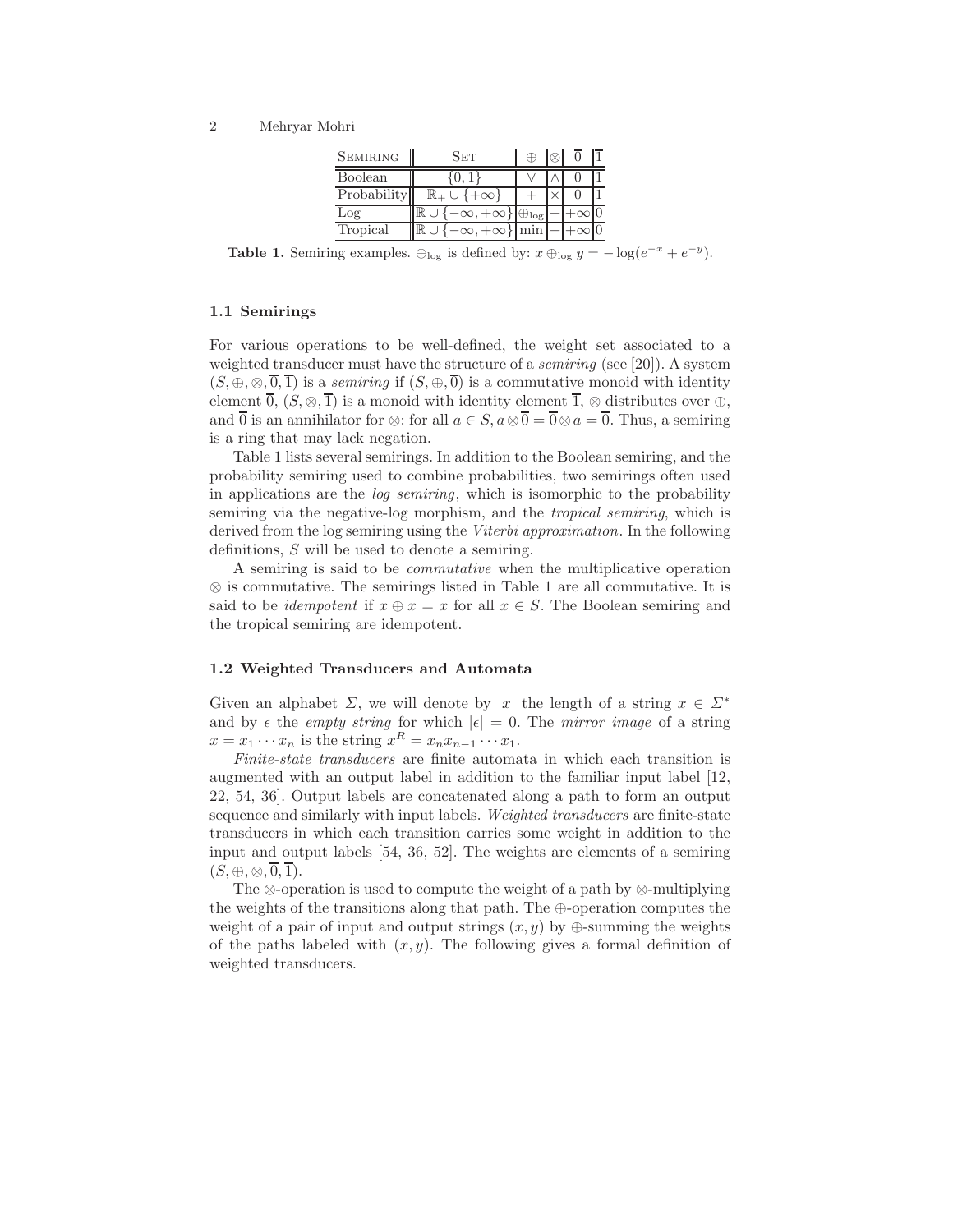

Fig. 1. (a) Example of a weighted transducer  $T$  over the probability semiring. (b) Example of a weighted automaton A over the probability semiring. A can be obtained from T by removing output labels. A bold circle indicates an initial state with initial weight  $\overline{1}$  and a double-circle a final state. A final state q's weight  $\rho(q)$  is indicated after the slash symbol representing the state number.

**Definition 1.** A weighted transducer T over a semiring  $(S, \oplus, \otimes, \overline{0}, \overline{1})$  is an 8-tuple  $T = (\Sigma, \Delta, Q, I, F, E, \lambda, \rho)$  where  $\Sigma$  is a finite input alphabet,  $\Delta$  a finite output alphabet, Q is a finite set of states,  $I \subseteq Q$  the set of initial states,  $F \subseteq Q$  the set of final states, E a finite multiset<sup>3</sup> of transitions, which are elements of  $Q \times (\Sigma \cup \{\epsilon\}) \times (\Delta \cup \{\epsilon\}) \times S \times Q$ ,  $\lambda : I \to S$  an initial weight function, and  $\rho: F \to S$  a final weight function mapping F to S.

For a state  $q \in Q$ , we will denote by  $E[q]$  the outgoing transitions of q and more generally by  $E[Q']$ , the outgoing transitions of all states q in a subset of states  $Q' \subseteq Q$ . An  $\epsilon$ -transition is a transition with both input and output label equal to  $\epsilon$ .

A path  $\pi$  of a transducer is an element of  $E^*$  with consecutive transitions. We denote by  $p[\pi]$  its origin or previous state and by  $n[\pi]$  its destination or next state. A cycle  $\pi$  is a path with  $p[\pi] = n[\pi]$ . An  $\epsilon$ -cycle is a cycle with both input and output label equal to  $\epsilon$ . We also denote by

- $P(Q_1, Q_2)$ , the set of all paths from a subset  $Q_1 \subseteq Q$  to a subset  $Q_2 \subseteq Q$ .
- $P(Q_1, x, Q_2)$  the subset of all paths of  $P(Q_1, Q_2)$  with input label x.
- $P(Q_1, x, y, Q_2)$  the subset of all paths of  $P(Q_1, x, Q_2)$  with output label y.

A path in  $P(I, F)$  is said to be *accepting* or *successful*. The weight of a path  $\pi$ obtained by ⊗-multiplying the weights of its constituent transitions is denoted by  $w[\pi]$ . For any transducer T, we denote by  $T^{-1}$  its *inverse*, that is the transducer obtained from  $T$  by swapping the input and output label of each transition.

A transducer T is said to be regulated if the output weight associated by T to any pair of strings  $(x, y) \in \Sigma^* \times \Delta^*$  defined as:

Thus, there can be two transitions from state  $p$  to state  $q$  with the same input and output label, and even the same weight. In practice, this is avoided by keeping only one such transition whose weight is the ⊕-sum of the weights of the original redundant transitions. We will denote by ⊎ the standard join operation of multisets as in  $\{1,2\} \cup \{1,3\} = \{1,1,2,3\}.$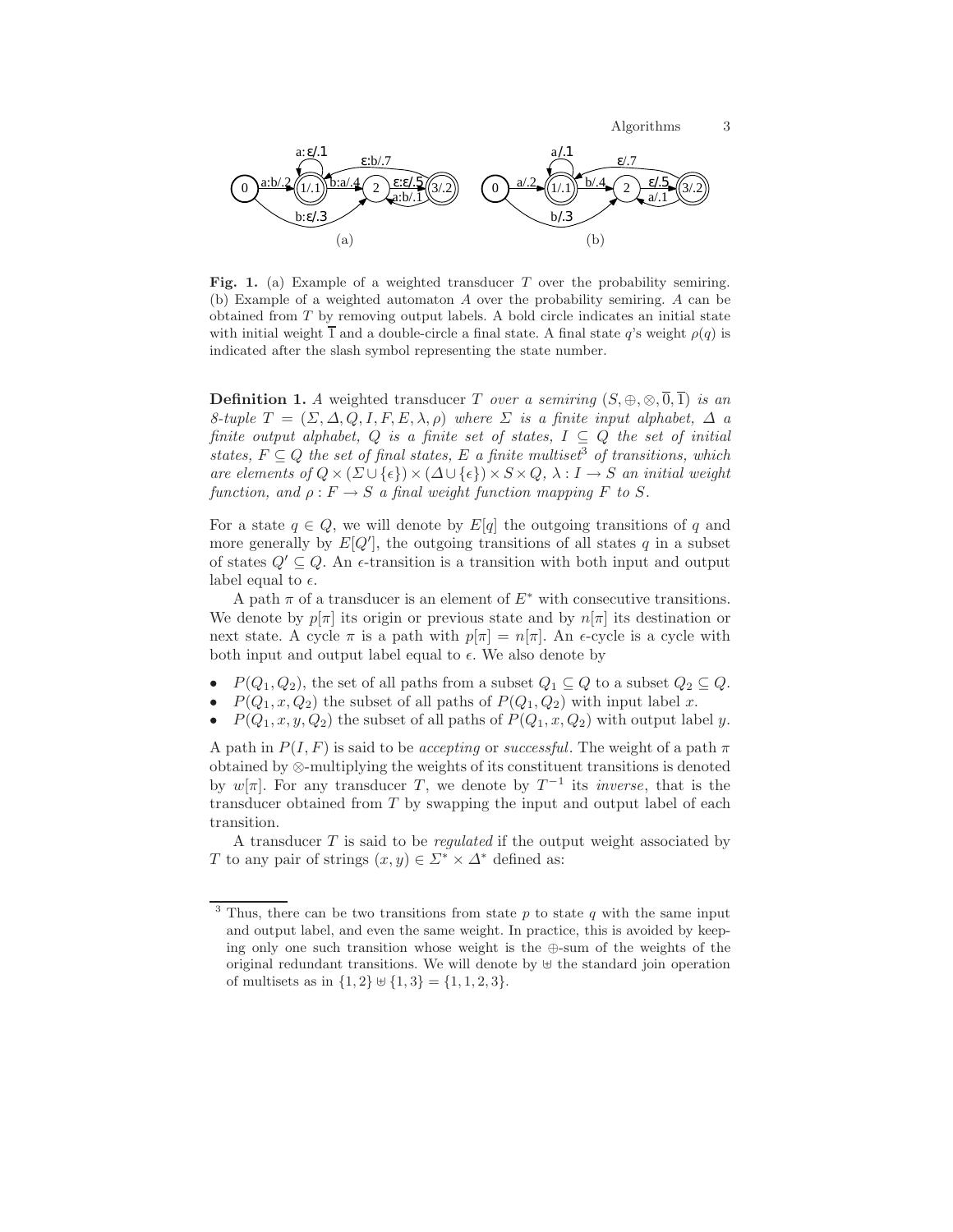4 Mehryar Mohri

$$
T(x,y) = \bigoplus_{\pi \in P(I,x,y,F)} \lambda(p[\pi]) \otimes w[\pi] \otimes \rho(n[\pi]) \tag{1}
$$

is an element of S and its definition does not depend on the order of the terms in the  $\oplus$ -sum.  $T(x, y)$  is defined to be  $\overline{0}$  when  $P(I, x, y, F) = \emptyset$ .<sup>4</sup> Note that in the absence of  $\epsilon$ -cycles, the set of accepting paths  $P(I, x, y, F)$  is finite for any  $(x, y) \in \Sigma^* \times \Delta^*$  and thus T is regulated. Also, as we shall see later, in some semirings, such as the four semirings of Table 1, all weighted transducers are regulated. The weighted transducers we will be considering in this chapter will be regulated. Figure  $1(a)$  shows an example of a weighted transducer.

While our definition allows for multiple initial states with initial weights, in all our examples there will be a unique initial state with initial weight  $\overline{1}$  and thus that weight is not indicated in figures. Since any weighted transducer can be represented by an equivalent one with this property, this does not represent a real limitation.

A state  $q \in Q$  is said to be *non-accessible* (*non-coaccessible*) when there is no path from I to q (resp. from q to F). Non-accessible and non-coaccessible states are called useless states. They can be removed using a connection (or trimming) algorithm in linear time without affecting the weight  $T$  associates to any pair. A transducer with no useless state is said to be trim.

A transducer is said to be *unambiguous* if for any string  $x \in \Sigma^*$  it admits at most one accepting path with input label  $x$ . It is said to be *deterministic* or sequential if it has at most one initial state and at any state no two outgoing transitions share the same input label.

A weighted automaton A can be defined as a weighted transducer with identical input and output labels, for any transition. Thus, only string pairs of the form  $(x, x)$  can have a non-zero weight by A, which is why the weight associated by A to  $(x, x)$  is abusively denoted by  $A(x)$  and identified with the weight associated by  $A$  to  $x$ . Similarly, in the graph representation of weighted automata, the output (or input) label is omitted. Figure 1(b) shows an example of a weighted automaton. The language accepted by  $A$  is the one accepted by the unweighted automaton obtained by ignoring its weights and is denoted by  $L(A)$ .

Note that (unweighted) finite automata [51] can be viewed as weighted automata over the Boolean semiring and, similarly, (unweighted) finite-state transducers [22, 54, 12, 36] as weighted transducers defined over the Boolean semiring.

Our definition of *regulated transducers* is more general that the standard one which assumes that transducers do not have cycles with input or output  $\epsilon$  [54, 36, 52]. The usual definition leads to a simpler presentation but it rules out weighted transducers that are crucial in applications or that can be obtained as a result of application of various algorithms.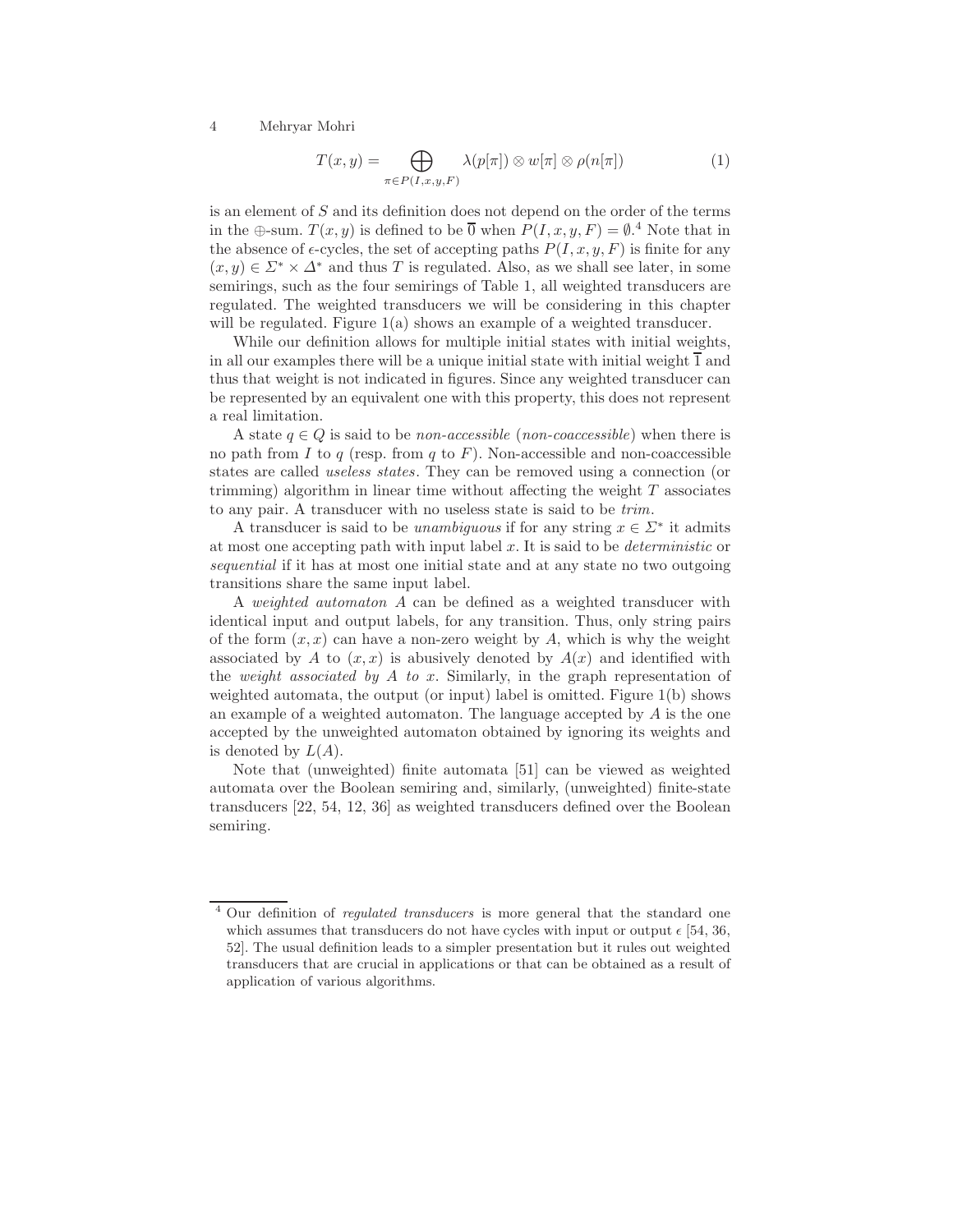# 2 Shortest-distance algorithms

Shortest-paths problems are familiar problems in computer science and mathematics. In these problems, edge weights may represent distances, costs, or any other real-valued quantity that can be added along a path, and that one may wish to minimize. Thus, edge weights are real numbers and the specific operations used are addition to compute the weight of a path and minimum to select the best path weight.

This section introduces a generalization of this problem to the case where the operations are those of a semiring. These problems turn out to be crucial in the design of several algorithms such as  $\epsilon$ -removal or pushing and in many other contexts. Different algorithmic solutions will be presented depending on the semiring properties.

We will consider directed graphs  $G = (Q, E, w)$  over a semiring S, where Q is a set of vertices, E a set of edges, and  $w : E \to S$  the edge weight function which we can extend to any path  $\pi = e_1 \dots e_k$  by  $w[\pi] = \bigotimes_{i=1}^k w[e_i].$ 

#### 2.1 All-Pairs Shortest-Distance Problems

The general all-pairs shortest-distance algorithm described in this section is defined for any *complete semiring*.<sup>5</sup>

### Complete Semirings

A semiring  $(S, \oplus, \otimes, \overline{0}, \overline{1})$  is said to be *complete* if for any index set I and any family  $(a_i)_{i\in I}$  of elements of  $S$ ,  $\bigoplus_{i\in I} a_i$  is an element of S whose definition does not depend on the order of the terms in the ⊕-sum and that has the following properties [22, 20]:

$$
\bigoplus_{i \in I} a_i = \overline{0} \qquad \qquad \text{if } \operatorname{card}(I) = 0 \qquad (2)
$$

$$
\bigoplus_{i \in I} a_i = a_i \qquad \qquad \text{if } \operatorname{card}(I) = 1 \qquad (3)
$$

$$
\bigoplus_{i \in I} a_i = \bigoplus_{j \in J} (\bigoplus_{i \in I_j} a_i) \qquad \text{for any disjoint partition } I = \bigcup_{j \in J} I_j \qquad (4)
$$

$$
a \otimes (\bigoplus_{i \in I} a_i) = \bigoplus_{i \in I} (a \otimes a_i) \qquad \text{for any } a \in S \qquad (5)
$$

$$
\left(\bigoplus_{i\in I} a_i\right)\otimes a = \bigoplus_{i\in I} \left(a_i\otimes a\right) \qquad \text{for any } a\in S. \qquad (6)
$$

The algorithm applies in fact more generally to any *closed semiring* as defined in [41], which, unlike the definition given by [17], does not require idempotence. Note that the earlier definition of closed semirings given by Aho et al. [1] is not axiomatically correct (see [37, 26]). Any complete semiring is a closed semiring.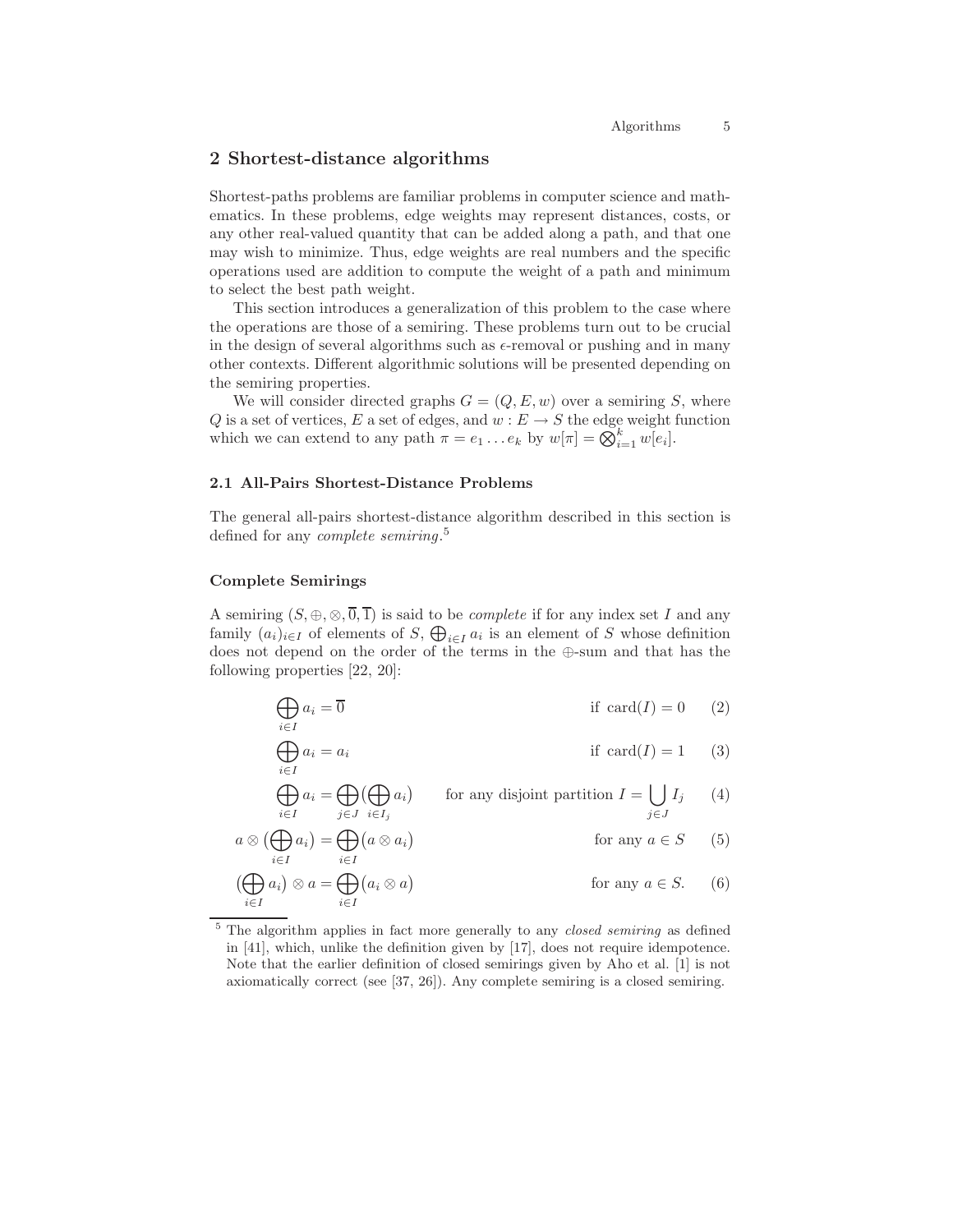A straightforward consequence of these axioms is that in a complete semiring the identity  $(\bigoplus_{i\in I}a_i)(\bigoplus_{j\in J}b_j) = \bigoplus_{(i,j)\in I\times J}(a_i\otimes b_j)$  holds for any two families  $(a_i)_{i\in I}$  and  $(b_i)_{i\in J}$  of elements of S. Note that in a complete semiring all weighted transducers are regulated since all infinite sums are elements of S.

A complete semiring  $S$  is a *starsemiring* [20], that is a semiring that can be augmented with an internal unary closure operation <sup>∗</sup> defined by  $a^* = \bigoplus_{n=0}^{\infty} a^n$  for any  $a \in S^6$  Furthermore, associativity, commutativity, and distributivity apply to these infinite sums.

The *Boolean semiring*  $({0,1}, \vee, \wedge, 0, 1)$  with  $a^* = 1$  for  $a \in \{0,1\},\$ and the tropical semiring  $(\mathbb{R}_{+} \cup \{+\infty\}, \min, +, +\infty, 0)$ , with  $a^* = 0$  for all  $a \in \mathbb{R}_+ \cup \{+\infty\}$ , implicitly used in shortest-paths problems, are familiar examples of complete semirings. The more general tropical semiring  $(\mathbb{R} \cup \{-\infty, +\infty\}, \min, +, +\infty, 0)$  with

$$
a^* = \begin{cases} 0 & \text{if } a \in \mathbb{R}_+; \\ -\infty & \text{otherwise,} \end{cases}
$$
 (7)

and  $(+\infty)+(-\infty)=(-\infty)+(+\infty)=+\infty$ , also defines a complete semiring. Note that the family of complete semirings includes non-idempotent semirings such as the probability semiring  $(\mathbb{R}_{+} \cup \{+\infty\}, +, \times, 0, 1)$  with the closure operation defined by

$$
a^* = \begin{cases} \frac{1}{1-a} & \text{if } 0 \le a < 1; \\ +\infty & \text{otherwise.} \end{cases}
$$
 (8)

The log semiring  $(\mathbb{R}_+ \cup \{-\infty, +\infty\}, \oplus_{\log}, +, +\infty, 0)$  which is isomorphic to the probability semiring is also a non-idempotent complete semiring with

$$
a^* = \begin{cases} \log(1 - a) & \text{if } 0 \le a < 1; \\ -\infty & \text{otherwise.} \end{cases}
$$
 (9)

The *lattice semiring*  $(L, \vee, \wedge, \bot, \top)$  where  $\mathbb L$  is a complete and distributive lattice with infimum  $\perp$  and supremum  $\top$  is a complete semiring with  $a^* = \top$ for all  $a \in \mathbb{L}$ , when it verifies properties (5) and (6) [20]. Thus, all weighted transducers are regulated in the semirings just examined.

### All-Pairs Shortest-Distance Algorithm

For a complete semiring, we can define the *distance* or *shortest-distance* from vertex p to vertex q in  $G = (Q, E, w)$  by

Thus, with the terminology of [20], it is a *complete starsemiring*. All complete starsemirings are Conway semirings [20].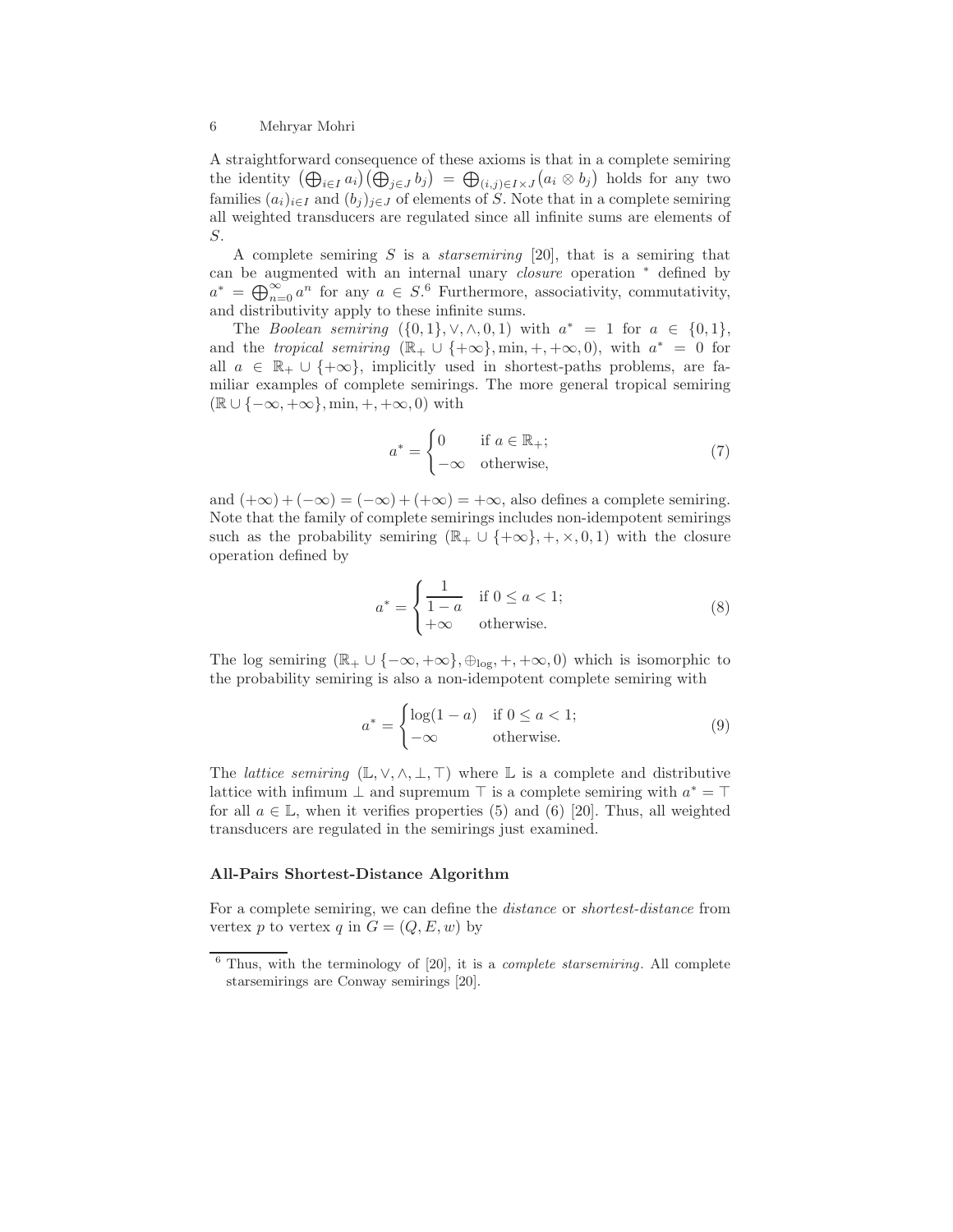Algorithms 7

$$
d[p, q] = \bigoplus_{\pi \in P(p, q)} w[\pi], \tag{10}
$$

where the  $\oplus$ -sum runs over the set of all paths from p to q. This definition coincides with the classical definition of shortest-distance where the weights are summed along the path and where the shortest path is sought for the tropical semiring  $(\mathbb{R}_{+} \cup \{+\infty\}, \min, +, +\infty, 0)$ . The general *all-pair shortest*distance problem is that of computing the shortest distances  $d[p, q]$  for all pairs  $(p, q)$  with  $p, q \in Q$ .

This problem can be solved by computing the closure of the matrix  $\mathbf{M} = (\mathbf{M}_{pq}) \in S^{|Q| \times |Q|}$  defined by  $\mathbf{M}_{pq} = \bigoplus_{e \in E \cap P(p,q)} w[e]$  for all  $p, q \in Q$ . Indeed, using the semiring operations in matrix multiplication [20], for  $n \in \mathbb{N}$ , the coefficient  $\mathbf{M}_{pq}^n$  of  $\mathbf{M}^n$  gives the ⊕-sum of the weights of all paths of length at most  $n$  from  $p$  to  $q$ . For idempotent semirings such as the tropical semiring for which  $\overline{1} \oplus x = \overline{1}$  for all  $x \in S$ , only simple paths (paths with no cycle) need to be considered in the computation of the shortest distances and thus  $M^* = M^{|Q|-1}$ . Using the standard repeated squaring technique [17],  $\mathbf{M}^{|Q|-1}$  can be computed in time  $\mathbf{\Theta}(|Q|^3(T_\oplus + T_\otimes) \log |Q|)$ , where  $T_\oplus$ denotes the computational cost of the ⊕ operation, and  $T_{\otimes}$  that of the  $\otimes$  operation. There exists however a more efficient method for computing all-pairs shortest-distances for all complete semirings based on a generalization of the Floyd-Warshall algorithm.<sup>7</sup>

The Floyd-Warshall algorithm [25, 57] originally designed for the Boolean semiring can be generalized to compute all-pair shortest-distances in all complete semirings. Figure 2 gives the pseudocode of an in-place implementation of the algorithm where  $d[i, j]$  corresponds to the tentative shortest distance from vertex i to vertex j. Lines 1-3 initialize each distance  $d[i, j]$  to the sum of the weights of the transitions between i and j. By convention, the  $\oplus$ -sum is  $\overline{0}$  if  $i$  and  $j$  are not adjacent. The loops of lines 4-11 update the tentative shortestdistances in a way that is similar to the steps of the standard Floyd-Warshall algorithm but using operations of an arbitrary complete semiring.

Let  $T_*$  denote the cost of the closure operation.

**Theorem 2.** Let  $G = (Q, E, w)$  be a weighted directed graph over a complete semiring S. Then, the algorithm GEN-ALL-PAIRS computes the shortestdistances d[i, j] between all pairs of vertices  $(i, j)$  of G in time  $\Theta(|Q|^3(T_{\oplus} +$  $T_{\otimes} + T_{\ast}$ ) and space  $\Theta(|Q|^2)$ .

*Proof.* Let  $P^k(i, j)$  denote the set of paths from i to j with all intermediate vertices within  $\{1, \ldots, k\}$ . For any  $i, j \in Q, k \in \{0\} \cup Q$ , let  $d_{ij}^k$  be the sum of all paths from *i* to *j* with all intermediate vertices within  $\{1, \ldots, k\}$ :  $d_{ij}^k =$  $\bigoplus_{w \in P^k(i,j)} w[\pi]$ . Since the semiring is complete,  $d_{ij}^k$  is well-defined and in S.

<sup>&</sup>lt;sup>7</sup> Ésik and Kuich also gave a cubic-time algorithm for computing  $M^*$  for all *Conway* semirings (see [20] for the definition), which include complete semirings [23].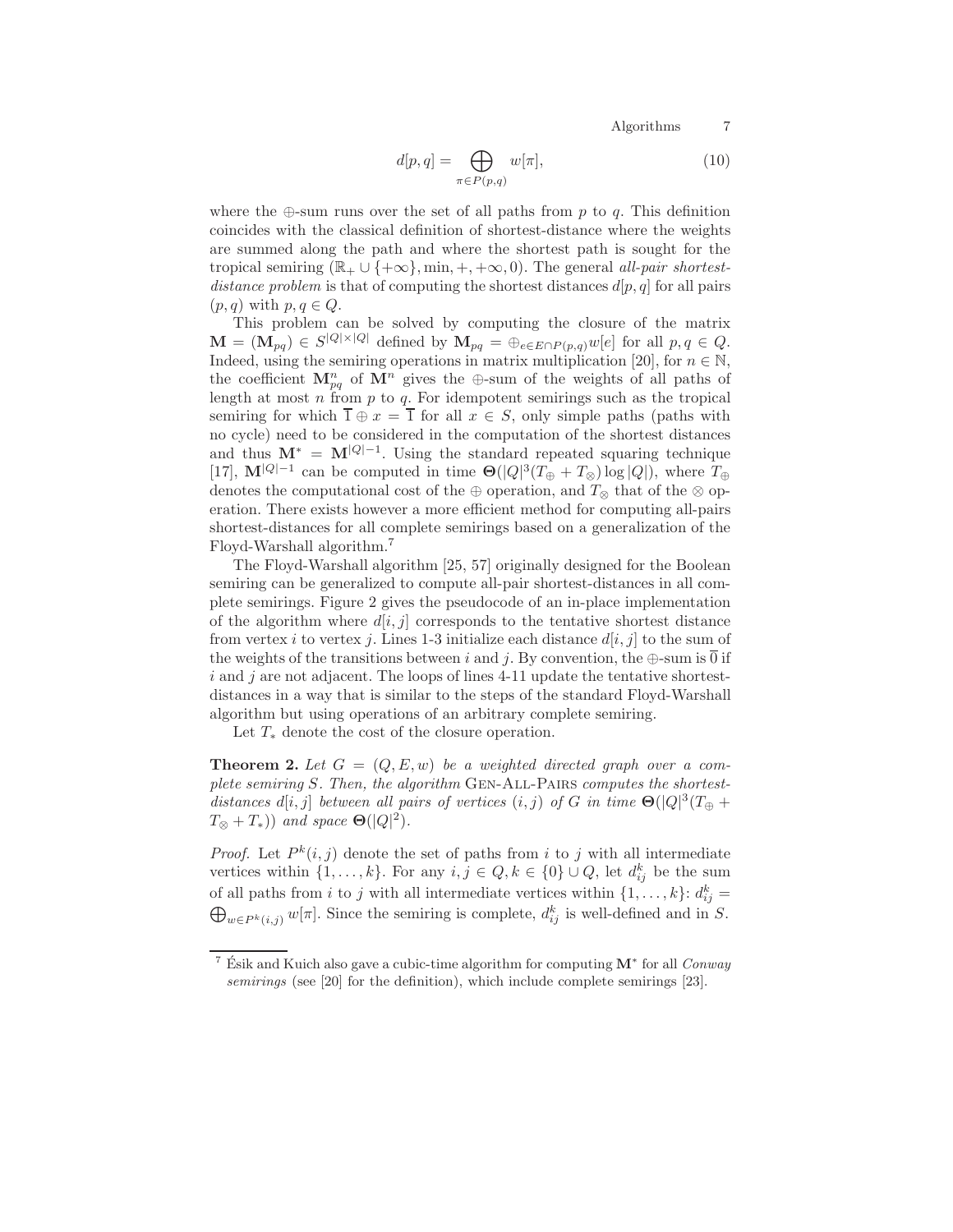$Gen-ALL-PAIRS(G)$ 1 for  $i \leftarrow 1$  to  $|Q|$  do 2 for  $j \leftarrow 1$  to  $|Q|$  do 3  $d[i, j] \leftarrow \bigoplus$  $e \in E \cap P(i,j)$  $w[e]$ 4 for  $k \leftarrow 1$  to |Q| do 5 for  $i \leftarrow 1$  to  $|Q|, i \neq k$  do 6 for  $j \leftarrow 1$  to  $|Q|, j \neq k$  do 7  $d[i, j] \leftarrow d[i, j] \oplus (d[i, k] \otimes d[k, k]^* \otimes d[k, j])$ 8 for  $i \leftarrow 1$  to  $|Q|, i \neq k$  do 9  $d[k, i] \leftarrow d[k, k]^* \otimes d[k, i]$ 10  $d[i, k] \leftarrow d[i, k] \otimes d[k, k]^*$ 11  $d[k,k] \leftarrow d[k,k]^*$ 

Fig. 2. Generic all-pairs shortest-distance algorithm.

Let  $\pi$  be a path in  $P^k(i, j)$ . It is either a path from i to j with all intermediate vertices within  $\{1, \ldots, k-1\}$  or it can be decomposed into a path from i to k with all intermediate vertices within  $\{1, \ldots, k-1\}$ , followed by any number of cycles at k with all intermediate vertices in  $\{1, \ldots, k-1\}$ , followed by a path from k to j with all intermediate vertices within  $\{1, \ldots, k-1\}$ . Thus, for all  $i, j, k \in Q$ ,

$$
P^{k}(i,j) = P^{k-1}(i,j) \cup (P^{k-1}(i,k)(P^{k-1}(k,k))^{*}P^{k-1}(k,j)).
$$
 (11)

By definition, a path in  $P^{k-1}(i, j)$  does not go through k, thus:

$$
P^{k-1}(i,j) \cap (P^{k-1}(i,k)(P^{k-1}(k,k))^* P^{k-1}(k,j)) = \emptyset.
$$
 (12)

Thus, even if S is not idempotent,  $d_{ij}^k$  can be decomposed, for all  $i, j, k \in Q$ , as

$$
d_{ij}^k = d_{i,j}^{k-1} \oplus (d_{ik}^{k-1} \otimes (d_{kk}^{k-1})^* \otimes d_{kj}^{k-1}).
$$
\n(13)

This identity leads directly to an algorithm for computing all-pairs shortest distances using a triple-indexed array. An in-place implementation of the algorithm limits the space used to that of a single  $|Q| \times |Q|$ -matrix (Figure 2) and thus the space complexity of the algorithm to  $O(|Q|^2)$ . The cubic-time complexity follows directly the definition of the algorithm. ⊓⊔

The efficiency of the algorithm can be improved for graphs  $G$  with relatively small strongly connected components (SCCs) by decomposing G into its SCCs, which can be done in linear time, then running GEN-ALL-PAIRS on each SCC.

The Gen-All-Pairs algorithm is useful in a variety of applications. With the Boolean semiring, it can be used to compute the transitive closure of any vertex of a graph and then coincides with the classical Floyd-Warshall algorithm [25, 57]. With the tropical semiring, the algorithm can compute the allpairs shortest distances in the classical case including for graphs with negative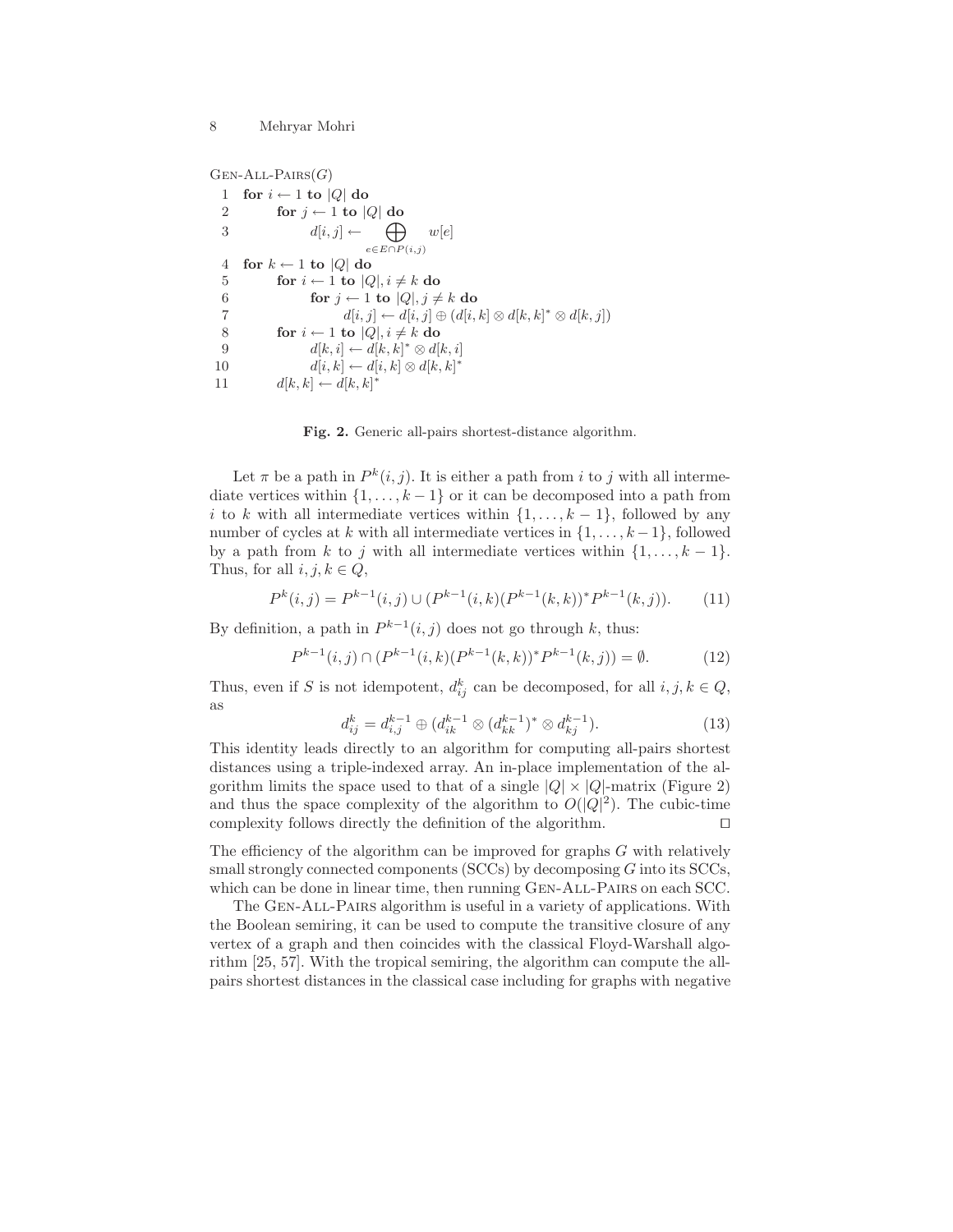cycles using the general topical semiring ( $\mathbb{R}\cup\{-\infty, +\infty\}$ , min,  $+, +\infty, 0$ ). The algorithm of [28] based on Dijkstra's algorithm and that of Bellman-Ford has a better time complexity for graphs with real-valued weights,  $O(|Q|^2 \log |Q| +$  $|Q||E|$ , but it cannot be used with graphs that have a negative cycle. GEN-All-Pairs can also be used to compute the minimum spanning tree of a directed graph using the complete semiring ( $\mathbb{R} \cup \{-\infty, \infty\}$ , min, max,  $\infty, -\infty$ ) [17]. Finally, it is also useful for computing the epsilon-removal of a weighted automaton in the general case of complete semirings [40] where Johnson's algorithm does not apply, which is the main motivation for our presentation of the algorithm.

Gen-All-Pairs can be used of course to compute single-source shortest distances in graphs G weighted over a complete semiring. The complexity of the GEN-ALL-PAIRS algorithm in this case,  $(|Q|^3)$ , makes it impractical for large graphs. The next section describes a single-source shortest-distance algorithm which can be significantly more efficient in many cases.

### 2.2 Single-Source Shortest-Distance Problems

The general single-source shortest-distance algorithm described in this section is defined for any k-closed semiring [41, 20].<sup>8</sup>

### k-Closed Semirings

Let  $k \geq 0$  be an integer. A semiring  $(S, \oplus, \otimes, \overline{0}, \overline{1})$  is said to be k-closed if

$$
\forall a \in S, \quad \bigoplus_{n=0}^{k+1} a^n = \bigoplus_{n=0}^k a^n. \tag{14}
$$

A k-closed semiring is thus a starsemiring with  $a^* = \bigoplus_{n=0}^k a^n$  for all  $a \in$ S (as defined in [20]). The Boolean semiring, the tropical semiring ( $\mathbb{R}_+ \cup$  $\{+\infty\}, \min, +, +\infty, 0$ , or  $(\mathbb{R} \cup \{-\infty, \infty\}, \min, \max, \infty, -\infty)$  are examples of k-closed semirings with  $k = 0$ .

### General single-source shortest-distance Algorithm

The shortest-distance  $d[i, j]$  from any vertex i to any vertex j is well-defined in a k-closed semiring S. Given a source vertex  $s \in Q$ , the general single-source shortest-distance problem consists of computing all distances  $d[s, q], q \in Q$ .

Figure 3 gives the pseudocode of an algorithm computing the single-source shortest-distances for any  $k$ -closed semiring [41]. The algorithm is based on a generalization of the relaxation technique to the k-closed semirings.

The algorithm maintains two arrays  $d[q]$  and  $r[q]$  indexed with vertices.  $d[q]$  denotes the tentative shortest distance from the source s to q. r[q] keeps

 $8$  See also [24, 20] for the related definition of *locally closed semirings*.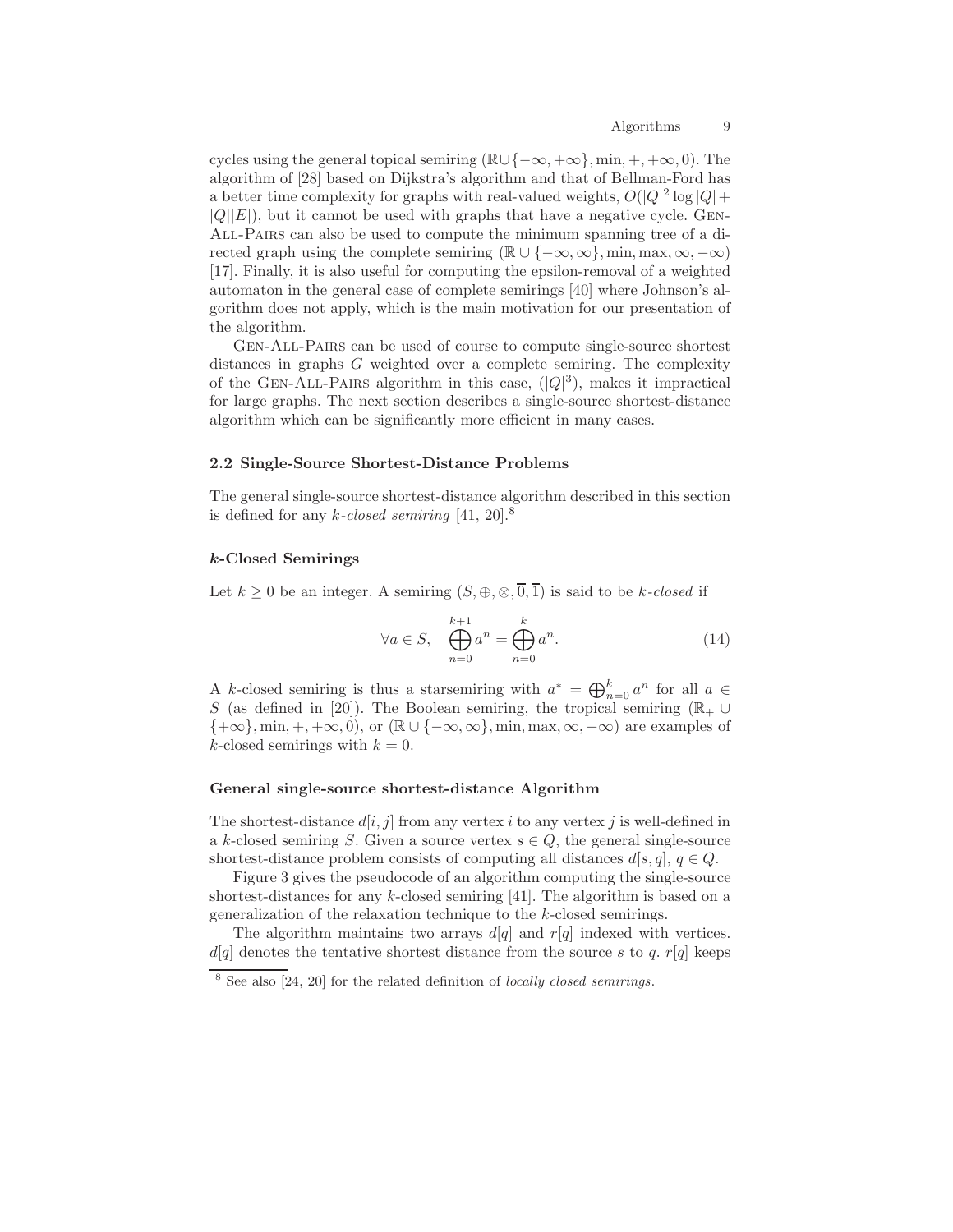$Gen-SINGLE-SOURCE(G, s)$ 

```
1 for i \leftarrow 1 to |Q| do
 2 d[i] \leftarrow r[i] \leftarrow \overline{0}3 d[s] \leftarrow r[s] \leftarrow \overline{1}4 \mathcal{Q} \leftarrow \{s\}5 while \mathcal{Q} \neq \emptyset do
 6 q \leftarrow \text{HEAD}(\mathcal{Q})7 DEQUEUE(\mathcal{Q})8 r' \leftarrow r[q]9 r[q] \leftarrow \overline{0}10 for each e \in E[q] do
11 if d[n[e]] \neq d[n[e]] \oplus (r' \otimes w[e]) then
12 d[n[e]] \leftarrow d[n[e]] \oplus (r' \otimes w[e])13 r[n[e]] \leftarrow r[n[e]] \oplus (r' \otimes w[e])14 if n[e] \notin \mathcal{Q} then
15 ENQUEUE(Q, n[e])
```
Fig. 3. Generic single-source shortest-distance algorithm .

track of the sum of the weights  $\oplus$ -added to  $d[q]$  since the last queue extraction of q. The attribute  $r$  is needed for the shortest-distance algorithm to work in non-idempotent cases. The algorithm uses a queue  $Q$  to store the set of states to consider for the relaxation steps of lines 11-15 [41]. Any queue discipline, e.g., FIFO, shortest-first, topological (in the acyclic case), can be used.

Different queue disciplines yield different running times for our algorithm. The choice of the best queue discipline to use depends on the semiring and the graph structure.

If the graph is acyclic, then using the topological order queue discipline gives a linear-time algorithm:  $O(|Q| + (T_{\oplus} + T_{\otimes})|E|)$ . For the tropical semiring  $(\mathbb{R}_{+} \cup \{+\infty\}, \min, +, +\infty, 0)$  and the best-first queue discipline, the algorithm coincides with Dijkstra's algorithm and its complexity is  $O(|E| + |Q| \log |Q|)$ using Fibonacci heaps. In the presence of negative weights but no negative cycles, using a FIFO queue discipline, the algorithm coincides with the Bellman-Ford algorithm.

The initialization step of the algorithm (lines 1-3) takes  $O(|Q|)$  time, each relaxation (lines 11-13) takes  $O(T_{\oplus} + T_{\otimes} + C(A))$  time. There are exactly  $N(q)|E[q]|$  relaxations at q. The total cost of the relaxations is thus:  $O((T_{\oplus} +$  $T_{\otimes}$  +  $C(A)$ |E| max<sub>q∈Q</sub> N(q)). Since each vertex q is inserted in Q N(q) times (line 15), it is also extracted from  $Q N(q)$  times (lines 6-7), and the general expression of the complexity is

$$
O(|Q| + (T_{\oplus} + T_{\otimes} + C(A))|E| \max_{q \in Q} N(q) + (C(I) + C(E)) \sum_{q \in Q} N(q)), \quad (15)
$$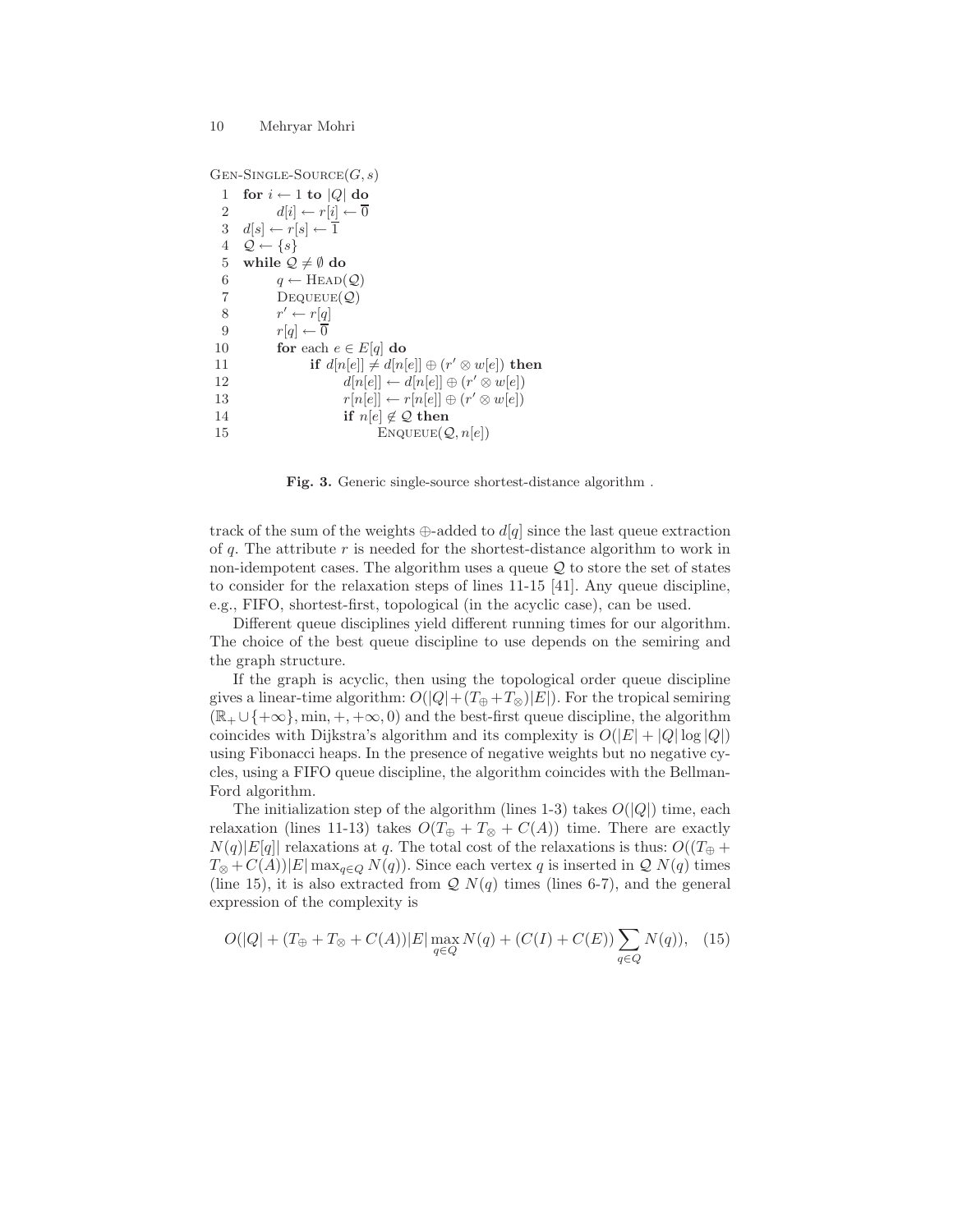where  $C(E)$  is the worst cost of removing a vertex q from the queue Q,  $C(I)$ that of inserting q in  $\mathcal{Q}$ , and  $C(A)$  that of an assignment, including the possible necessary cost of reorganizing the queue.

**Theorem 3.** Let  $G = (Q, E, w)$  be a weighted directed graph over a kclosed commutative semiring S and let  $s \in Q$  be a distinguished source vertex. Then, the algorithm Gen-Single-Source computes the single-source shortest-distances d[s, q] to all vertices  $q \in Q$  regardless of the queue discipline used for Q.

The proof of theorem is given in [41].

# 3 Rational Operations

Regulated weighted transducers are closed under the following three standard operations called rational operations:

• the sum (or union) of two weighted transducers  $T_1$  and  $T_2$  is defined by

$$
\forall (x, y) \in \Sigma^* \times \Delta^*, \ (T_1 \oplus T_2)(x, y) = T_1(x, y) \oplus T_2(x, y). \tag{16}
$$

• the product (or concatenation) of two weighted transducers  $T_1$  and  $T_2$  by

$$
\forall (x, y) \in \Sigma^* \times \Delta^*, \ (T_1 \otimes T_2)(x, y) = \bigoplus_{\substack{x = x_1 x_2 \\ y = y_1 y_2}} T_1(x_1, y_1) \otimes T_2(x_2, y_2). \tag{17}
$$

The sum runs over all possible ways of decomposing x into a prefix  $x_1 \in \mathbb{Z}^*$ and a suffix  $x_2 \in \Sigma^*$  and similarly  $y \in \Delta^*$  into a prefix  $y_1 \in \Delta^*$  and a suffix  $y_2$ . The product of  $n > 0$  instances of  $T, T \otimes \cdots \otimes T$ , is denoted by  $T^n$ , and by convention  $T^0 = \mathcal{E}$ , where  $\mathcal{E}$  is the transducer defined by

$$
\begin{cases} \mathcal{E}(x,y) = \overline{1} & \text{if } (x,y) = (\epsilon, \epsilon); \\ \overline{0} & \text{otherwise.} \end{cases}
$$
 (18)

the *closure* (or *Kleene-closure*) of a weighted transducer  $T$  is defined by

$$
\forall (x,y) \in \Sigma^* \times \Delta^*, \ T^*(x,y) = \bigoplus_{n=0}^{+\infty} T^n(x,y), \tag{19}
$$

when  $\bigoplus_{n=0}^{+\infty} T^n(x,y)$  is an element of S for all  $(x,y) \in \Sigma^* \times \Delta^*$ . Note that in the absence of accepting  $\epsilon$ -paths, that is when  $P(I, \epsilon, \epsilon, F) = \emptyset$ ,  $T^n(x, y) = \overline{0}$  for  $n > |x| + |y|$ , thus  $T^*(x, y)$  is defined by a finite sum and is always an element of S. In complete semirings, the closure operation is defined for all weighted transducers.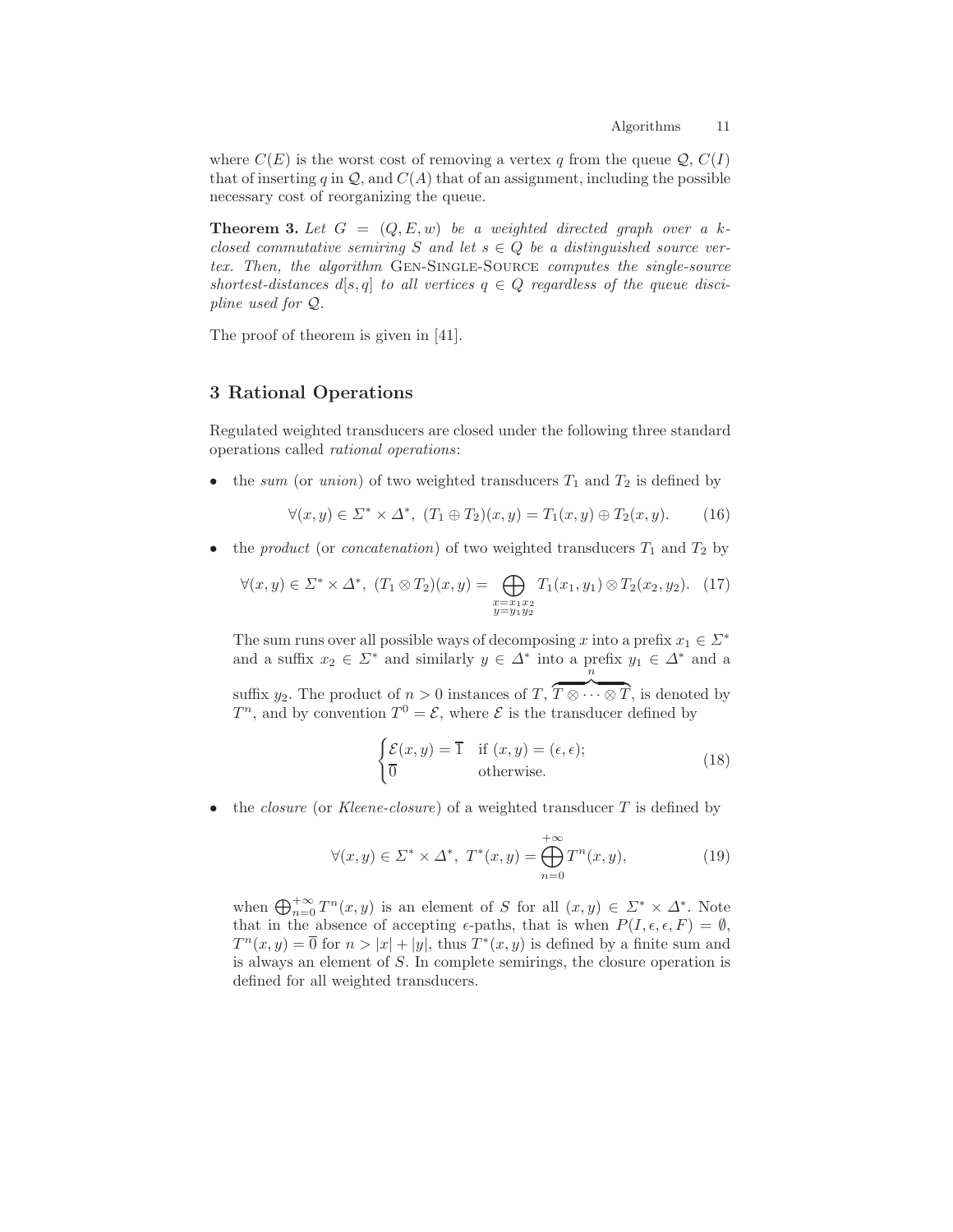

Fig. 4. (a) Weighted transducer  $T_1$  and (b) weighted transducer  $T_2$  over the probability semiring. (c) Sum of  $T_1$  and  $T_2$ ,  $T_1 \oplus T_2$ . (d) Product of  $T_1$  and  $T_2$ ,  $T_1 \otimes T_2$ . (e) Closure of  $T_1, T_1^*$ .

Rational operations can be used to create complex weighted transducers from simpler ones as in the standard case of unweighted acceptors. They admit simple and efficient algorithms. Figures  $4(c)$ -(e) illustrate these algorithms for the particular cases of the transducers  $T_1$  and  $T_2$  of Figures 4(a)-(b).

The transducer sum of two transducers  $T_1$  and  $T_2$  can be constructed from  $T_1$  and  $T_2$  by introducing a new state, made the unique initial state, with  $\epsilon$ -transitions to the initial states of  $T_1$  and  $T_2$  carrying the weight  $\overline{1}$ . By construction, the sum of the weights of the paths with input label  $x$  and output label  $y$  in the resulting transducer is exactly the sum of the weights of the paths with these labels in  $T_1$  and those with these labels in  $T_2$ , which matches precisely the definition of  $T_1 \oplus T_2$  (Figure 4(c). The time and space complexity of the algorithm is thus linear,  $O(|T_1| + |T_2|)$ . Furthermore, the algorithm admits a natural on-demand or on-the-fly construction: states and transitions of the transducer sum can be created only as required by the algorithm using  $T_1 \oplus T_2$ . This is because the outgoing transition of a state of  $T_1 \oplus T_2$  can be constructed only by using that state and  $T_1$  and  $T_2$  without inspecting other states of  $T_1 \oplus T_2$ . This *local* availability of the information needed to construct the output is what characterizes algorithms admitting natural on-the-fly constructions.

Similarly, the product (or concatenation) of two transducers  $T_1$  and  $T_2$  can be constructed from these transducers by making the final states of  $T_1$  non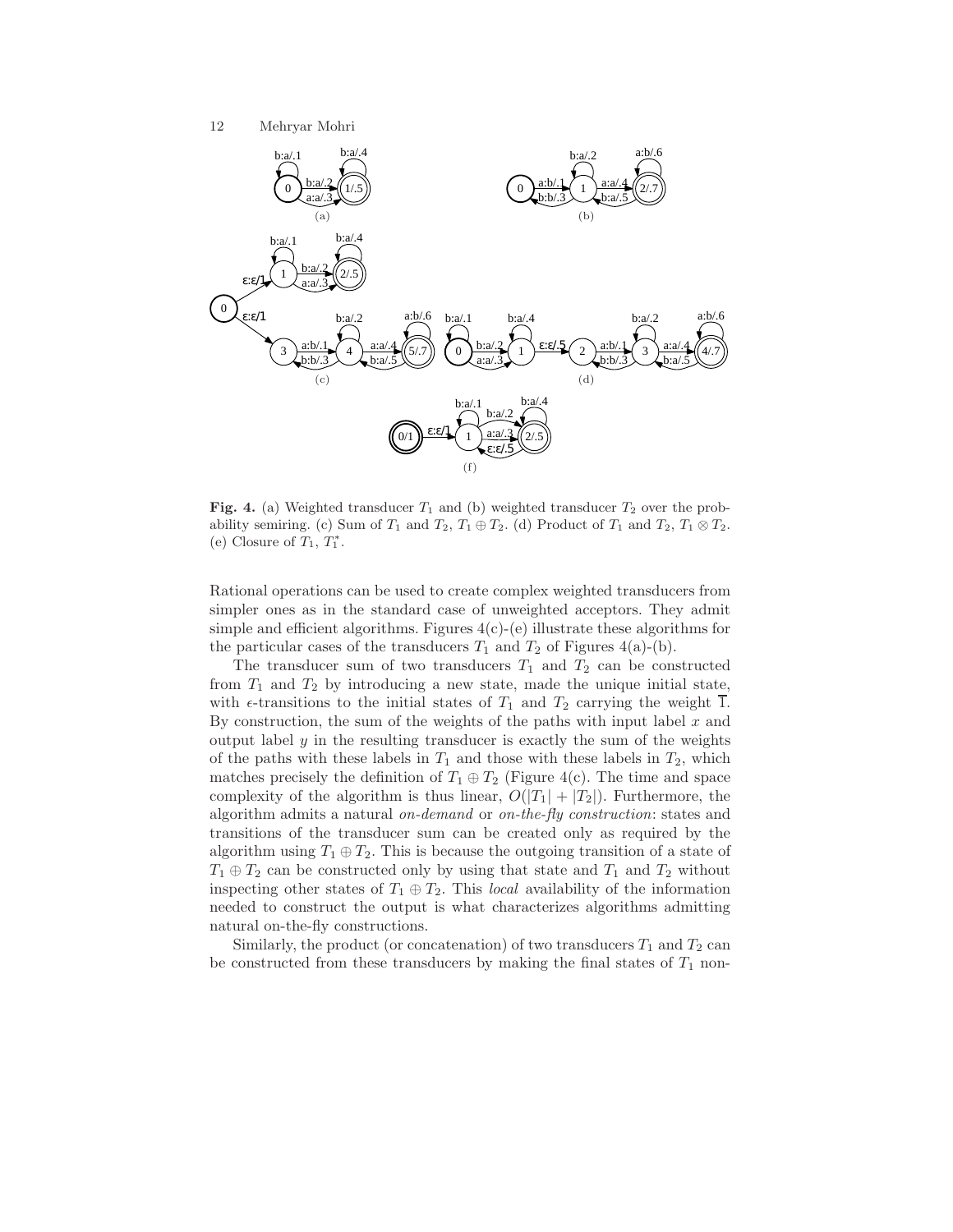final and by creating an  $\epsilon$ -transition from each final state p of  $T_1$  to each initial state q of  $T_2$  carrying the final weight of p (Figure 4(d)). It is straightforward to verify the correctness of this construction. The time and space complexity of the algorithm is  $O(|T_1| + |T_2| + |F_1||I_2|)$ . The complexity of the product computation is linear for transducers with a single initial state, which is the typical situation in practice. As with the sum, the product algorithm admits a natural on-demand implementation.

The closure of a transducer  $T_1$  can be constructed as in the standard case of unweighted acceptors. A new initial state is created that is also final with final weight  $\overline{1}$ . An  $\epsilon$ -transition with weight  $\overline{1}$  is created from this state to the previously initial state of the transducer. Finally, an  $\epsilon$ -transition is added from each final state  $p$  to the previously initial state carrying the final weight of p (Figure 4(e)). The correctness of the construction follows the definition of the closure. The complexity of the algorithm is linear  $O(|T_1|)$  and the algorithm admits a natural on-demand implementation as in the case of the other rational operations.

# 4 Elementary Unary Operations

This section briefly describes three elementary unary operations that are often useful in application.

• the reversal of a weighted transducers T produces a transducer  $T<sup>R</sup>$  that assigns to each pair of strings  $(x, y)$  what T assigns to their mirror images  $(x^R, y^R)$ :

$$
T^{R}(x,y) = T(x^{R}, y^{R}). \tag{20}
$$

the *inversion* (or *transposition*) of a weighted transducer  $T$  produces a new weighted transducer by swapping the input and output label of each transition

$$
T^{-1}(x, y) = T(y, x).
$$
 (21)

• the projection of a weighted transducer  $T$  on the *input side* (or *left projection*) yields an acceptor  $\mathcal{F}$  by omitting output labels:

$$
\downarrow T(x) = \bigoplus_{y} T(x, y). \tag{22}
$$

Projection on the output side (or right projection),  $T \downarrow$ , is defined in a similar way.

These operations admit straightforward linear-time algorithms that are illustrated by Figures 5. Inversion and projection are trivial and clearly admit a linear-time algorithm. When the semiring  $S$  is commutative, reversal can be obtained by reverting the direction of each transition and making initial states final and final states initial. It can also be obtained as in Figure 5(a)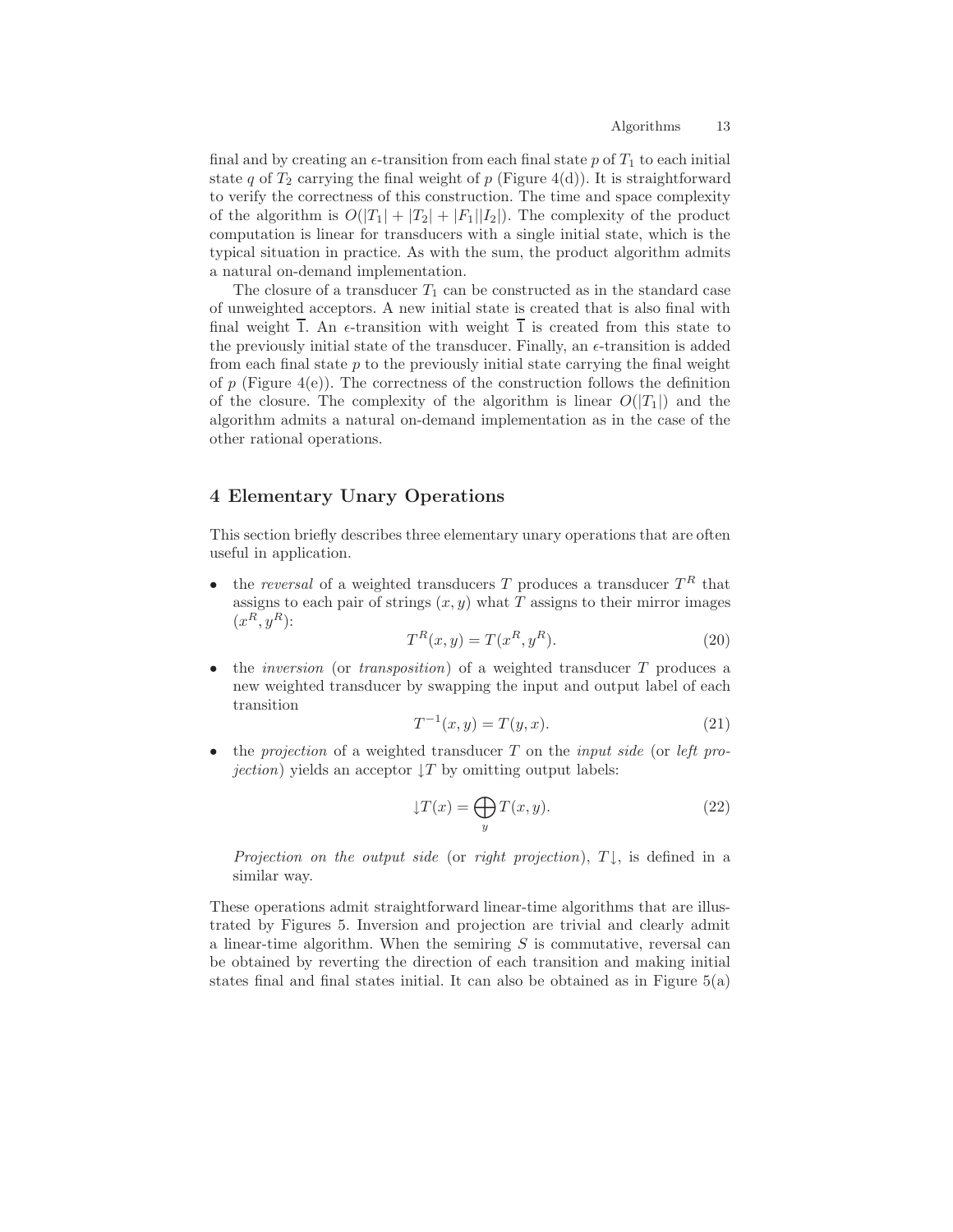

Fig. 5. Elementary operations applies to the transducer  $T = T_1 \oplus T_2$  of Figure 4(c). (a) Reversed transducer  $T<sup>R</sup>$ . (b) Inverted transducer  $T<sup>-1</sup>$ . (c) Projected transducer  $\perp T$ .

by reverting the direction of all transitions, creating a new state  $p$  made the unique initial state, with  $\epsilon$ -transitions to each previously final state q carrying the final weight of  $q$ , and making previously initial states final with the same weights. In all cases, reversal does not admit a natural on-demand computation since the computation of the outgoing transitions of a state of the output transducer requires creating or inspecting other output states.

# 5 Fundamental binary operations

In this section, the semiring  $S$  is assumed to be commutative.

### 5.1 Composition

Composition is a general operation for combining two or more weighted transducers [22, 54, 36, 35]. It is a powerful tool used in a variety of applications to create a complex weighted transducer from simpler ones representing statistical models or discriminative models.

The algorithm for the composition of weighted transducers is a generalization of the standard composition algorithm for unweighted finite-state transducers. However, as we shall see later, the weighted case requires a more subtle technique to deal with  $\epsilon$ -path multiplicity issues [50, 46]. The algorithm takes as input two weighted transducers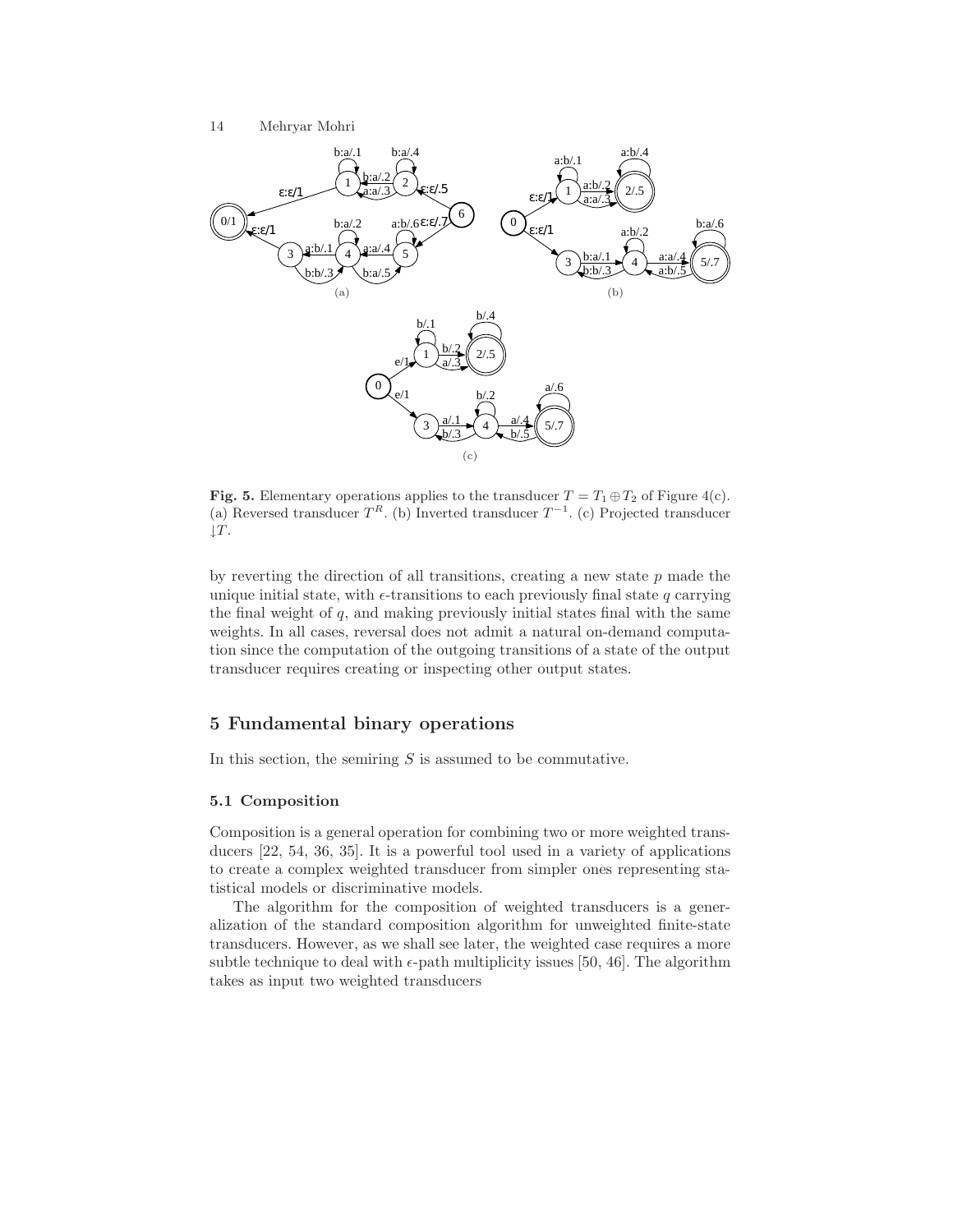

**Fig. 6.** Weighted transducers (a)  $T_1$  and (b)  $T_2$  over the probability semiring. (c) Illustration of composition of  $T_1$  and  $T_2$ ,  $T_1 \circ T_2$ . Some states might be constructed during the execution of the algorithm that are not co-accessible, e.g.,  $(3, 2)$ . Such states and the related transitions can be removed by a trimming (or connection) algorithm in linear-time.

 $T_1 = (\Sigma^*, \Delta^*, Q_1, I_1, F_1, E_1, \lambda_1, \rho_1)$  and  $T_2 = (\Delta^*, \Omega^*, Q_2, I_2, F_2, E_2, \lambda_2, \rho_2)$ 

such that the input alphabet of  $T_2$ ,  $\Delta$ , coincides with the output alphabet of T<sub>1</sub>, outputs a weighted transducer  $T = (\Sigma^*, \Omega^*, Q, I, F, E, \lambda, \rho)$  realizing the composition of  $T_1$  and  $T_2$ .

Let  $T_1$  and  $T_2$  be two weighted transducers defined over S such that the input alphabet of  $T_2$  coincides with the output alphabet of  $T_1$ . Assume that the infinite sum  $\bigoplus_{z\in\Delta^*} T_1(x,z)\otimes T_2(z,y)$  is defined and in S for all  $(x,y)\in$  $\Sigma^* \times \Omega^*$ . This condition holds for all transducers defined over a complete semiring such as the Boolean semiring, the tropical semiring, the probability semiring and the log semiring, and for all acyclic transducers defined over an arbitrary semiring. Then, the result of the composition of  $T_1$  and  $T_2$  is a weighted transducer denoted by  $T_1 \circ T_2$  and defined for all  $x, y$  by:

$$
(T_1 \circ T_2)(x, y) = \bigoplus_{z \in \Delta^*} T_1(x, z) \otimes T_2(z, y). \tag{23}
$$

The sum runs over all strings  $z$  labeling a path of  $T_1$  on the output side and a path of  $T_2$  on input label z. The matrix notation we have used emphasizes the connection of composition with matrix multiplication.<sup>9</sup>

There exists a general and efficient algorithm to compute the composition of two weighted transducers. In the absence of  $\epsilon$ s on the input side of  $T_1$  or the output side of  $T_2$ , the states of  $T_1 \circ T_2$  can be identified with pairs of a

 $9$  Our choice of a matrix notation as opposed to a functional notation is motivated by its convenience in applications.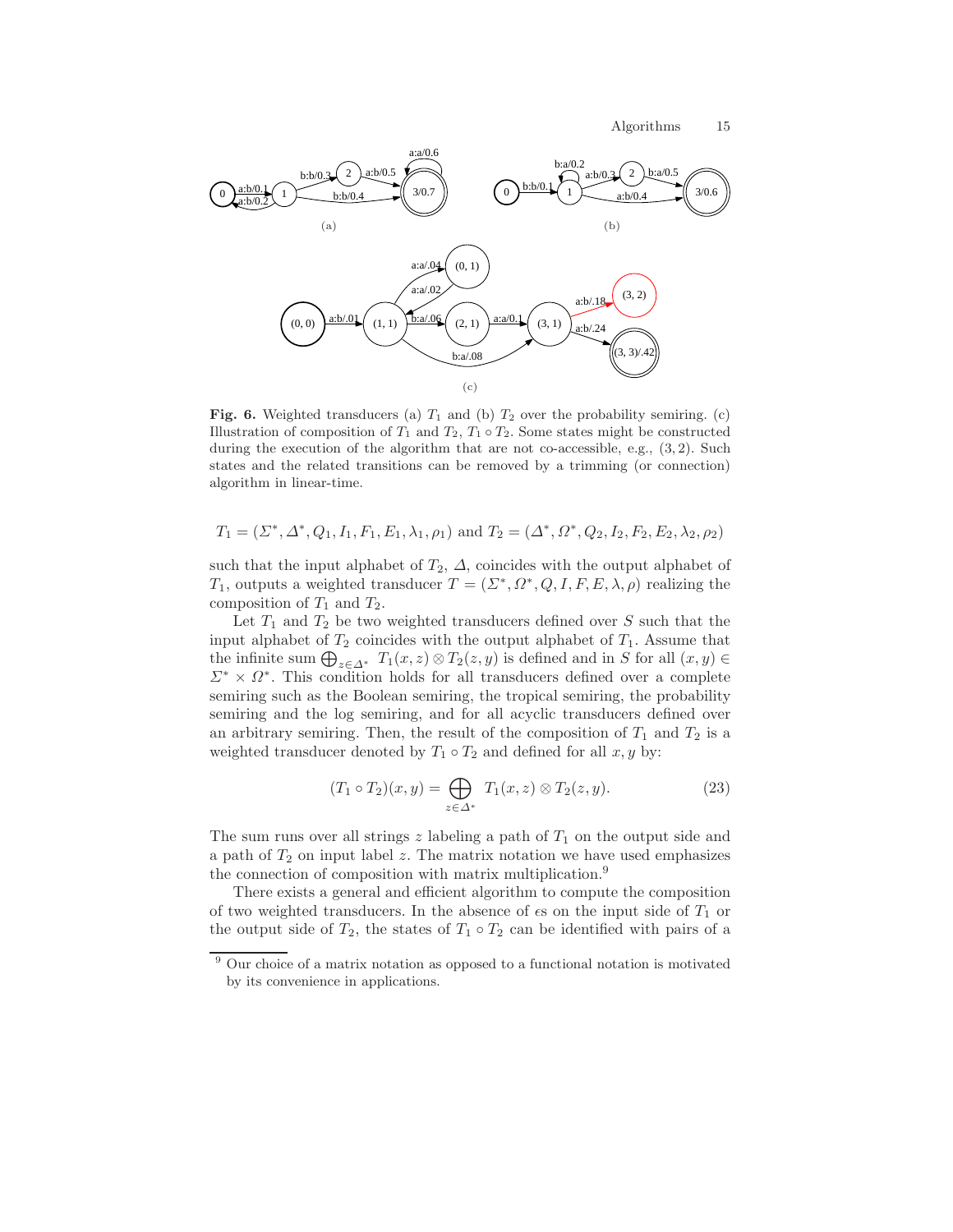#### 16 Mehryar Mohri

state of  $T_1$  and a state of  $T_2$ ,  $Q \subseteq Q_1 \times Q_2$ . Initial states are those obtained by pairing initial states of the original transducers,  $I = I_1 \times I_2$ , and similarly final states are defined by  $F = Q \cap (F_1 \times F_2)$ . Transitions are obtained by matching a transition of  $T_1$  with one of  $T_2$  from appropriate transitions of  $T_1$ and  $T_2$ :

$$
E = \biguplus_{\substack{(q_1, a, b, w_1, q_2) \in E_1 \\ (q'_1, b, c, w_2, q'_2) \in E_2}} \Biggl\{ \Biggl( (q_1, q'_1), a, c, w_1 \otimes w_2, (q_2, q'_2) \Biggr) \Biggr\}.
$$

The following is the pseudocode of the algorithm in the  $\epsilon$ -free case.

WEIGHTED-COMPOSITION $(T_1, T_2)$ 

```
1 Q \leftarrow I_1 \times I_22 Q \leftarrow I_1 \times I_23 while \mathcal{Q} \neq \emptyset do
 4 q = (q_1, q_2) \leftarrow \text{HEAD}(\mathcal{Q})5 DEQUEUE(\mathcal{Q})6 if q \in I_1 \times I_2 then
 7 I \leftarrow I \cup \{q\}8 \lambda(q) \leftarrow \lambda_1(q_1) \otimes \lambda_2(q_2)9 if q \in F_1 \times F_2 then
10 F \leftarrow F \cup \{q\}11 \rho(q) \leftarrow \rho_1(q_1) \otimes \rho_2(q_2)12 for each (e_1, e_2) \in E[q_1] \times E[q_2] such that o[e_1] = i[e_2] do
13 if (q' = (n[e_1], n[e_2]) \notin Q) then
14 Q \leftarrow Q \cup \{q'\}15 ENQUEUE(Q, q')16 E \leftarrow E \cup \{(q, i[e_1], o[e_2], w[e_1] \otimes w[e_2], q')\}17 return T
```
 $E, I$ , and  $F$  are all assumed to be initialized to the empty set. The algorithm uses a queue Q containing the set of pairs of states yet to be examined. The queue discipline of  $Q$  can be arbitrarily chosen and does not affect the termination of the algorithm. The set of states  $Q$  is originally reduced to the set of pairs of the initial states of the original transducers and  $\mathcal Q$  is initialized to the same (lines 1-2). At each execution of the loop of lines 3-16, a new pair of states  $(q_1, q_2)$  is extracted from Q (lines 4-5). The initial weight of  $(q_1, q_2)$ is computed by ⊗-multiplying the initial weights of  $q_1$  and  $q_2$  when they are both initial states (lines 6-8). Similar steps are followed for final states (lines 9-11). Then, for each pair of matching transitions  $(e_1, e_2)$ , a new transition is created according to the rules specified earlier (line 16). If the destination state  $(n[e_1], n[e_2])$  has not been found earlier on, it is added to Q and inserted in  $Q$  (lines 14-15).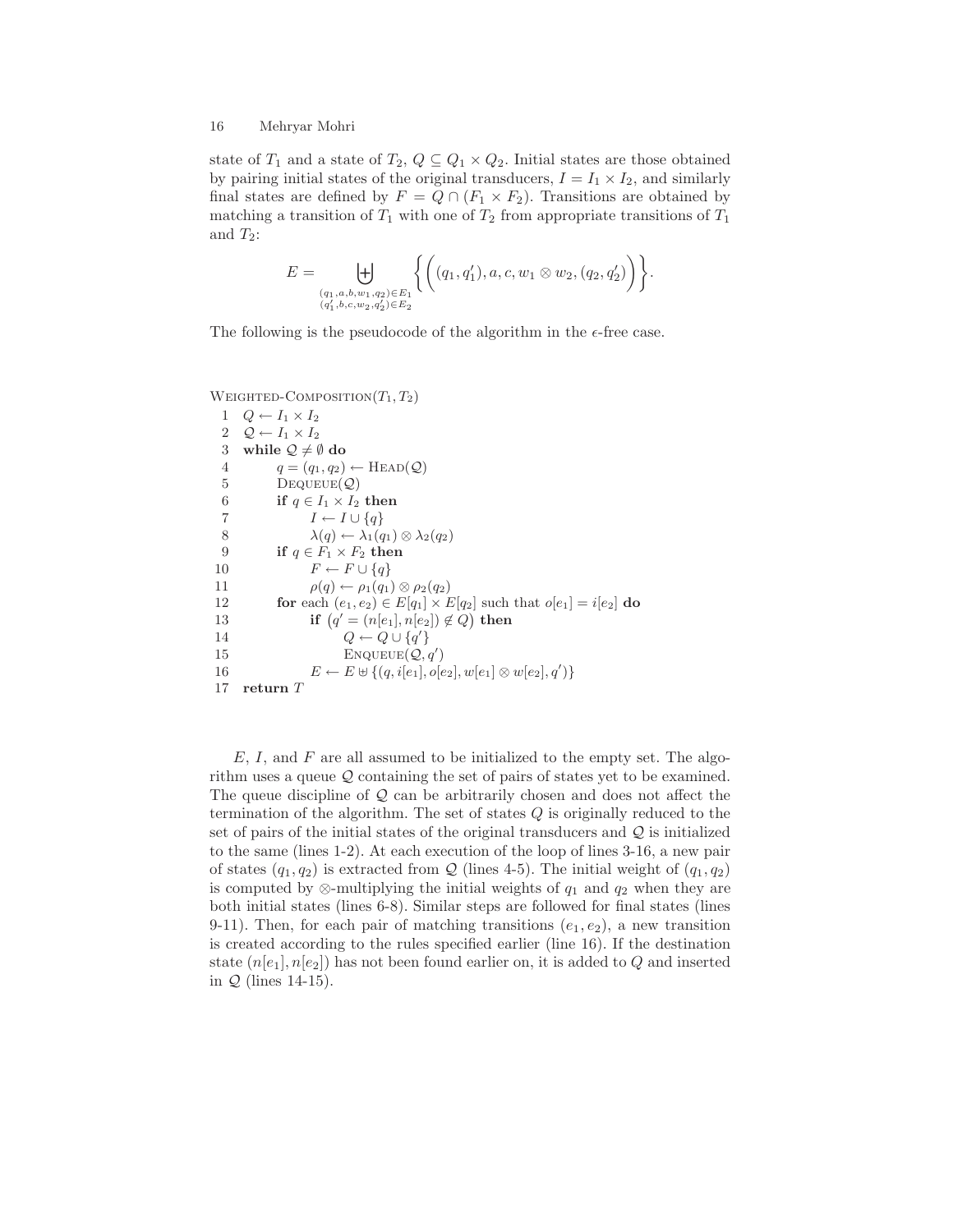

Fig. 7. Redundant  $\epsilon$ -paths in composition. All transition and final weights are equal to  $\overline{1}$ . (a) A straightforward generalization of the  $\epsilon$ -free case would generate all the paths from  $(1, 1)$  to  $(3, 2)$  when composing  $T_1$  and  $T_2$  and produce an incorrect results in non-idempotent semirings. (b) Filter transducer  $F$  [46]. The shorthand x is used to represent an element of  $\Sigma$ .

In the worst case, all transitions of  $T_1$  leaving a state  $q_1$  match all those of  $T_2$  leaving ′ 1 , thus the space and time complexity of composition is quadratic:  $O(|T_{\lambda}| |T_2|)$ . However, an important feature of composition is that it admits a natural on-demand computation which can be used to construct only the part of the composed transducer that is needed. Figures  $6(a)-(c)$ illustrate the algorithm when applied to the transducers of Figures  $6(a)-(b)$ defined over the probability semiring.

More care is needed when  $T_1$  admits output  $\epsilon$  labels or  $T_2$  input  $\epsilon$  labels. Indeed, as illustrated by Figure 7, a straightforward generalization of the  $\epsilon$ free case would generate redundant  $\epsilon$ -paths and, in the case of non-idempotent semirings, would lead to an incorrect result. The weight of the matching paths of the original transducers would be counted  $p$  times, where  $p$  is the number of redundant paths in the result of composition.

To cope with this problem, all but one  $\epsilon$ -path must be filtered out of the composite transducer. Figure 7 indicates in boldface one possible choice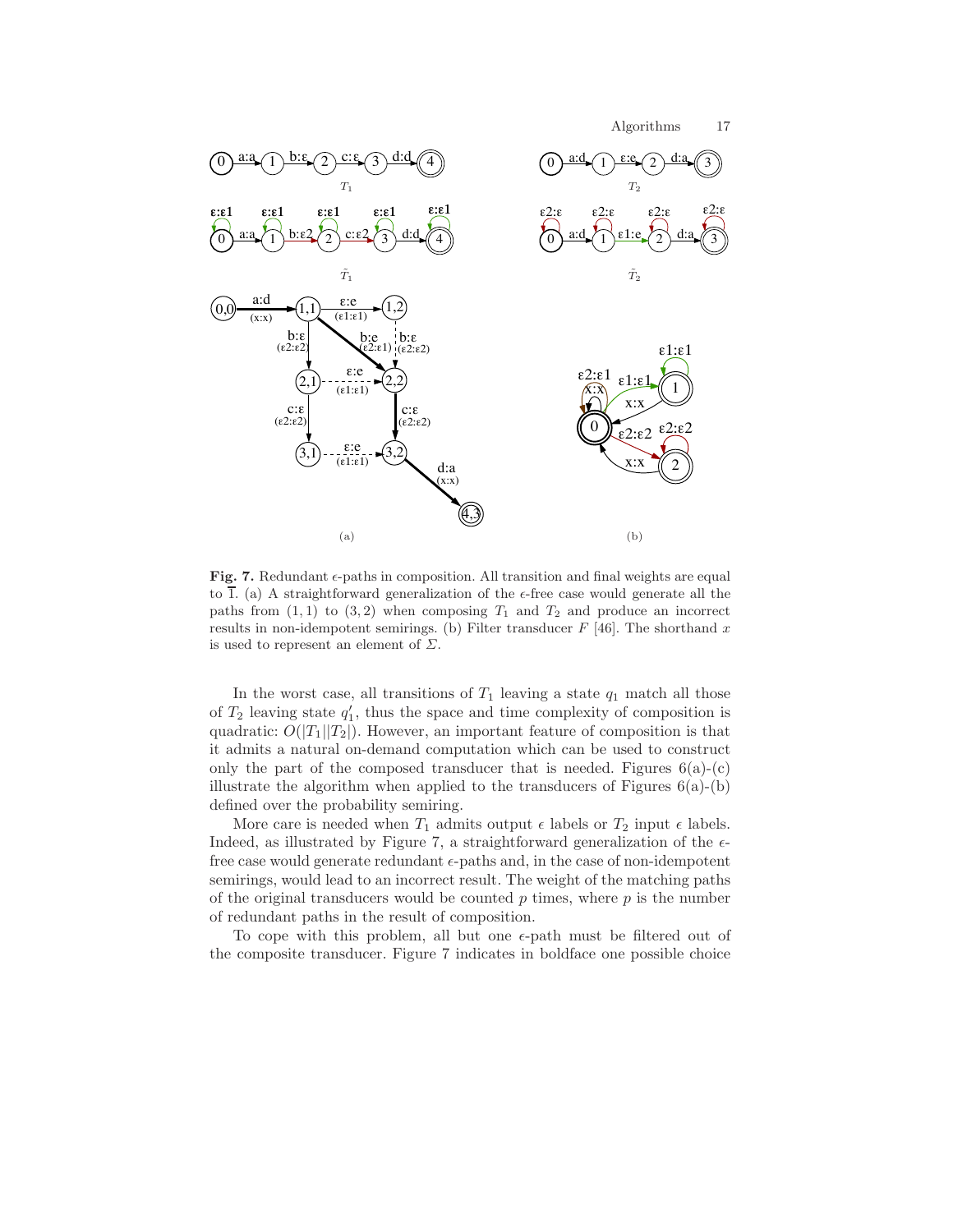#### 18 Mehryar Mohri

for that path, which in this case is the shortest. Remarkably, that filtering mechanism itself can be encoded as a finite-state transducer  $F$  (Figure 7(b)).

To apply that filter, we need to first augment  $T_1$  and  $T_2$  with auxiliary symbols that make the semantics of  $\epsilon$  explicit. Thus, let  $\tilde{T}_1$  ( $\tilde{T}_2$ ) be the weighted transducer obtained from  $T_1$  (resp.  $T_2$ ) by replacing the output (resp. input)  $\epsilon$  labels with  $\epsilon_2$  (resp.  $\epsilon_1$ ) as illustrated by Figure 7. Thus, matching with the symbol  $e_1$  corresponds to remaining at the same state of  $T_1$  and taking a transition of  $T_2$  with input  $\epsilon$ .  $e_2$  can be described in a symmetric way. The filter transducer F disallows a matching ( $\epsilon_2, \epsilon_2$ ) immediately after ( $\epsilon_1, \epsilon_1$ ) since this can be done instead via  $(\epsilon_2, \epsilon_1)$ . By symmetry, it also disallows a matching  $(\epsilon_1, \epsilon_1)$  immediately after  $(\epsilon_2, \epsilon_2)$ . In the same way, a matching  $(\epsilon_1, \epsilon_1)$  immediately followed by  $(\epsilon_2, \epsilon_1)$  is not permitted by the filter F since a shorter path via the matchings  $(\epsilon_2, \epsilon_1)(\epsilon_1, \epsilon_1)$  is possible. Similarly,  $(\epsilon_2, \epsilon_2)(\epsilon_2, \epsilon_1)$  is ruled out. It is not hard to verify that the filter transducer  $F$  is precisely a finite automaton over pairs accepting the complement of the language

$$
L = \sigma^*( (\epsilon_1, \epsilon_1)(\epsilon_2, \epsilon_2) + (\epsilon_2, \epsilon_2)(\epsilon_1, \epsilon_1) + (\epsilon_1, \epsilon_1)(\epsilon_2, \epsilon_1) + (\epsilon_2, \epsilon_2)(\epsilon_2, \epsilon_1)) \sigma^*,
$$

where  $\sigma = \{(\epsilon_1, \epsilon_1), (\epsilon_2, \epsilon_2), (\epsilon_2, \epsilon_1), x\}$  [4]. Thus, the filter F guarantees that exactly one  $\epsilon$ -path is allowed in the composition of each  $\epsilon$  sequences. To obtain the correct result of composition, it suffices then to use the  $\epsilon$ -free composition algorithm already described and compute

$$
\tilde{T}_1 \circ F \circ T_2. \tag{24}
$$

Indeed, the two compositions in  $\tilde{T}_1 \circ F \circ \tilde{T}_2$  no more involve  $\epsilon$ s. Since the size of the filter transducer  $F$  is constant, the complexity of general composition is the same as that of  $\epsilon$ -free composition, that is  $O(|T_1||T_2|)$ . In practice, the augmented transducers  $\tilde{T}_1$  and  $\tilde{T}_2$  are not explicitly constructed, instead the presence of the auxiliary symbols is simulated. Further filter optimizations help limit the number of non-coaccessible states created, for example by examining more carefully the case of states with only outgoing non- $\epsilon$ -transitions or only outgoing  $\epsilon$ -transitions [46].

Composition of weighted transducers can be further generalized to the N-way composition of weighted transducers [4]. Furthermore, N-way composition of three or more transducers can be substantially faster than the use of the standard composition [5].

#### 5.2 Intersection

The intersection (or Hadamard product) of two weighted automata  $A_1$  and  $A_2$  is defined by [22, 54, 36]:

$$
(A_1 \cap A_2)(x) = A_1(x) \otimes A_2(x). \tag{25}
$$

It coincides with the special case of composition of weighted transducers where the input label of each transition matches its output label. Thus, the same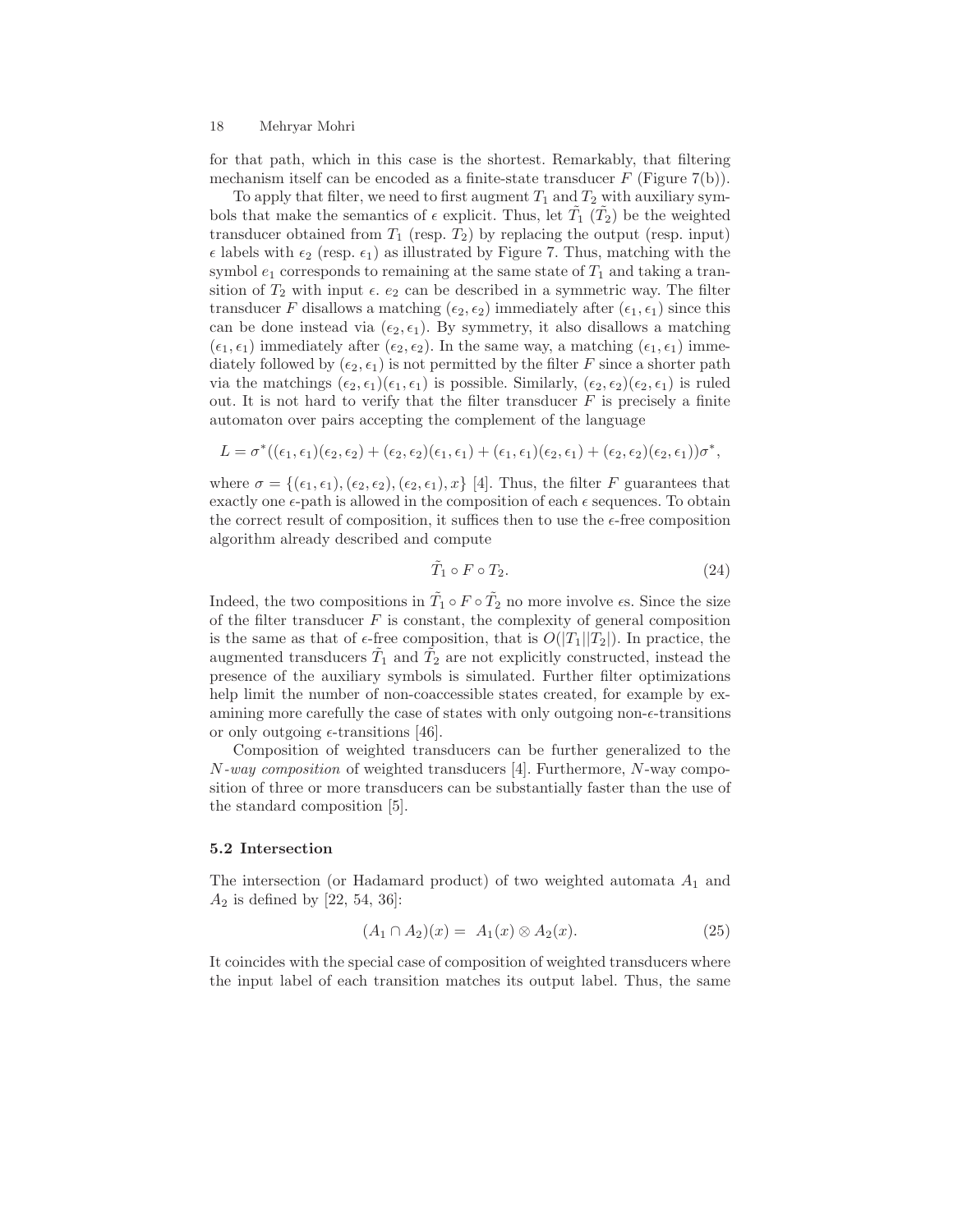

Fig. 8. Weighted Automata (a)  $A_1$  and (b)  $A_2$  over the probability semiring. (c) Illustration of intersection of  $A_1$  and  $A_2$ ,  $A_1 \cap A_2$ . Some states might be constructed during the execution of the algorithm that are not co-accessible, e.g.,  $(3, 2)$ . Such states and the related transitions can be removed by a trimming (or connection) algorithm in linear-time.

algorithm can be used to compute intersection with the same complexity. Figure 8 illustrates the application of the algorithm to two weighted automata extracted from the weighted transducers of Figure 6.

# 5.3 Difference

Negation is not defined for all semirings, but a difference operation can be defined for a weighted automata  $A_1$  and an unweighted deterministic automaton  $A_2$  as follows:<sup>10</sup>

$$
\forall x \in \Sigma^*, (A_1 - A_2)(x) = \begin{cases} A_1(x) & \text{if } x \notin L(A_2) \\ \overline{0} & \text{otherwise.} \end{cases} \tag{26}
$$

Thus,  $(A_1 - A_2)$  is the weighted automaton  $A_1$  from which all accepting paths labeled with a string accepted by  $A_2$  are removed, which leads to the following equivalent formulation:

$$
\forall x \in \Sigma^*, (A_1 - A_2)(x) = (A_1 \cap \overline{A}_2)(x), \tag{27}
$$

where  $\overline{A}_2$  is a weighted automaton over the semiring S accepting exactly the complement of  $L(A_2)$  and assigning weight  $\overline{1}$  to each string accepted. Since  $A_2$  is deterministic, its complement  $\overline{A}_2$  can be computed from  $A_2$  in linear time, with the following two steps:

<sup>10</sup> Of course, when negation is defined,  $A_1 \oplus (\ominus A_2)$  defined by  $\forall x \in \Sigma^*$ ,  $A_1 \oplus (\ominus A_2)$  $A_1(x) \ominus A_2(x)$  can be computed by applying the sum algorithm to  $A_1$  and  $\ominus A_2$ .

The semantics of the difference operation considered here is different.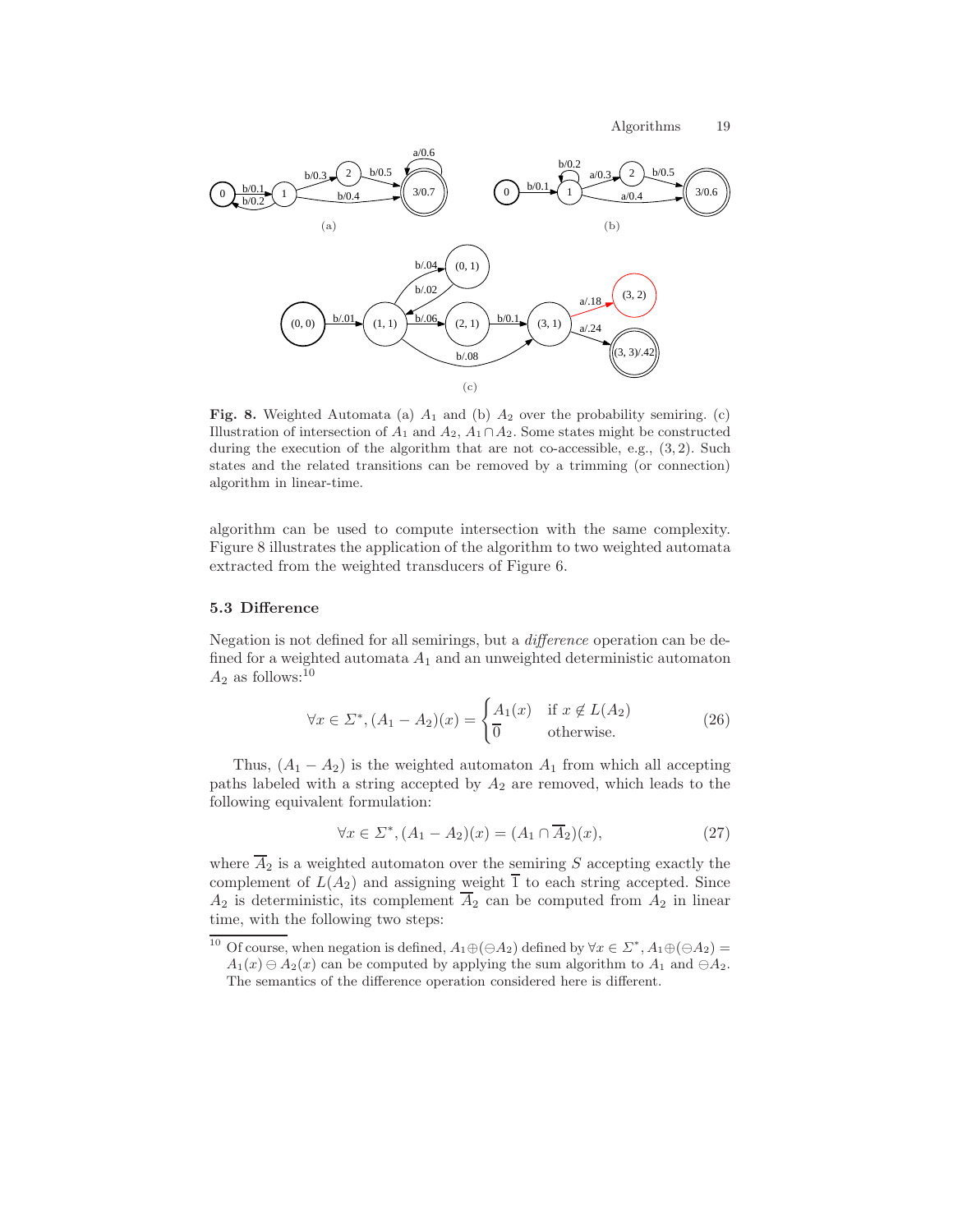

Fig. 9. (a) Unweighted automaton  $A_2$ . (b) Complete automaton equivalent to  $A_2$ . (c) Complement of  $A_2$ ,  $\overline{A}_2$ , all weights are equal to  $\overline{1}$  and thus not indicated. (d) Weighted automaton  $A_1$  defined over the probability semiring. (e) Difference of  $A_1$ and  $A_2$ ,  $A_1 - A_2$ , obtained by intersection of  $A_1$  and  $\overline{A}_2$ .

- *completion*: first making  $A_2$  *complete*, that is creating an equivalent automaton to  $A_2$  such that all alphabet symbols can be read from any state. This can be done by augmenting  $A_2$  with a new state p with self-loops labeled with all alphabet symbols, and by adding a transition labeled with  $a \in \Sigma$  from state q to p when no transition labeled with a is available at  $q$  in  $A_2$ .
- *complementation*: then making all final states of the modified automaton  $A<sub>2</sub>$  non-final and vice-versa. Finally, all weights of the automaton are set to  $\overline{1}$  to make it an automaton over S.

Both of these steps can be executed in linear time  $O(|A_2| + |\Sigma|)$  and admit a natural on-demand implementation. Note that the complementation of arbitrary finite automata is PSPACE-complete [1], this is the reason why  $A_2$ was assumed to be deterministic here. The difference can then be obtained by computing the intersection of  $A_1$  and  $\overline{A}_2$ . Since intersection or composition also admit a natural on-the-demand computation, the same is true of the difference algorithm. Note that using that property, the alphabet symbol actually used in complementation can be limited to the symbols appearing in  $A_1$  and  $A_2$ . Thus, the overall complexity of difference is  $O(|A_1|(|A_2|+|\mathcal{Z}'|)).$ 

Figure 9 illustrates the difference algorithm.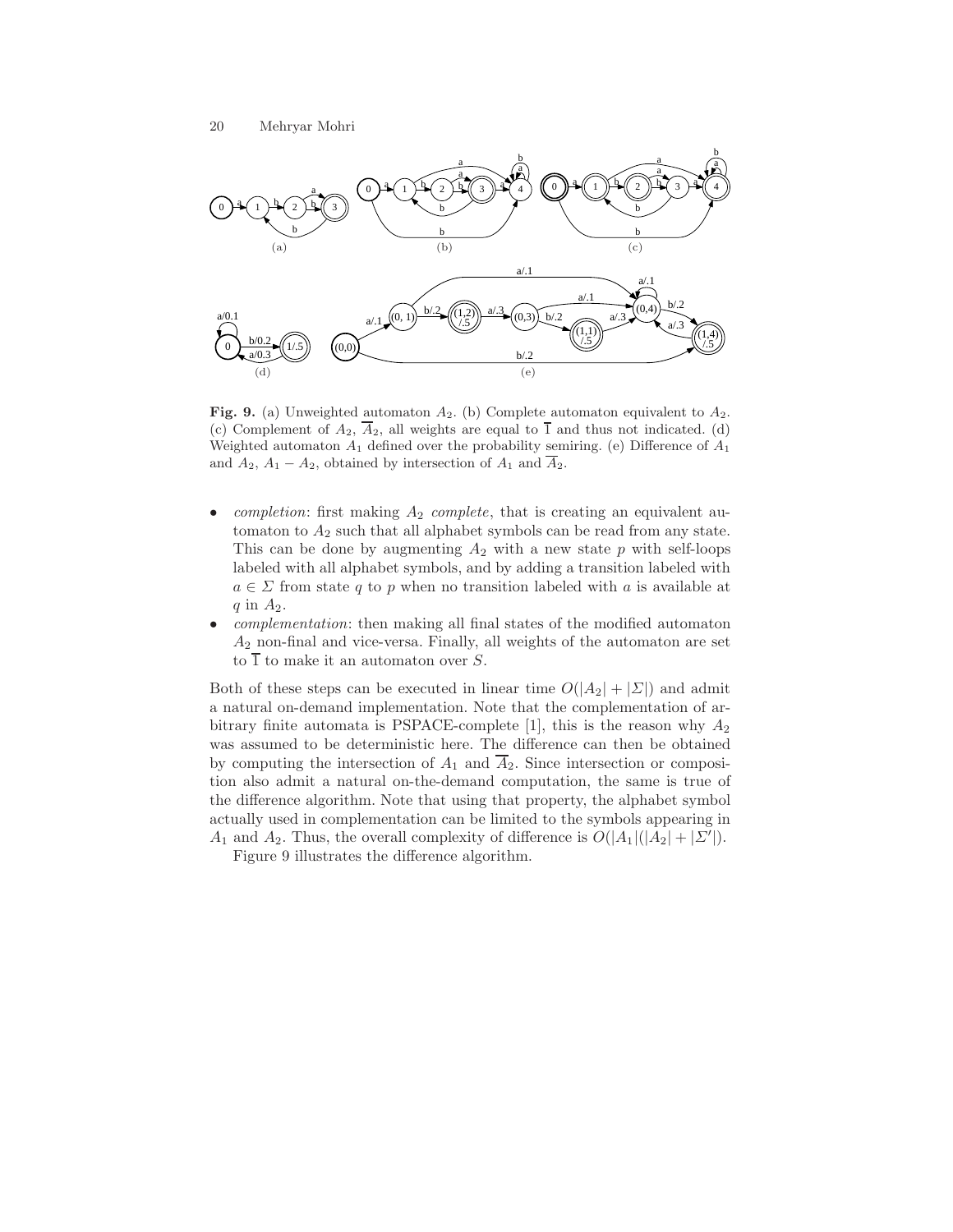# 6 Optimization algorithms

### 6.1 Epsilon-Removal

The use of various automata or transducer operations such as rational operations generate  $\epsilon$ -transitions. These transitions cause some delay in the use of the resulting transducers since the search for an alphabet symbol to match in composition or other similar operations requires reading some sequences of ǫs first. To make these weighted transducers more efficient to use, it may be preferable to remove all  $\epsilon$ -transitions, that is to create an equivalent weighted transducer with no  $\epsilon$ -transition. This section describes a general  $\epsilon$ -removal algorithm that precisely achieves this task.

Simply removing  $\epsilon$ -transitions from the input transducer clearly does not result in an equivalent one. Instead, for a given state  $p$ , the non- $\epsilon$ -transitions of all states q reachable from p via  $\epsilon$ -transitions should be added to those of p. In the weighted case, this does not result in an equivalent transducer since the weights of the  $\epsilon$ -transitions from p to q would be ignored. Thus, before adding an outgoing transition of state  $q$  to  $p$ , the weight it carries must be pre-⊗-multiplied by the sum of the weights of the  $\epsilon$ -paths from p to q. To ensure that this weight is an element of the semiring, we will assume that  $S$ is complete.<sup>11</sup>

This leads to a two-step algorithm [40]. Given a transducer T, let  $T_{\epsilon}$  denote the transducer derived from T by keeping only  $\epsilon$ -transitions and let  $d_{\epsilon}[p, q] =$  $\bigoplus_{\pi \in P(p,\epsilon,q)} w[\pi]$  denote the distance from state p to state q in  $T_{\epsilon}$ . Then, the following are the two main steps of the algorithms:

 $\epsilon$ -closure computation: at each state p, the weighted  $\epsilon$ -closure defined by

$$
C(p) = \{(q, w) : P(p, \epsilon, q) \neq \emptyset, w = d_{\epsilon}[p, q]\}\
$$
\n(28)

is computed.

• actual removal of  $\epsilon$ s: all  $\epsilon$ -transitions are removed and for each p and each  $(q, w) \in C(p)$ , the transition set of p is augmented with the following transitions

$$
\{(p, a, b, d_{\epsilon}[p, q] \otimes w, r) : (q, a, b, w, r) \in E, (a, b) \neq (\epsilon, \epsilon)\}.
$$
 (29)

If there exists  $(q, w) \in C(p)$  with  $q \in F$ , then  $d_e[p, q] \otimes \rho(q)$  must be  $\oplus$ -added to the final weight of p.

The following is the pseudocode of the algorithm which follows the main steps just discussed.

**Theorem 4 ([40]).** Let  $T$  be a weighted transducer over a complete semiring S. Assume that the closures  $C(p)$  can be computed for any state p of T. Then, the weighted transducer  $T'$  returned by the epsilon-removal algorithm just described is equivalent to T .

 $\frac{11}{11}$  The results presented also hold in the case of closed semirings.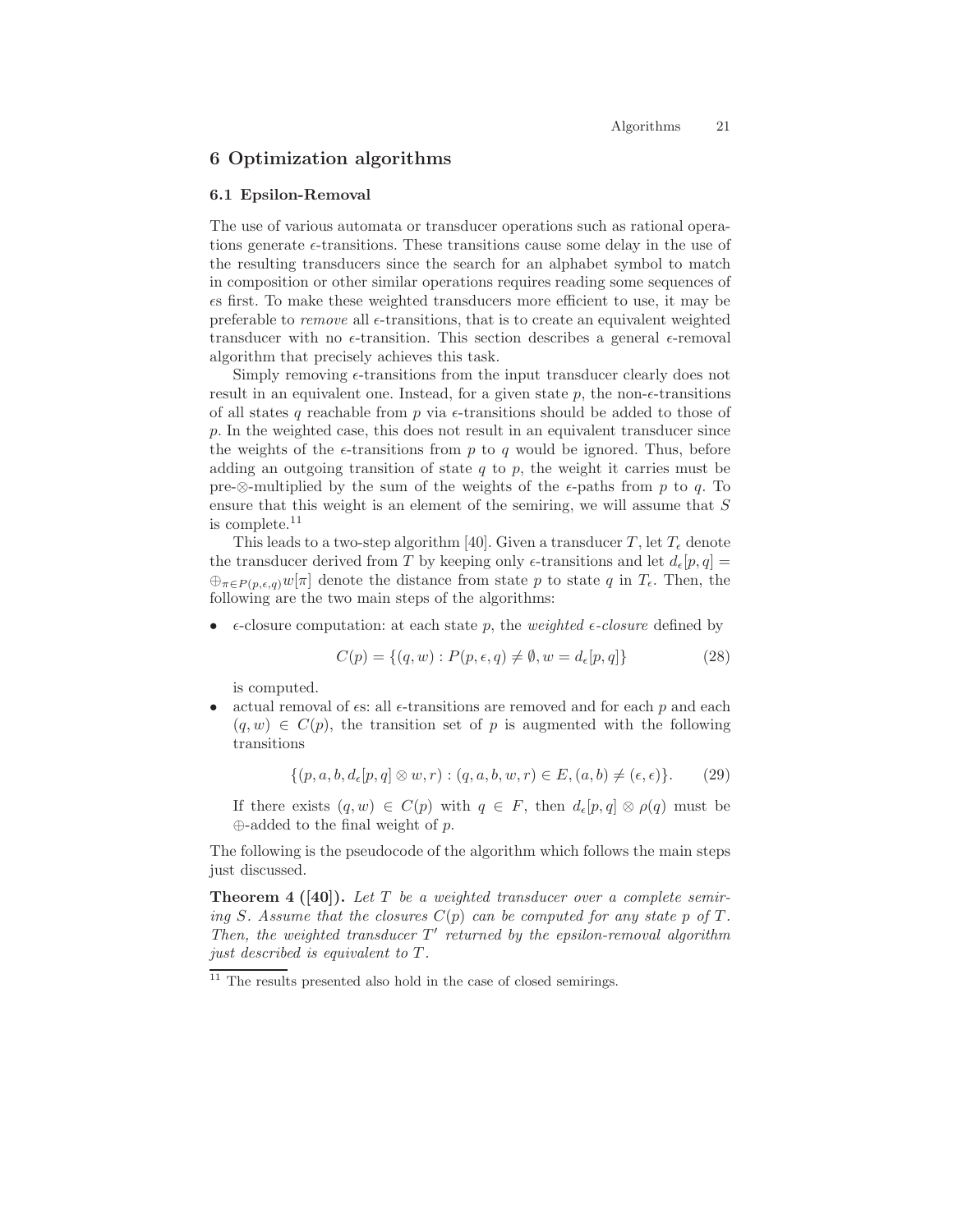```
EPSILON-REMOVAL(T)
```
1 for each  $p \in Q$  do 2 COMPUTE-CLOSURE $(C(p))$ 3  $E' \leftarrow \overline{E}_{\epsilon} \leftarrow \{(p, a, b, w, q) \in E : (a, b) \neq (\epsilon, \epsilon)\}\$  $4 \quad F' \leftarrow F$ 5  $\rho' \leftarrow \rho$ 6 for each  $p \in Q$  do 7 for each  $(q, w') \in C[p]$  do 8  $E'[p] \leftarrow E'[p] \cup \{(p, a, b, w' \otimes w, r) : (q, a, b, w, r) \in \overline{E}_{\epsilon}\}\$ 9 if  $q \in F$  then 10 if  $p \notin F$  then 11  $F$  $\mathcal{C}' \leftarrow F \cup \{p\}$ <br>' $[p] \leftarrow \overline{0}$ 12  $\rho$ 13  $\rho'[p] \leftarrow \rho'[p] \oplus (w' \otimes \rho(q))$ 14 return  $T' = (\Sigma, \Delta, Q, I, F', E', \lambda, \rho')$ 

The proof is simple and is given in [40].

The  $\epsilon$ -closures  $C(p)$  can be computed using an all-pair shortest-distance algorithm over  $T_{\epsilon}$  when the semiring S is complete, or by applying the singleshortest distance algorithm from each source  $p$  when the semiring is  $k$ -closed, as described in Section 2. The complexity of the second stage of the algorithm (lines 6-13) is in  $O(|Q|^2 + |Q||E|)$  since in the worst case each  $C(p)$  contains all states of the transducer. Thus, the overall complexity of the algorithm is

$$
O(|\text{COMPUTE-CLOSURE}| + |Q|^2 + |Q||E|(T_{\oplus} + T_{\otimes})),\tag{30}
$$

where  $O(|COMPUTE-CLOSURE|)$  denotes the total cost of the closure computation. We are now examining several special cases of practical interest:

•  $T_{\epsilon}$  is acyclic, that is T admits no  $\epsilon$ -cycle, a rather frequent case in practice. In that case, the single-source shortest distance algorithm can be used for any semiring S and has linear time complexity. The total complexity of applying the algorithm at each state is  $O(|Q|^2 + |Q||E|(T_{\oplus} + T_{\otimes}))$  and matches that of the second stage. Thus, the overall complexity of epsilonremoval is then

$$
O(|Q|^2 + |Q||E|(T_{\oplus} + T_{\otimes})).
$$
\n(31)

The algorithm can in fact be improved in that special case. The complexity of the computation of the all-pairs shortest distances can be substantially improved if the states of  $T_{\epsilon}$  are visited in reverse topological order and if the single-source shortest-distance algorithm is interleaved with the actual removal of  $\epsilon$ s as follows: for each state p of  $T_{\epsilon}$  visited in reverse topological order,

– run a single-source shortest-distance algorithm with source  $p$  to compute the distance from p to each state q in  $T_{\epsilon}$ ;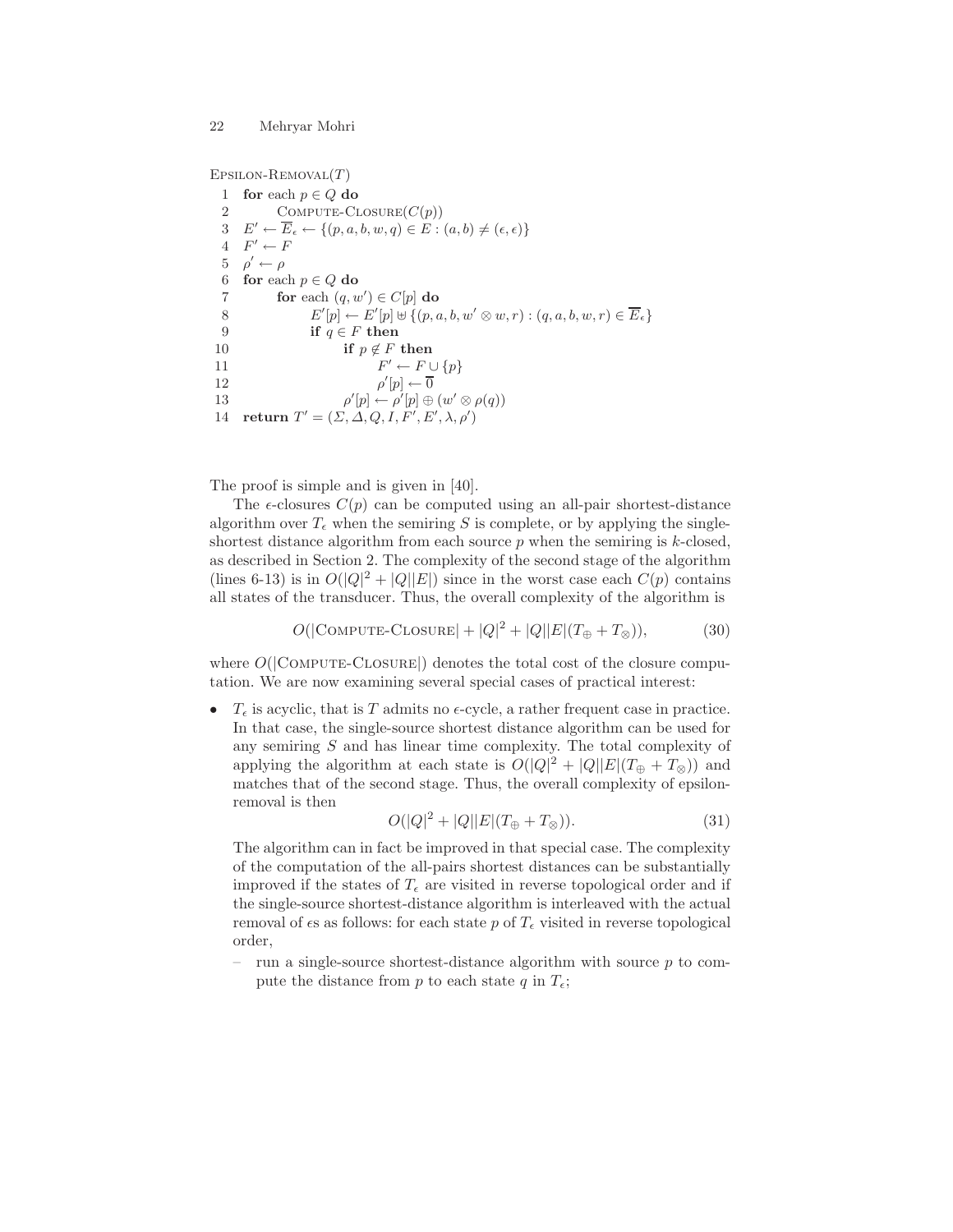

Fig. 10. (a) Weighted transducer  $T$  defined over the probability semiring. (b) Weighted graph showing non- $\overline{0}$  all-pair distance  $d_{\epsilon}[p, q]$ . From each state p, the outgoing weighted edges give the closure  $C(p)$ . (c) Weighted transducer T' resulting from  $T$  by epsilon-removal. (d) Weighted transducer  $T''$  resulting from  $T$  by reverse epsilon-removal.

– then remove  $\epsilon$ -transitions leaving q and update the final weight as already described.

The reverse topological order guarantees that the  $\epsilon$ -paths leaving p are reduced to the  $\epsilon$ -transitions leaving p. Thus, the cost of the shortest-distance algorithm run from p only depends on the number of  $\epsilon$ -transitions leaving p and the total cost of the computation of the shortest-distances is linear:  $O(|Q| + (T_{\oplus} + T_{\otimes})|E|).$ 

 $S$  is the tropical semiring. In that case, the complexity of the first stage of the algorithm is that of a standard shortest-path algorithm from each state of  $T_{\epsilon}$ . Using Fibonacci heaps, the complexity of the first stage of the algorithm is thus  $O(|Q||E| + |Q|^2 \log |Q|)$ . Thus, the overall complexity of epsilon-removal is again

$$
O(|Q|^2 + |Q||E|(T_{\oplus} + T_{\otimes})).
$$
\n(32)

•  $S$  is a complete semiring. In that case, when the all-pairs shortest-distance algorithm of Section 2 is the only algorithm available, the complexity of the first stage of the algorithm is  $\Theta(|Q|^3(T_\oplus + T_\otimes + T_*))$  and the overall complexity of epsilon-removal is also

$$
O(|Q|^3(T_\oplus + T_\otimes + T_*) + |Q||E|(T_\oplus + T_\otimes)).\tag{33}
$$

Epsilon-removal does not create any new state. However, not all states of the original transducer may be necessary. States with only incoming (or outgoing)  $\epsilon$ -transitions become non-accessible (resp. non-coaccessible) after removal of these transitions, which causes other states not to be accessible or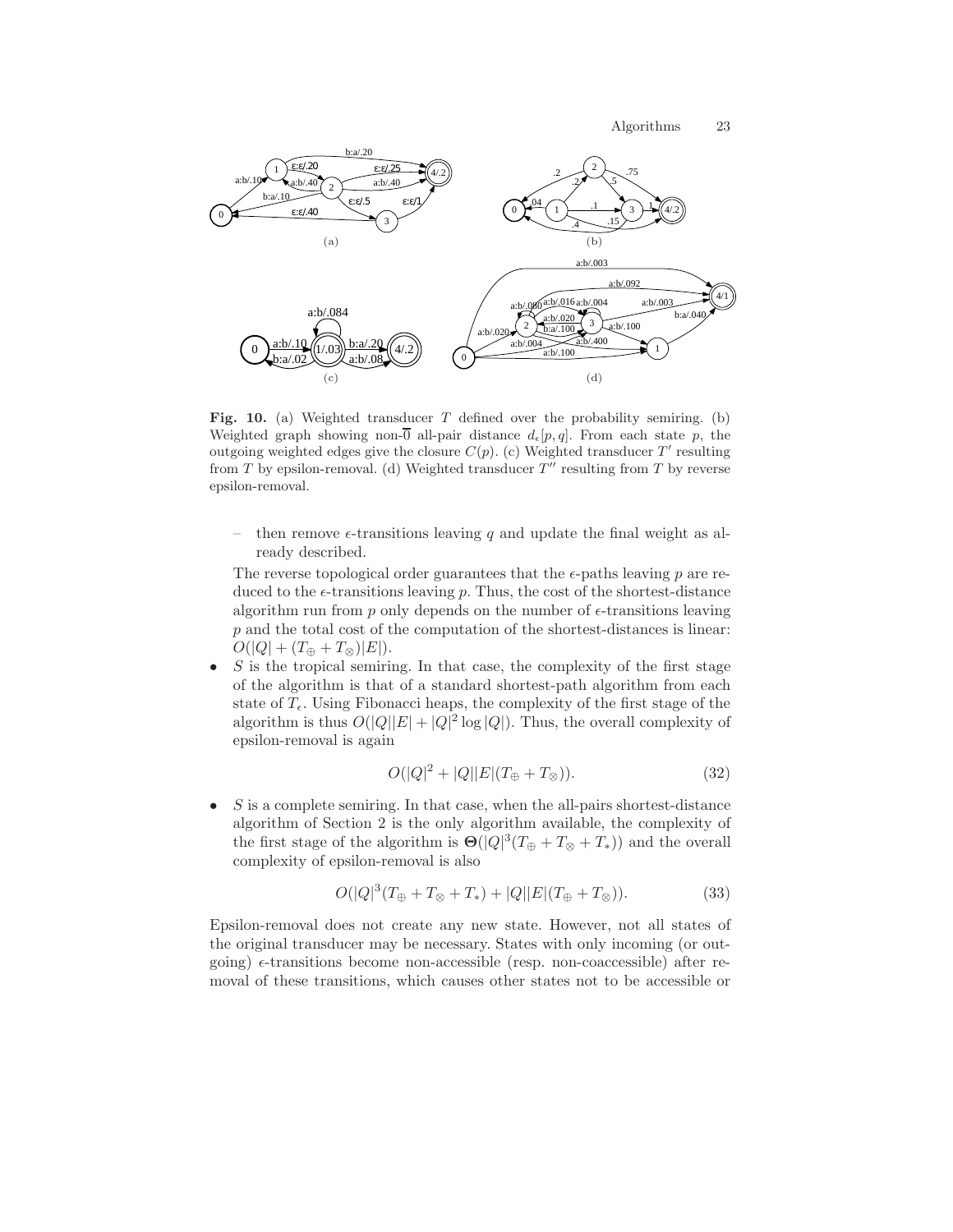#### 24 Mehryar Mohri

co-accessible. All of these states and corresponding transitions can be removed in linear time using a standard trimming or connection algorithm.

During the epsilon-removal construction, it may happen quite often in practice that several transitions from the same state  $p$  to the same state  $q$ , with the same input and output label, need to be constructed in the resulting transducer  $T'$ . To avoid this redundancy, the weights of these transitions are ⊕-summed to maintain at any time a single transition instead.

Note that epsilon-removal admits a natural on-demand computation since the outgoing transitions of state  $q$  of the output automaton can be computed directly using the  $\epsilon$ -closure of q. However, the reverse topological order described in the case of an acyclic  $T_{\epsilon}$  requires examining all states of  $T_{\epsilon}$  and thus that version of the algorithm cannot be viewed as a natural on-demand construction. In practice, both versions of the algorithm can be useful.

When epsilon-removal is to be followed immediately by the application of determinization, the integration of these two operations often results in much more efficient overall computation. This is because the  $\epsilon$ -closure of a subset of states created by determinization can be computed by a single shortestdistance algorithm with all states of the subset serving as sources, rather than a distinct one for each state of the subset. Since some states can be reached by several elements of the subset, the first method provides more sharing.

This integration of determinization and epsilon-removal can be extended to the weighted case where the weighted determinization [38] presented in the next section is used.<sup>12</sup>

Epsilon-removal can be straightforwardly modified to remove transitions with input label a and output label b, with  $(a, b) \neq (\epsilon, \epsilon)$ . This can be done for example by relabeling  $\epsilon$ -transitions with a new label and replacing  $(a, b)$  by  $(\epsilon, \epsilon)$ , applying epsilon-removal, and then restoring original  $\epsilon$ s. The resulting transducer is equivalent to the original if  $(a, b)$  is assigned the semantics of  $(\epsilon, \epsilon).$ 

Figure 10 illustrates the epsilon-removal algorithm. Figure  $10(c)$  shows the transducer  $T'$  resulting from the transducer  $T$  of Figure 10(a) by application of epsilon-removal. Note that only three of the original states remain in  $T'$ . As already discussed, since state 2 and 3 admit only incoming  $\epsilon$ -transitions (and only outgoing  $\epsilon$ -transitions in the case of state 3), after removal of  $\epsilon$ transitions they become inaccessible and can thus be removed. Figure 10(b) indicates all non- $\overline{0}$  shortest-distances between states in  $T_{\epsilon}$ , which summarizes the closure information. These distances are used to determine the weight of the new transitions added.

Instead of removing an  $\epsilon$ -transition from p to q by adding to state p all non- $\epsilon$ -transitions leaving q, one can equivalently proceed by adding to q all non- $\epsilon$ -transitions entering p. This is equivalent to applying epsilon-removal in

 $12$  It is however limited to the cases where the result of epsilon-removal is *deter*minizable, that is cases where the determinization algorithm terminates, which, as we shall see later, does not always hold in the weighted case.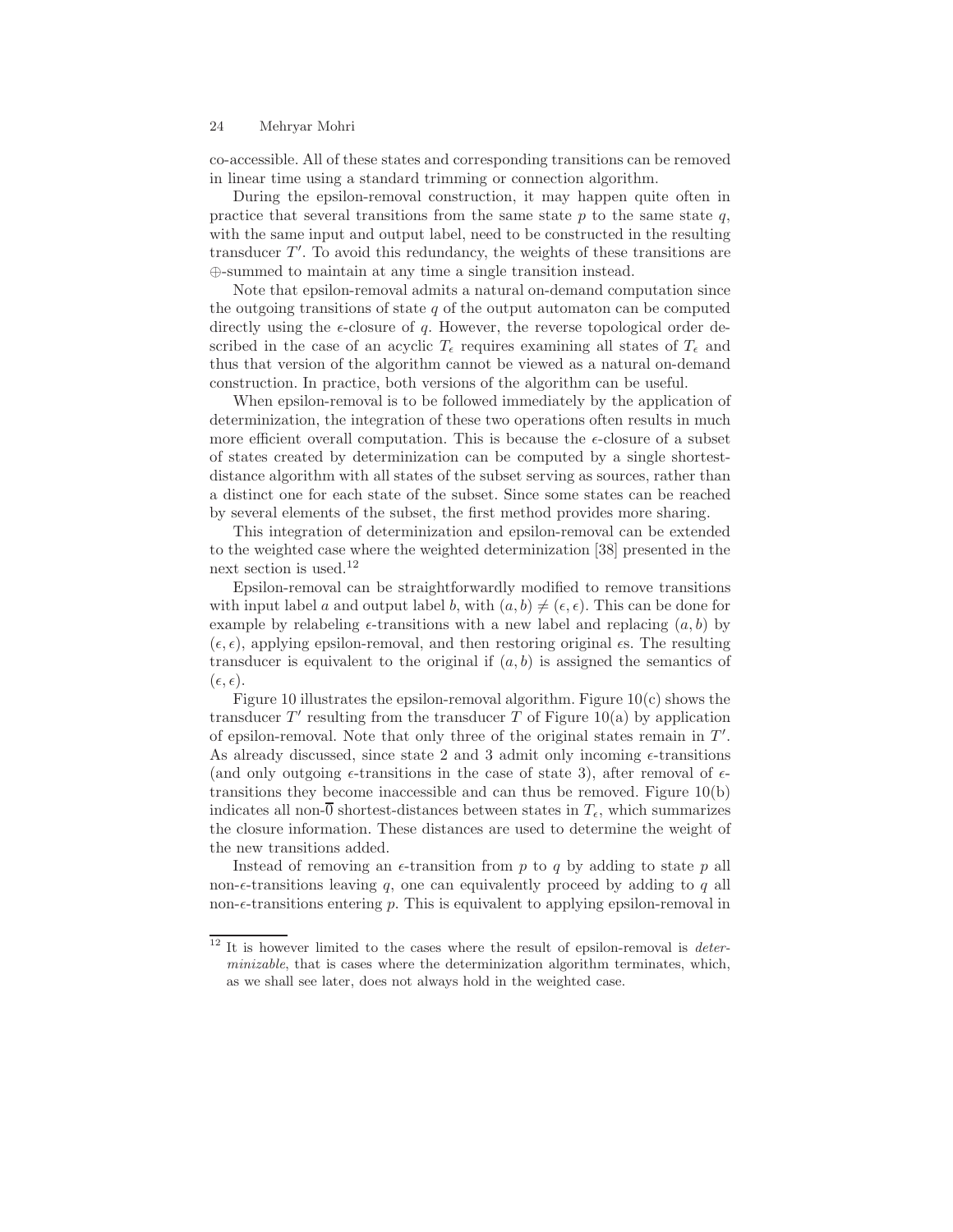the same way as before but to the reverse of  $T$ . We will thus refer to *reverse* epsilon-removal as the algorithm that consists of the following sequence of operations: reversal, epsilon-removal, reversal. Figure  $10(d)$  shows  $T''$  the result of the application of reverse epsilon-removal to  $T$ .  $T''$  is equivalent to  $T$  and  $T''$  and has the same number of states as  $T$ , but in this case has more transitions than T'. Which algorithm epsilon-removal or reverse epsilon-removal, produces the smallest transducer depends on the number of outgoing transitions of the states q reached by an  $\epsilon$ -path in the epsilon-removal case, or the number of incoming transitions of the states  $p$  with incoming  $\epsilon s$  in the reverse epsilon-removal case. The decision of the direction of epsilon-removal can be made in fact for each pair of states  $(p, q)$  based upon these quantities.

#### 6.2 Determinization

This section describes a general determinization algorithm for weighted automata and transducers [38] which generalizes the standard powerset construction for unweighted finite automata. The presentation will focus on the case of weighted automata, the weighted transducer case can be treated in a similar way or as a special case of the general algorithm we present [38].

A weighted automaton is said to be *deterministic* or *subsequential* if it has a unique initial state and if no two transitions leaving any state share the same input label. There exists a natural extension of the classical subset construction to the case of weighted automata called determinization. Weighted determinization requires some technical conditions on the semiring or the weighted automaton which we will first introduce. These conditions hold in most cases in practice.

Weighted determinization is a generic algorithm: it works with any weakly divisible semiring. A semiring is said to be divisible if all non- $\overline{0}$  elements admit an inverse, that is if  $S - \{\overline{0}\}\$ is a group.  $(S, \oplus, \otimes, \overline{0}, \overline{1})$  is said to be weakly divisible if for any x and y in S such that  $x \oplus y \neq 0$ , there exists at least one z such that  $x = (x \oplus y) \otimes z$ . The ⊗-operation is *cancellative* if z is unique and we can write:  $z = (x \oplus y)^{-1}x$ . When z is not unique, we can still assume that we have an algorithm to find one of the possible  $z$  and call it  $(x \oplus y)^{-1}x$ . Furthermore, we will assume that z can be found in a consistent way, that is:  $((u \otimes x) \oplus (u \otimes y))^{-1}(u \otimes x) = (x \oplus y)^{-1}x$  for any  $x, y, u \in S$ such that  $u \neq 0$ . A semiring is *zero-sum-free* if for any x and y in S,  $x \oplus y = 0$ implies  $x = y = \overline{0}$ .

Additionally, we assume that for any string  $x \in \Sigma^*$ , the sum of the weights of the paths labeled with  $x$  and starting at an initial state is non- $\overline{0}: w[P(I, x, Q)] \neq \overline{0}$ . This condition is always satisfied with trim weighted automata over the tropical semiring or any zero-sum-free semiring.

The pseudocode of the algorithm is given below with  $Q'$ ,  $I'$ ,  $F'$ , and  $E'$ all initialized to the empty set.

A weighted subset p' of Q is a set of pairs  $(q, x) \in Q \times S$ . We will denote by  $Q[p']$  the set of states q of the weighted subset p'.  $E[Q[p']]$  represents the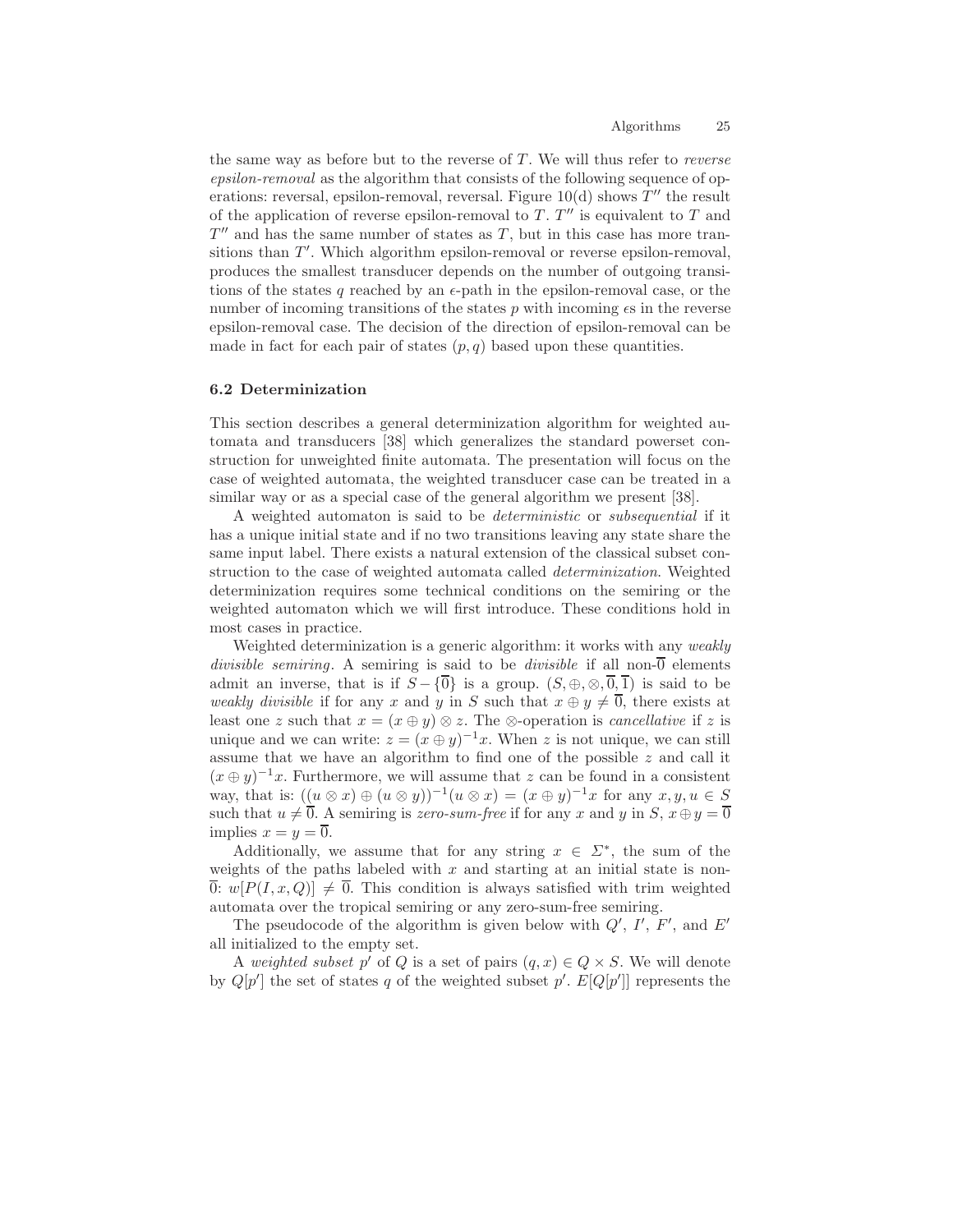WEIGHTED-DETERMINIZATION $(A)$ 

```
1 i' \leftarrow \{(i, \lambda(i)) : i \in I\}2 \lambda'(i') \leftarrow \overline{1}3 \mathcal{Q} \leftarrow \{i'\}4 while \mathcal{Q} \neq \emptyset do
 5 p' \leftarrow \text{HEAD}(\mathcal{Q})6 DEQUEUE(\mathcal{Q})7 for each x \in i[E[Q[p']]] do
 8 w' \leftarrow \bigoplus \{v \otimes w : (p, v) \in p', (p, x, w, q) \in E\}9 qy' \leftarrow \{ (q, \bigoplus \{ w'^{-1} \otimes (v \otimes w) : (p, v) \in p', (p, x, w, q) \in E \} ) :q = n[e], i[e] = x, e \in E[Q[p']]10
                      \mathscr{C} \leftarrow E' \cup \{(p', x, w', q')\}11 if q' \notin Q' then
12 Q
                             ' \leftarrow Q' \cup \{q'\}13 if Q[q'] \cap F \neq \emptyset then
14 F
                                    \gamma' \leftarrow F' \cup \{q'\}15 \rho\mathcal{O}'(q') \leftarrow \bigoplus \{v \otimes \rho(q) : (q, v) \in q', q \in F\}16 ENQUEUE(\mathcal{Q}, q')17 return T'
```
set of transitions leaving these states, and  $i[E[Q[p']]]$  the set of input labels of these transitions.

The states of the output automaton can be identified with (weighted) subsets of the states of the original automaton. A state  $r$  of the output automaton that can be reached from the start state by a path  $\pi$  is identified with the set of pairs  $(q, x) \in Q \times S$  such that q can be reached from an initial state of the original machine by a path  $\sigma$  with  $i[\sigma] = i[\pi]$  and  $\lambda(p[\sigma]) \otimes w[\sigma] = \lambda(p[\pi]) \otimes w[\pi] \otimes x$ . Thus,  $x$  can be viewed as the *residual* weight at state  $q$ .

Determinization does not terminate for all weighted automata. As we shall see, not all weighted automata are *determinizable* by the algorithm just described. When it terminates, the algorithm returns a subsequential weighted automaton  $A' = (\Sigma, Q', I', F', E', \lambda', \rho')$ , equivalent to the input  $A = (\Sigma, Q, I, F, E, \lambda, \rho).$ 

The algorithm uses a queue  $Q$  containing the set of states of the resulting automaton  $A'$ , yet to be examined. The queue discipline of  $\mathcal Q$  can be arbitrarily chosen and does not affect the termination of the algorithm. A′ admits a unique initial state,  $i'$ , defined as the set of initial states of  $A$  augmented with their respective initial weights. Its input weight is  $\overline{1}$  (lines 1-2).  $\mathcal Q$  originally contains only the subset  $i'$  (line 3). At each execution of the loop of lines 4-16, a new subset  $p'$  is extracted from  $Q$  (lines 5-6). For each x labeling at least one of the transitions leaving a state  $p$  of the subset  $p'$ , a new transition with input label  $x$  is constructed. The weight  $w'$  associated to that transition is the sum of the weights of all transitions in  $E[Q[p']]$  labeled with x pre-⊗-multiplied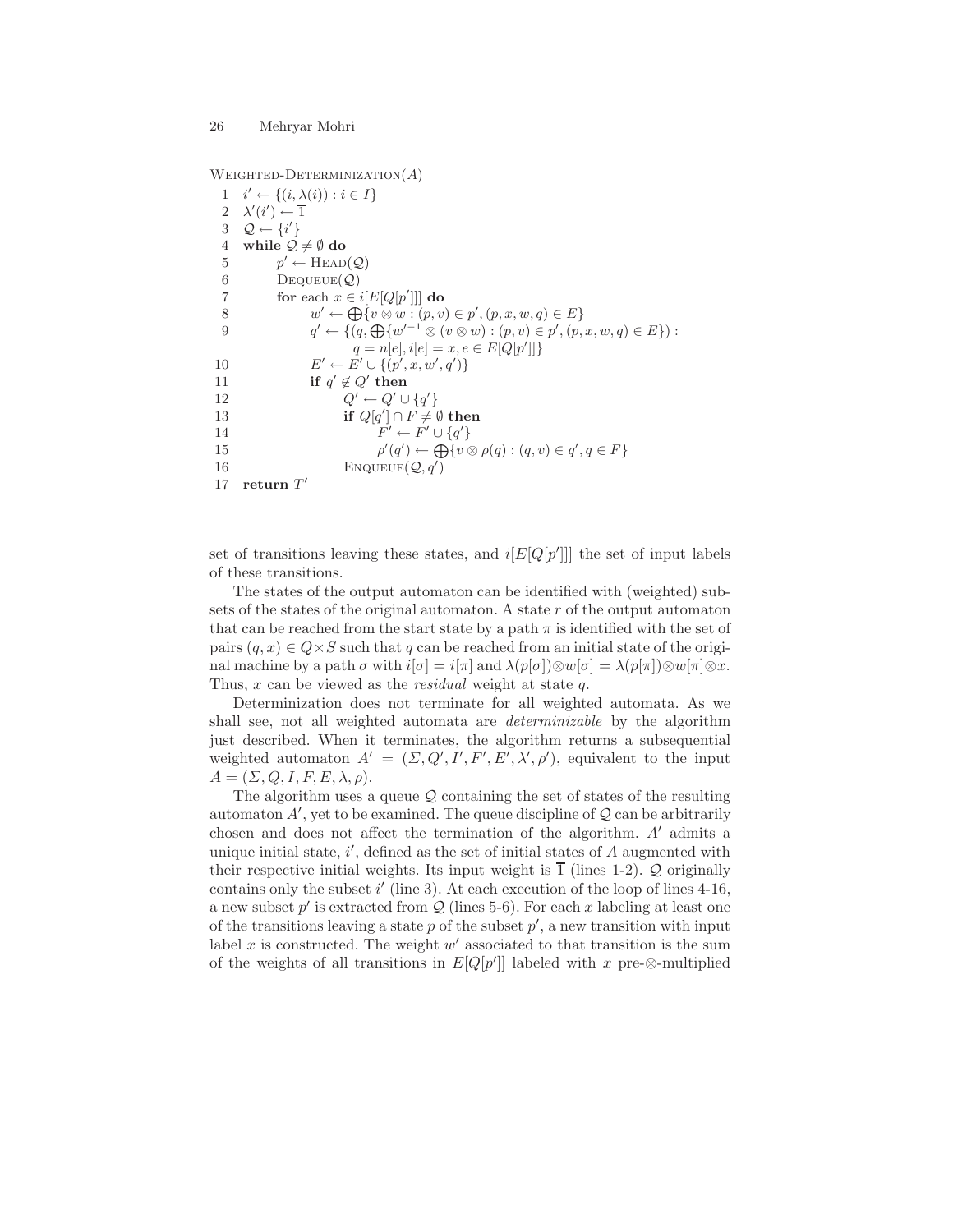

Fig. 11. Determinization of weighted automata. (a) Weighted automaton over the tropical semiring  $A$ . (b) Equivalent weighted automaton  $B$  obtained by determinization of A. (c) Non-determinizable weighted automaton over the tropical semiring, states 1 and 2 are non-twin siblings.

by the residual weight v at each state  $p$  (line 8). The destination state of the transition is the subset containing all the states  $q$  reached by transitions in  $E[Q[p']]$  labeled with x. The weight of each state q of the subset is obtained by taking the  $\oplus$ -sum of the residual weights of the states p  $\otimes$ -times the weight of the transition from  $p$  leading to  $q$  and by *dividing* that by  $w'$ . The new subset  $q'$  is inserted in the queue  $Q$  when it is a new state (line 15). If any of the states in the subset  $q'$  is final,  $q'$  is made a final state and its final weight is obtained by summing the final weights of all the final states in  $q'$ , pre-⊗-multiplied by their residual weight  $v$  (line 14).

Figure 11 illustrates the determinization of a weighted automaton over the tropical semiring. The worst case complexity of determinization is exponential even in the unweighted case. However, in many practical cases such as for weighted automata used in large-vocabulary speech recognition, this blowup does not occur. It is also important to notice that just like composition, determinization admits a natural lazy implementation which can be useful for saving space.

Unlike the unweighted case, determinization does not halt on all input weighted automata. In fact, some weighted automata, non subsequentiable automata, do not even admit equivalent subsequential machines. But even for some subsequentiable automata, the algorithm does not halt. We say that a weighted automaton A is determinizable if the determinization algorithm halts for the input A. With a determinizable input, the algorithm outputs an equivalent subsequential weighted automaton.

There exists a general *twins property* for weighted automata that provides a characterization of determinizable weighted automata under some general conditions. Let A be a weighted automaton over a weakly divisible semiring S. Two states q and  $q'$  of A are said to be *siblings* if there exist two strings x and y in  $A^*$  such that both q and q' can be reached from I by paths labeled with  $x$  and there is a cycle at  $q$  and a cycle at  $q'$  both labeled with  $y$ . When S is a commutative and cancellative semiring, two sibling states are said to be *twins* iff for any string  $y$ :

$$
w[P(q, y, q)] = w[P(q', y, q')] \tag{34}
$$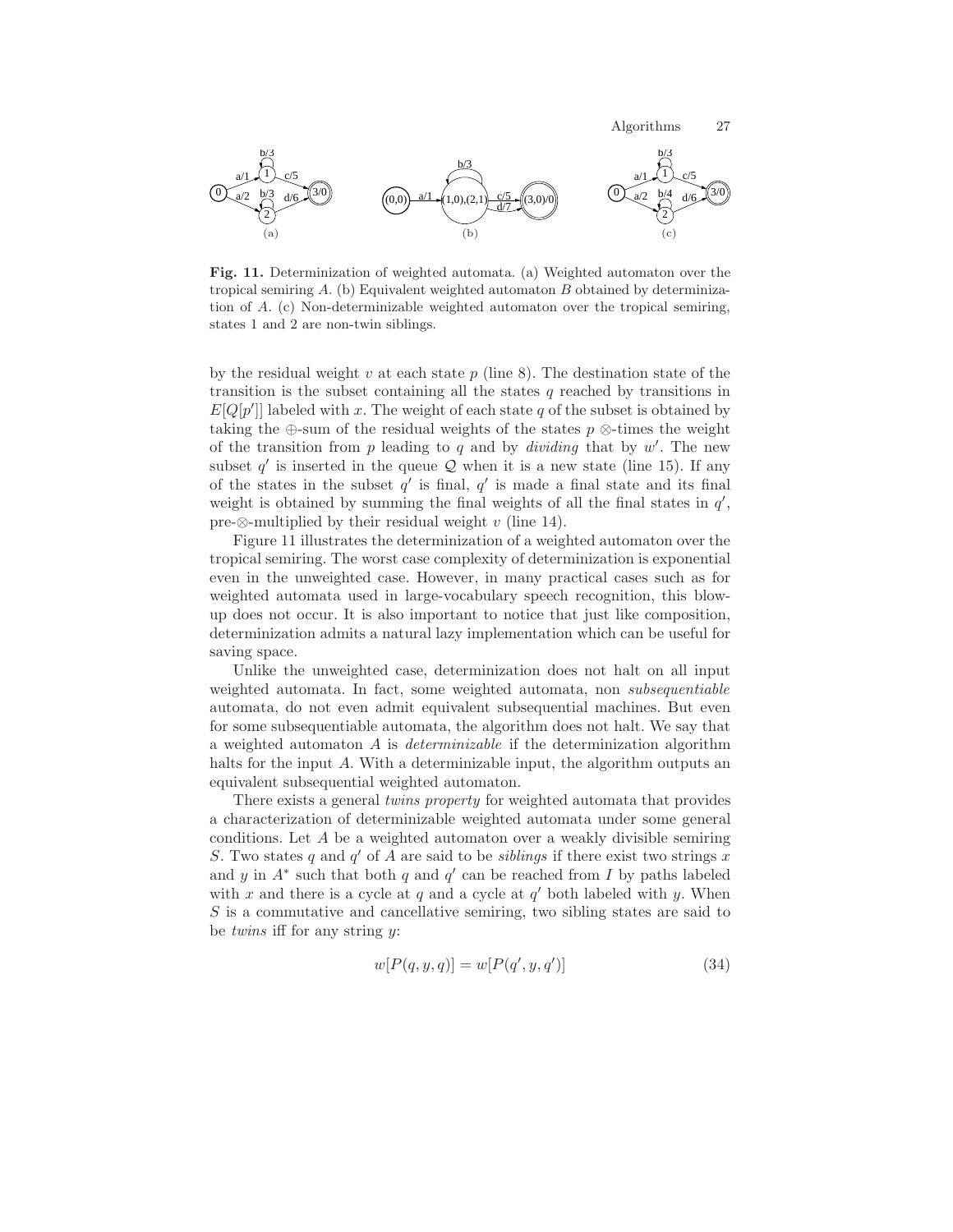28 Mehryar Mohri

A has the twins property if any two sibling states of A are twins.<sup>13</sup> Figure 11(c) shows an unambiguous weighted automaton over the tropical semiring that does not have the twins property: states 1 and 2 can be reached by paths labeled with  $a$  from the initial state and admit cycles with the same label  $b$ , but the weights of these cycles (3 and 4) are different.

The following theorem is proven in [38].

Theorem 5 ([38]). Let A be a weighted automaton over the tropical semiring. If  $A$  has the twins property, then  $A$  is determinizable.

With trim unambiguous weighted automata, the condition is also necessary [38, 3].

**Theorem 6 ([38, 3]).** Let A be a trim unambiguous weighted automaton over the tropical semiring. Then the three following properties are equivalent:

- 1. A is determinizable.
- 2. A has the twins property.
- 3. A is subsequentiable.

There exists an efficient algorithm for testing the twins property for trim unambiguous and even cycle-unambiguousweighted automata!cycle-unambiguous weighted automata in time  $O(|Q|^2 + |E|^2)$  [3].<sup>14</sup> Note that any acyclic weighted automaton over a zero-sum-free semiring has the twins property and is determinizable.

The existence of an equivalent sequential weighted automaton for a finitely ambiguous weighted automaton over the tropical semiring was shown to be decidable [32]. The twins property has also been shown more recently to be a necessary and sufficient condition for the determinizability of finitely ambiguous trim weighted automata, that is trim automata for which at most a fixed finite number of accepting paths are labeled by any string, that are defined over the tropical semiring of integers  $(\mathbb{Z} \cup \{+\infty\}, \min, +, +\infty, 0)$  [31]. A more general notion of clones property was introduced by the same author and shown to be a decidable necessary and sufficient condition characterizing determinizability for polynomially ambiguous automata over the tropical semiring, that is weighted automata over the tropical semiring for which the number of accepting paths of any string  $x$  is bounded by a fixed polynomial defined over the length of  $x$ .

<sup>&</sup>lt;sup>13</sup> The notion of twins property was originally introduced for unweighted finitestate transducers by [15, 16] and was shown to be decidable. Polynomial-time algorithms were later given to test this property for functional transducers in time  $O(|Q|^4(|Q|^2+|E|^2)|\Delta|)$  by [58],  $O(|Q|^4(|Q|^2+|E|^2))$  by [11], and  $O(|Q|^2(|Q|^2+|E|^2)|\Delta|)$  $|E|^2$ ) by [3], where Q is the set of states of the input transducer, E the set of its transitions and  $\Delta$  the output alphabet.

<sup>&</sup>lt;sup>14</sup> An automaton is cycle-unambiguous if for any state  $q$  and any string  $x$  there exists at most one cycle at  $q$  labeled with  $x$ .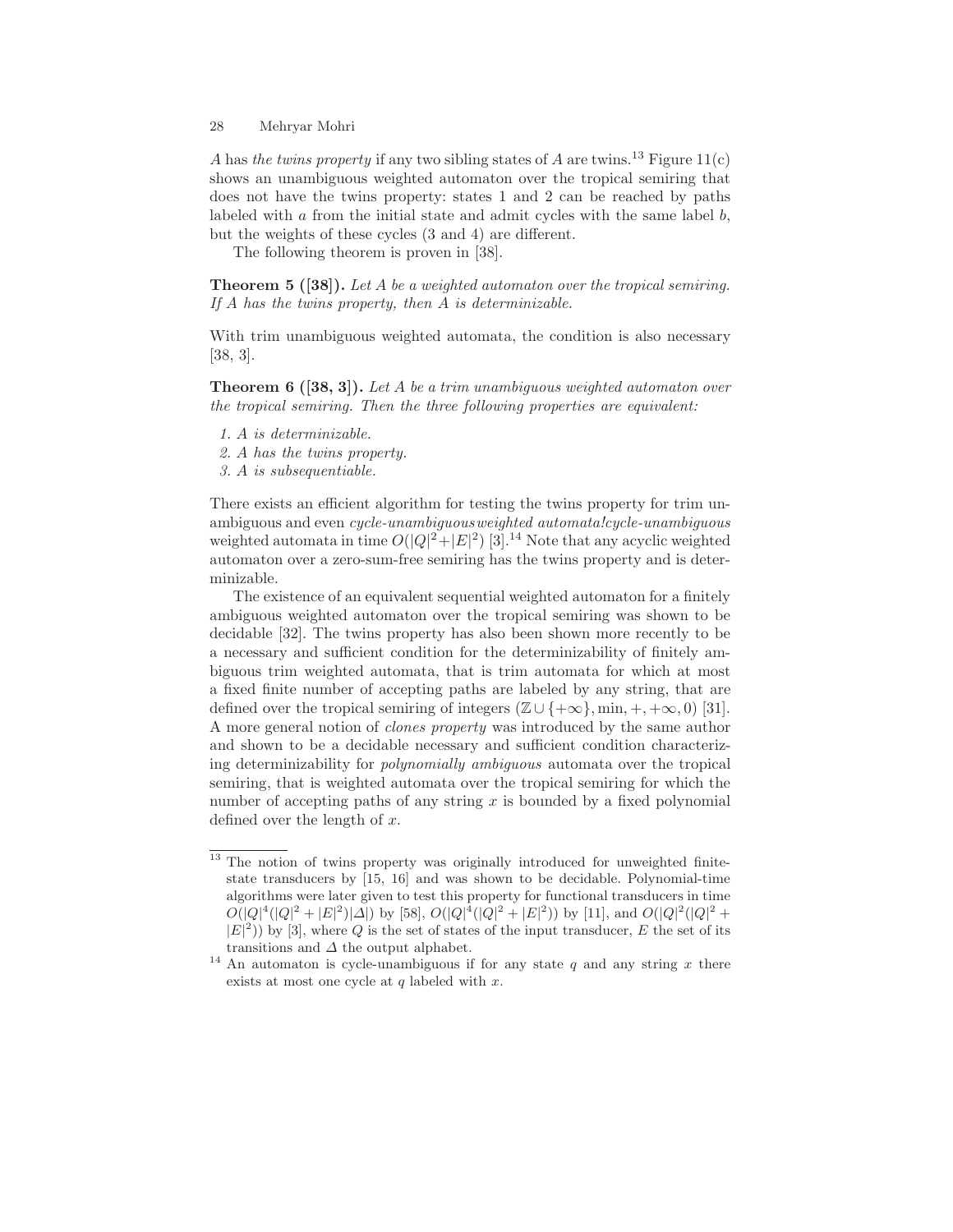### 6.3 Weight pushing

The choice of the distribution of the total weight along each successful path of a weighted automaton does not affect the definition of the function realized by that automaton, but it may have a critical impact on efficiency in many applications, e.g., information extraction or natural language processing, where a heuristic pruning can often be used to visit only a subpart of the automaton. There exists an algorithm, weight pushing, for normalizing the distribution of the weights along the paths of a weighted automaton or more generally a weighted directed graph [38, 43].

Let  $A$  be a weighted automaton over a semiring  $S$ . Assume that  $S$  is zerosum-free and weakly divisible. For any state  $q \in Q$ , assume that the following sum is defined and in S:

$$
d[q] = \bigoplus_{\pi \in P(q,F)} (w[\pi] \otimes \rho(n[\pi])). \tag{35}
$$

 $d[q]$  is the *shortest-distance* from q to F including the final weight.  $d[q]$  is well-defined for all  $q \in Q$  when S is a k-closed semiring. The weight pushing algorithm consists of computing each shortest-distance  $d[q]$  and of *reweighting* the transition weights, initial weights and final weights in the following way:

$$
\forall e \in E \text{ s.t. } d[p[e]] \neq \overline{0}, \quad w[e] \leftarrow d[p[e]]^{-1} \otimes w[e] \otimes d[n[e]] \tag{36}
$$

$$
\forall q \in I, \quad \lambda(q) \leftarrow \lambda(q) \otimes d[q] \tag{37}
$$

$$
\forall q \in F \text{ s.t. } d[q] \neq \overline{0}, \quad \rho(q) \leftarrow d[q]^{-1} \otimes \rho(q). \tag{38}
$$

Roughly speaking, the algorithm pushes the weights of each path as much as possible towards the initial states. Figures  $12(a)-(c)$  illustrate the application of the algorithm in a special case both for the tropical and probability semirings.

Each of the operations described can be assumed to be done in constant time, thus reweighting can be done in linear time  $O(T_{\otimes}|A|)$  where  $T_{\otimes}$  denotes the worst cost of an ⊗-operation. The complexity of the computation of the shortest-distances depends on the semiring and the algorithm used (see Section 2). In the case of  $k$ -closed semirings such as the tropical semiring,  $d[q]$  can be computed using a single-source shortest-path algorithm. The complexity of the algorithm is linear in the case of an acyclic automaton:  $O(|Q| + (T_{\oplus} + T_{\otimes})|E|)$ , where  $T_{\oplus}$  denotes the worst cost of an  $\oplus$ -operation. In the case of a general weighted automaton over the tropical semiring, the complexity of the algorithm is  $O(|E| + |Q| \log |Q|)$ .

In the case of complete semirings such as  $(\mathbb{R}_+, +, \times, 0, 1)$ , a generalization of the Floyd-Warshall algorithm for computing all-pairs shortest-distances can be used. The complexity of the algorithm is  $\Theta(|Q|^3(T_{\oplus} + T_{\otimes} + T_*))$  where  $T_*$  denotes the worst cost of the closure operation. The space complexity of these algorithms is  $\Theta(|Q|^2)$ . These complexities make it impractical to use the Floyd-Warshall algorithm for computing  $d[q], q \in Q$ , for relatively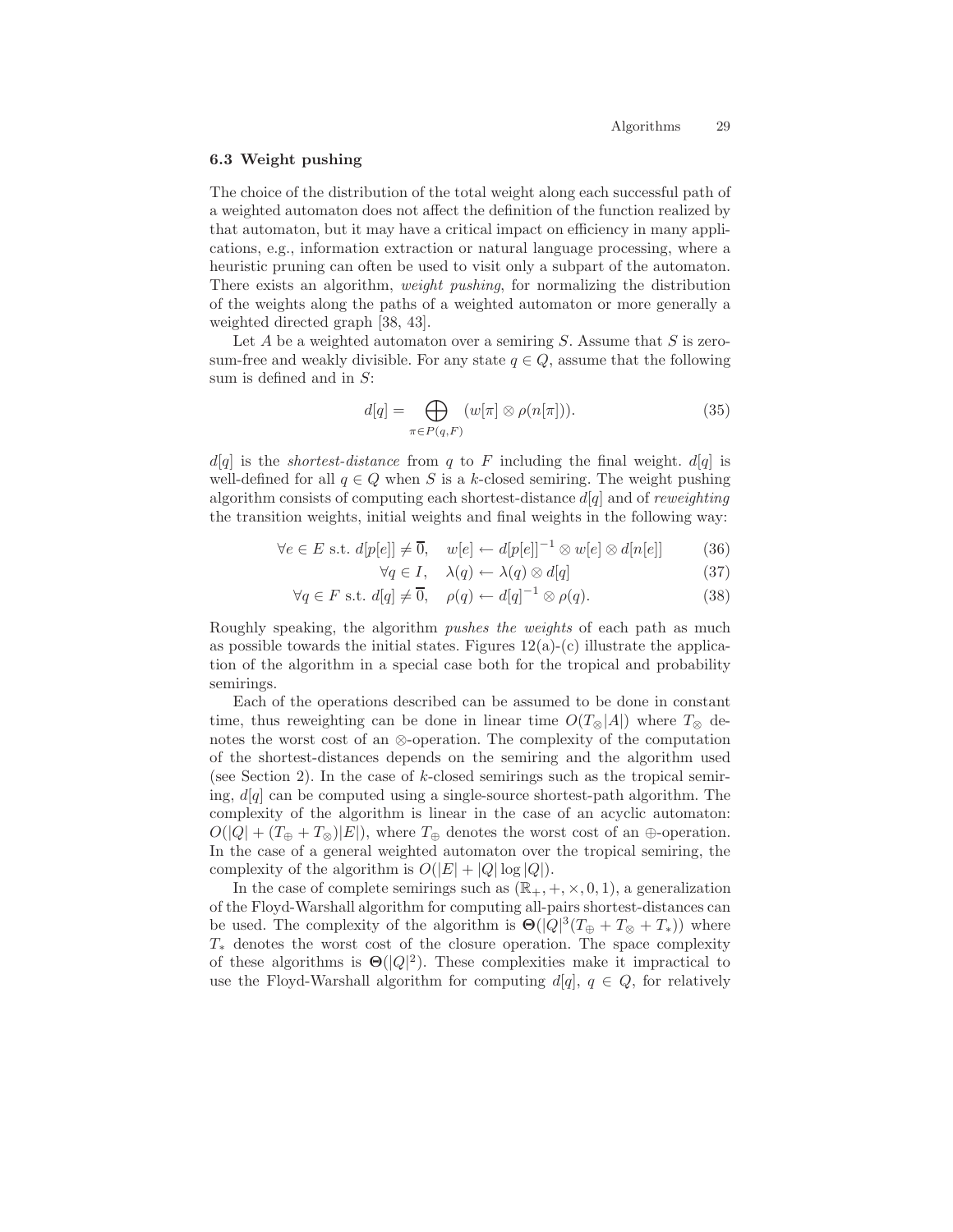

Fig. 12. Weight pushing algorithm. (a) Weighted automaton A. (b) Equivalent weighted automaton  $B$  obtained by weight pushing in the tropical semiring. (c) Weighted automaton  $C$  obtained from  $A$  by weight pushing in the probability semiring. (d) Minimal weighted automaton over the tropical semiring equivalent to A.

large graphs or automata of several hundred million states or transitions. An approximate version of a generic shortest-distance algorithm can be used instead to compute  $d[q]$  efficiently.

Note that if  $d[q] = \overline{0}$ , then, since S is zero-sum-free, the weight of all paths from q to  $\overline{F}$  is  $\overline{0}$ . Let A be a weighted automaton over the semiring S. Assume that  $S$  is complete or  $k$ -closed and that the shortest-distances d[q] are all well-defined and in  $S - \{\overline{0}\}\$ . Note that in both cases we can use the distributivity over the infinite sums defining shortest distances. Let  $e'$ (π ′ ) denote the transition e (path π) after application of the weight pushing algorithm.  $e'(\pi')$  differs from e (resp.  $\pi$ ) only by its weight. Let  $\lambda'$  denote the new initial weight function, and  $\rho'$  the new final weight function.

The following proposition is proven in [38, 43].

**Proposition 7** ([38, 43]). Let  $B = (A, Q, I, F, E', \lambda', \rho')$  be the result of the weight pushing algorithm applied to the weighted automaton A, then

1. the weight of a successful path  $\pi$  is unchanged after application of weight pushing:

$$
\lambda'[p[\pi']] \otimes w[\pi'] \otimes \rho'[n[\pi']] = \lambda(p[\pi]) \otimes w[\pi] \otimes \rho(n[\pi]). \tag{39}
$$

2. the weighted automaton B is stochastic, i.e.

$$
\forall q \in Q, \bigoplus_{e' \in E'[q]} w[e'] = \overline{1}.\tag{40}
$$

These two properties of weight pushing are illustrated by Figures  $12(a)-(c)$ : the total weight of a successful path is unchanged after pushing; at each state of the weighted automaton of Figure 12(b), the minimum weight of the outgoing transitions is 0, and at at each state of the weighted automaton of Figure 12(c), the weights of outgoing transitions sum to 1.

Weight pushing can also be used to test the equivalence of two subsequential weighted automata [38, 43]. Let  $A$  and  $B$  be two subsequential weighted automata to which weight pushing can be applied and let  $A'$  and  $B'$  be the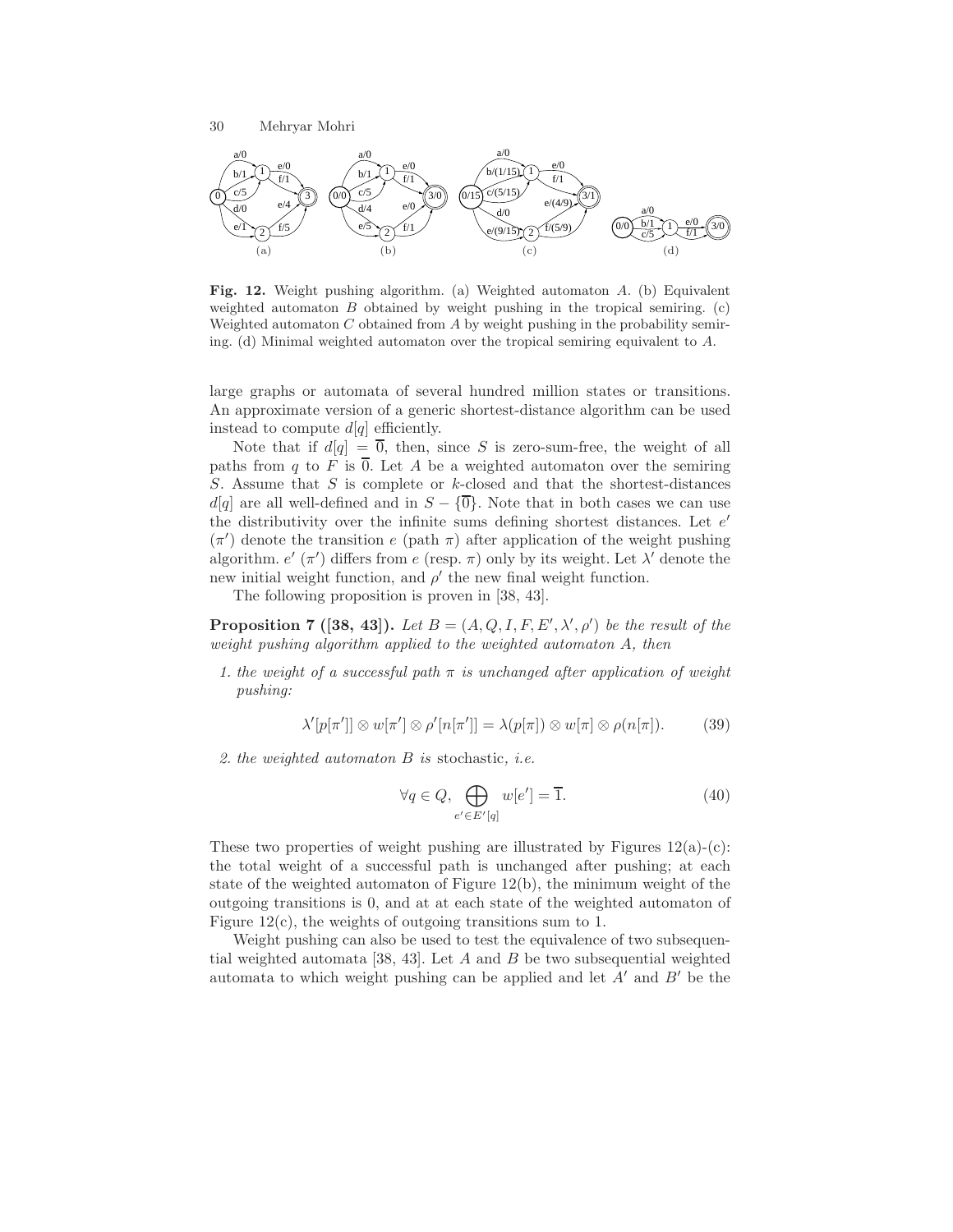resulting automata after weight pushing. Then, the equivalence of A and B can be tested by applying the standard equivalence algorithm for unweighted automata  $[1]$  to  $A'$  and  $B'$  after considering each pair of (transition label, transition weight) as a single label. The equivalence of two arbitrary weighted automata over the probability semiring can be tested in cubic time using an algorithm  $[19]$  based on the standardization technique of Schützenberger  $[55]$ . The equivalence of arbitrary weighted automata over the tropical semiring is known to be undecidable [34].

## 6.4 Minimization

A deterministic weighted automaton is said to be minimal if there exists no other deterministic weighted automaton with a smaller number of states and realizing the same function. Two states of a deterministic weighted automaton are said to be equivalent if exactly the same set of strings with the same weights label paths from these states to a final state, the final weights being included. Thus, two equivalent states of a deterministic weighted automaton can be merged without affecting the function realized by that automaton. A weighted automaton is minimal when it admits no two distinct equivalent states after any redistribution of the weights along its paths.

There exists a general algorithm for computing a minimal deterministic automaton equivalent to a given weighted automaton [38]. It is thus a generalization of the minimization algorithms for unweighted finite automata. In fact, minimization of both unweighted [39] and weighted finite-state transducers can be viewed as special instances of this algorithm.

The algorithm consists of first applying weight pushing to normalize the distribution of the weights along the paths of the input automaton, and then applying the classical unweighted automata minimization while treating each pair (label, weight) as a single label.

Theorem 8 ([38]). Let A be a deterministic weighted automaton over a semiring S. Assume that the conditions of application of the weight pushing algorithm hold, then the execution of the following steps:

- 1. weight pushing,
- 2. (unweighted) automata minimization, treating each pair (label, weight) as a single label,

yield a minimal weighted automaton equivalent to A.

The complexity of automata minimization is linear in the case of acyclic automata  $O(|Q| + |E|)$  [53] and in  $O(|E| \log |Q|)$  in the general case [1]. Thus, in view of the complexity results given in the previous section, in the case of the tropical semiring, the total complexity of the weighted minimization algorithm is linear in the acyclic case  $O(|Q|+|E|)$  and in  $O(|E|\log|Q|)$  in the general case.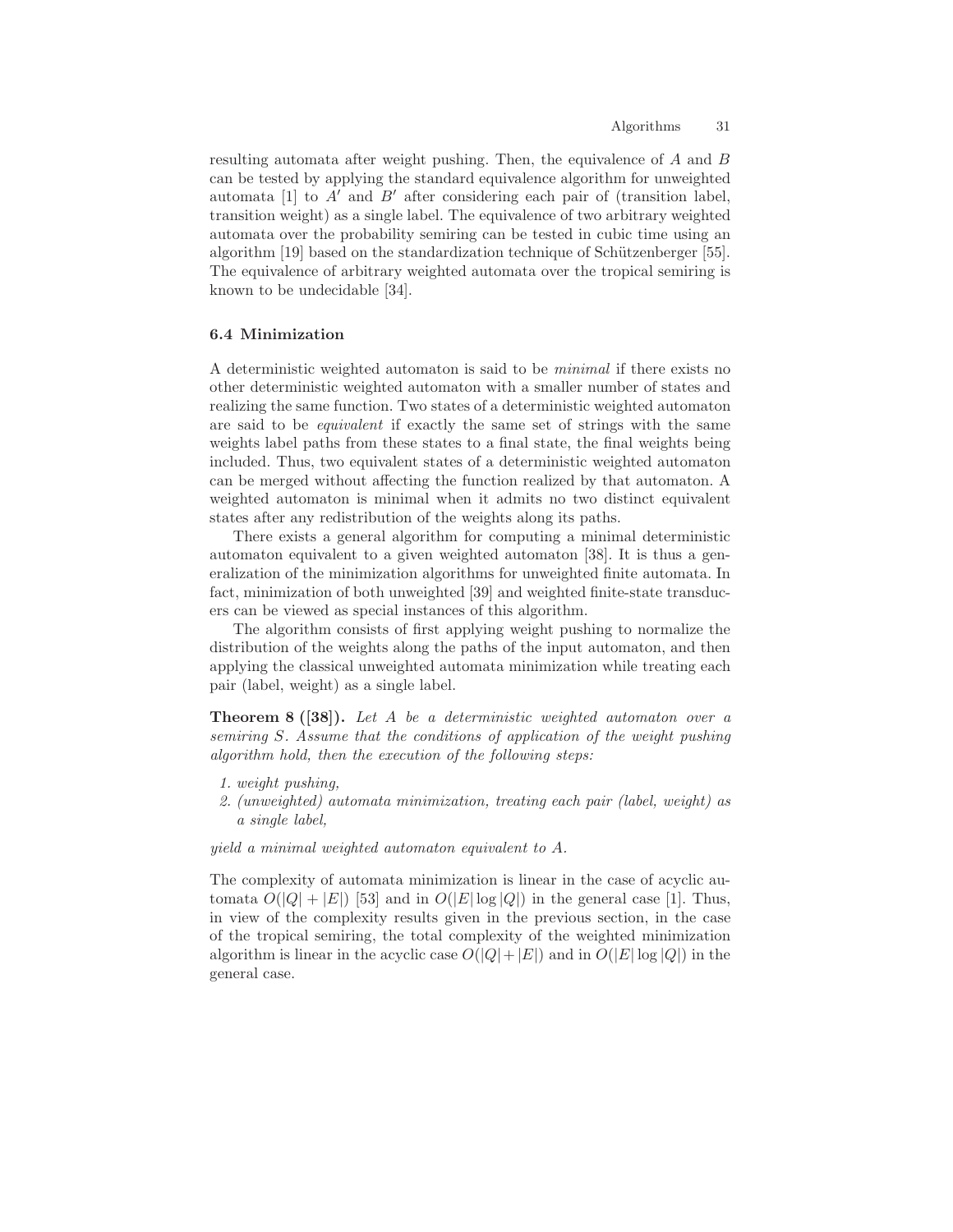

Fig. 13. Minimization of weighted automata. (a) Weighted automaton  $A'$  over the probability semiring. (b) Minimal weighted automaton  $B'$  equivalent to  $A'$ . (c) Minimal weighted automaton  $C'$  equivalent to  $A'$ .

Figures  $12(a)$ ,  $12(b)$ , and  $12(d)$  illustrate the application of the algorithm in the tropical semiring. The automaton of Figure  $12(a)$  cannot be further minimized using the classical unweighted automata minimization since no two states are equivalent in that machine. After weight pushing, the automaton (Figure 12(b)) has two states (1 and 2) that can be merged by the classical unweighted automata minimization.

Figures 13(a)-(c) illustrate the minimization of an automaton defined over the probability semiring. Unlike the unweighted case, a minimal weighted automaton is not unique, but all minimal weighted automata have the same graph topology, they only differ by the way the weights are distributed along each path. The weighted automata  $B'$  and  $C'$  are both minimal and equivalent to  $A'$ .  $B'$  is obtained from  $A'$  using the algorithm described above in the probability semiring and it is thus a stochastic weighted automaton in the probability semiring.

For a deterministic weighted automaton, the first operation of the semiring can be arbitrarily chosen without affecting the definition of the function it realizes. This is because, by definition, a deterministic weighted automaton admits at most one path labeled with any given string. Thus, in the algorithm described in Theorem 8, the weight pushing step can be executed in any semiring  $S'$  whose multiplicative operation matches that of  $S$ . The minimal weighted automaton obtained by pushing the weights in  $S'$  is also minimal in S since it can be interpreted as a (deterministic) weighted automaton over S.

In particular,  $A'$  can be interpreted as a weighted automaton over the semiring  $(\mathbb{R}_+, \max, \times, 0, 1)$ . The application of the weighted minimization algorithm to  $A'$  in this semiring leads to the minimal weighted automaton  $C'$ of Figure 13(c).  $C'$  is also a *stochastic* weighted automaton in the sense that, at any state, the maximum weight of all outgoing transitions is one.

This fact leads to several interesting observations. One is related to the complexity of the algorithms. Indeed, we can choose a semiring  $S'$  in which the complexity of weight pushing is better than in S. The resulting automaton is still minimal in  $S$  and has the additional property of being stochastic in  $S'$ . It only differs from the weighted automaton obtained by pushing weights in S in the way weights are distributed along the paths. They can be obtained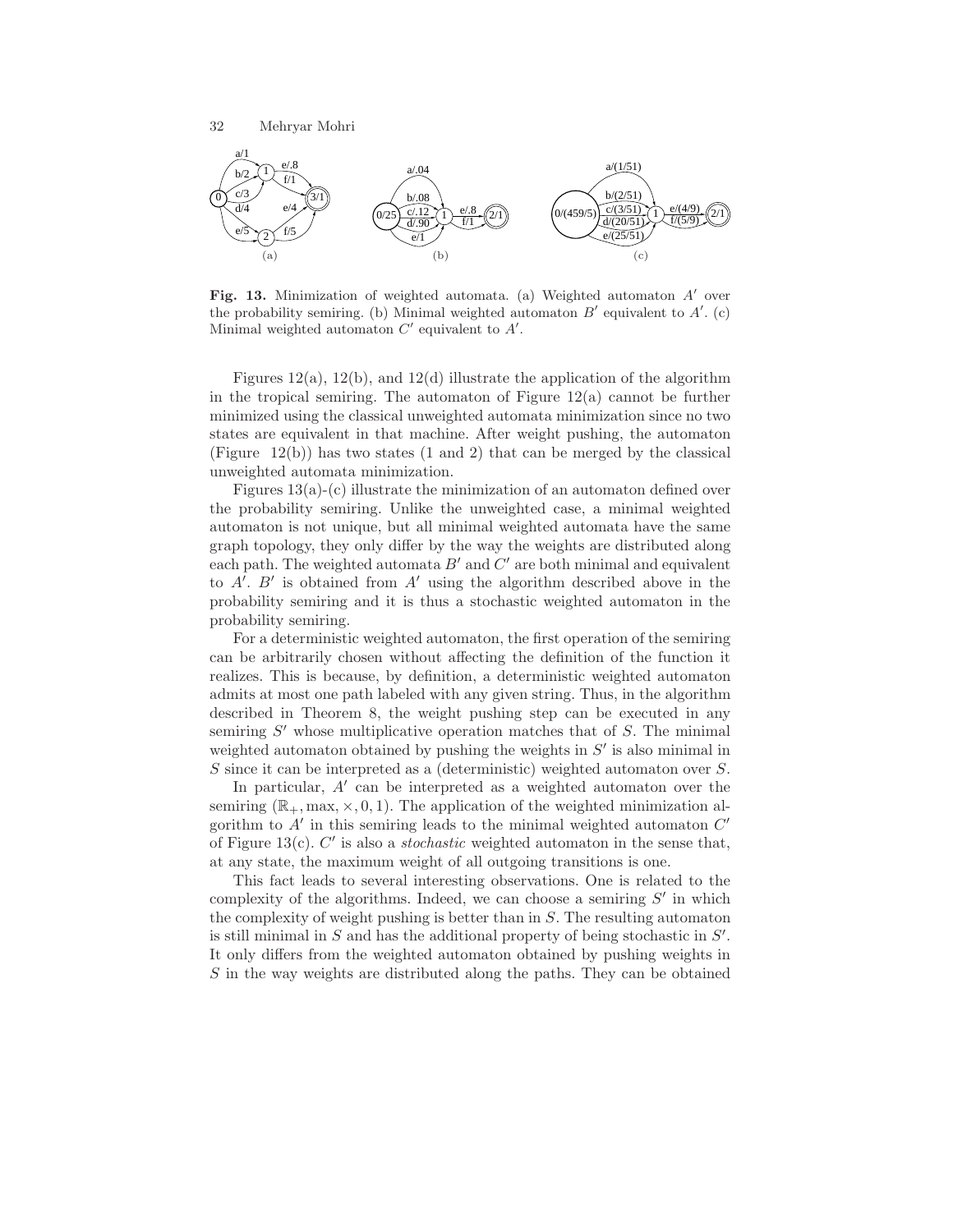from each other by application of weight pushing in the appropriate semiring. In the particular case of a weighted automaton over the probability semiring, it may be preferable to use weight pushing in the  $(\text{max}, \times)$ -semiring since the complexity of the algorithm is then equivalent to that of classical single-source shortest-paths algorithms. The corresponding algorithm is a special instance of the generic shortest-distance algorithm for k-closed semirings presented earlier in the chapter.

Another important point is that the weight pushing algorithm may not be defined in S because the machine is not zero-sum-free or for other reasons. But an alternative semiring  $S'$  can sometimes be used to minimize the input weighted automaton.

The results just presented were all related to the minimization of the number of states of a deterministic weighted automaton. The following simple proposition shows that minimizing the number of states coincides with minimizing the number of transitions.

**Proposition 9.** Let  $A$  be a minimal deterministic weighted automaton, then A has the minimal number of transitions.

Proof. Let A be a deterministic weighted automaton with the minimal number of transitions. If two distinct states of A were equivalent, they could be merged, thereby strictly reducing the number of its transitions. Thus, A must be a minimal deterministic automaton. Since, minimal deterministic automata have the same topology, in particular the same number of states and transitions, this proves the proposition. ⊓⊔

#### 6.5 Synchronization

The weight pushing algorithm normalizes the way the weights are distributed along the paths. The algorithm presented in this section, synchronization of weighted transducers, normalizes instead the way the input and output labels are shifted with respect to each other along the paths. Roughly speaking, the objective of the algorithm is to synchronize the consumption of non- $\epsilon$  symbols by the input and output tapes of a transducer, to the extent that is possible.

The following concept helps analyze and describe the domain of application of the algorithm.

**Definition 10.** The delay of a path  $\pi$  is defined as the difference of length between its output and input labels:

$$
d[\pi] = |o[\pi]| - |i[\pi]|. \tag{41}
$$

The delay of a path is thus simply the sum of the delays of its constituent transitions. A trim transducer  $T$  is said to have *bounded delays* if the delay along all paths of T is bounded. We then denote by  $d[T] \geq 0$  the maximum delay in absolute value of a path in  $T$ . The following lemma gives a straightforward characterization of transducers with bounded delays.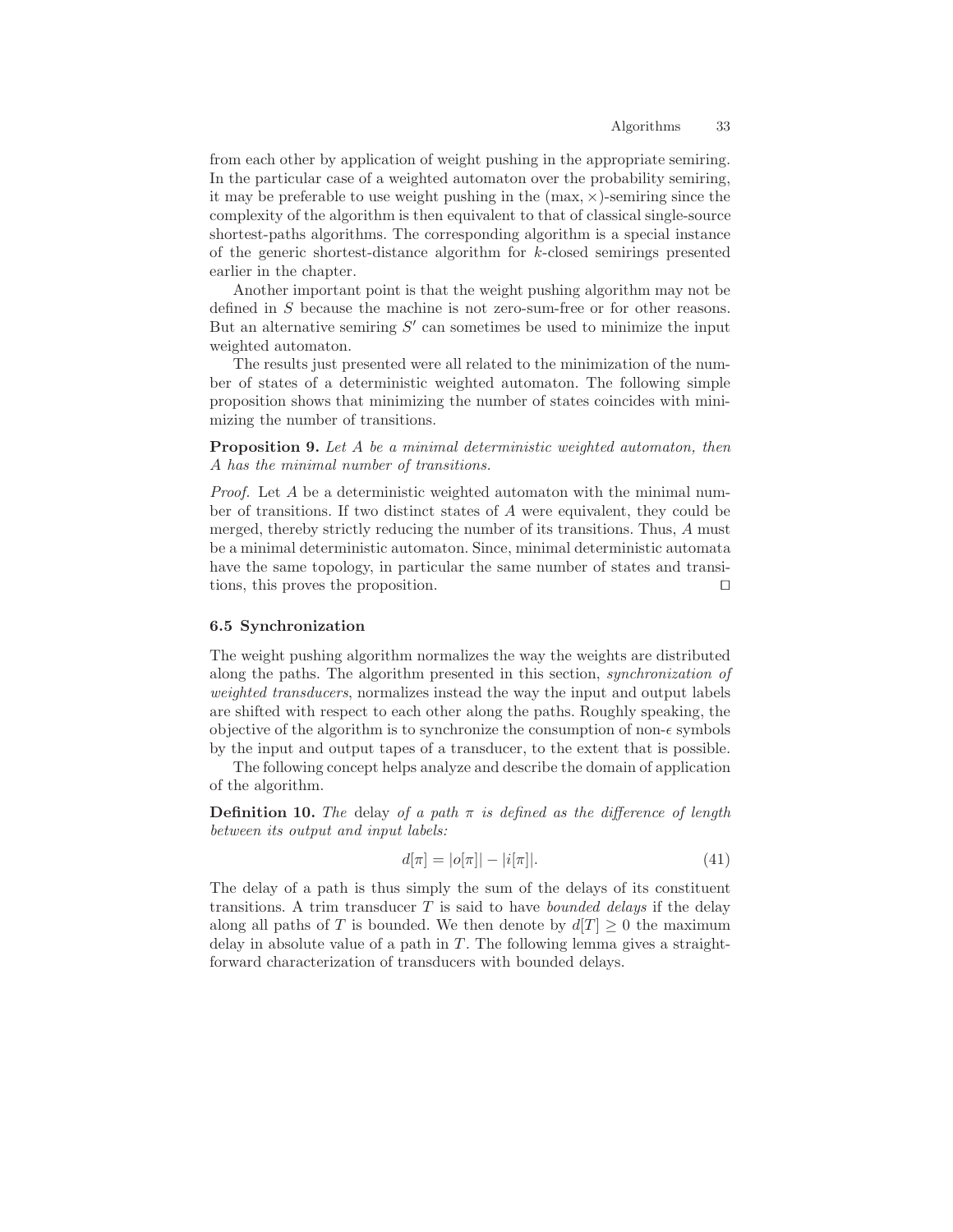34 Mehryar Mohri

Lemma 11. A transducer T has bounded delays iff the delay of any cycle in T is zero.

*Proof.* If T admits a cycle  $\pi$  with non-zero delay, then  $d[T] \geq |d[\pi^n]| = n|d[\pi]|$ is not bounded. Conversely, if all cycles have zero delay, then the maximum delay in T is that of the simple paths which are of finite number.  $□$ 

We define the *string delay* of a path  $\pi$  as the string  $\sigma[\pi]$  defined by:

$$
\sigma[\pi] = \begin{cases} \text{suffix of } o[\pi] \text{ of length } |d[\pi]| & \text{if } d[\pi] \ge 0, \\ \text{suffix of } i[\pi] \text{ of length } |d[\pi]| & \text{otherwise.} \end{cases} \tag{42}
$$

For any state  $q \in Q$ , the *string delay at state q*,  $s[q]$ , is defined by the set of string delays of the paths from an initial state to  $q$ .

$$
s[q] = \{\sigma[\pi] : \pi \in P(I, q)\}.
$$
\n
$$
(43)
$$

**Lemma 12.** If T has bounded delays then the set s[q] is finite for any  $q \in Q$ .

*Proof.* The lemma follows immediately the fact that the elements of  $s[q]$  are all of length less than  $d[T]$ .

A weighted transducer  $T$  is said to be *synchronized* if along any successful path of T the delay is zero or varies strictly monotonically. An algorithm that takes as input a transducer T and computes an equivalent synchronized transducer T' is called a *synchronization* algorithm. The synchronization algorithm described here [42] applies to all weighted transducers with bounded delays. The following is the pseudocode of the algorithm.

To simplify the presentation of the algorithm, we augment  $Q$  and  $F$  with a new state f and set:  $\rho(f) = \overline{1}$  and  $E[f] = \emptyset$ . We denote by  $\text{car}(x)$  the first symbol of a string x if x is not empty,  $\epsilon$  otherwise, and denote by  $\text{cdr}(x)$  the suffix of x such that  $x = \text{car}(x) \text{cdr}(x)$ .

Each state of the resulting transducer  $T'$  corresponds to a triplet  $(q, x, y)$ where  $q \in Q$  is a state of the original machine T and where  $x \in \Sigma^*$  and  $y \in \Delta^*$  are strings over the input and output alphabet of T.

The algorithm maintains a queue  $\mathcal Q$  that contains at any time the set of states of  $T'$  to examine. At each execution of the loop of lines 3-19, a new state  $p' = (q, x, y)$  is extracted from Q (line 4) and its outgoing transitions are computed and added to E'. The state p' is final iff q is final and  $x = y = \epsilon$ and in that case the final weight at  $p'$  is simply the final weight at the original state q (lines 5-6). If q is final but the string x and y are not both empty, then the algorithm constructs a sequence of transitions from  $p'$  to  $(f, \epsilon, \epsilon)$  to consume the remaining input and output strings x and  $y$  (lines 7-11).

For each transition e of q, an outgoing transition  $e'$  is created for  $p'$  with weight  $w[e]$ . The input and output labels of  $e'$  are both  $\epsilon$  if  $x i[e]$  or  $y o[e]$  is the empty string, the first symbol of these strings otherwise. The remaining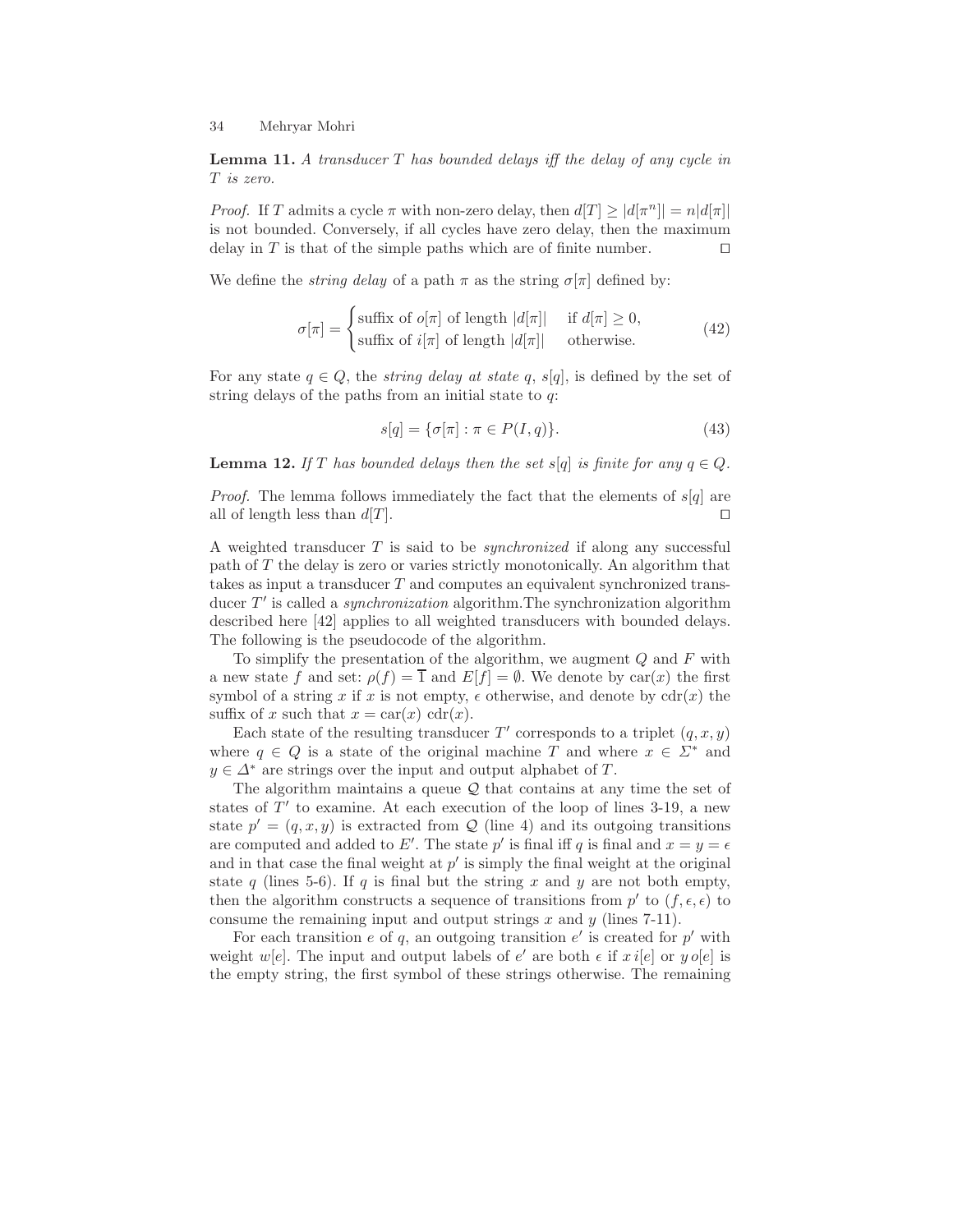$SynCHRONIZATION(T)$ 1  $F' \leftarrow Q' \leftarrow E' \leftarrow \emptyset$ 2  $Q \leftarrow i' \leftarrow \{(i, \epsilon, \epsilon) : i \in I\}$ 3 while  $\mathcal{Q} \neq \emptyset$  do 4  $p' = (q, x, y) \leftarrow \text{HEAD}(\mathcal{Q})$ 5 DEQUEUE $(\mathcal{Q})$ 6 if  $(q \in F \text{ and } |x| + |y| = 0)$  then 7 F  $\gamma' \leftarrow F' \cup \{p'\}; \rho'(p') \leftarrow \rho(q)$ 8 elseif  $(q \in F \text{ and } |x| + |y| > 0)$  then 9  $q$  $q' \leftarrow (f, \text{cdr}(x), \text{cdr}(y))$  $10$  $y' \leftarrow E' \uplus (p', \text{car}(x), \text{car}(y), \rho(q), q')$ 11 if  $(q' \notin Q')$  then 12 Q  $\mathcal{O}' \leftarrow Q' \cup \{q'\};$  Enqueue $(\mathcal{Q}, q')$ 13 for each  $e \in E[q]$  do 14 **if**  $(|x i[e]| > 0$  and  $|y o[e]| > 0$ ) then  $15$  q  $q' \leftarrow (n[e], \text{cdr}(x i[e]), \text{cdr}(y o[e]))$  $16$  E  $y' \leftarrow E' \cup \{(p', \text{car}(x i [e]), \text{car}(y o [e]), w [e], q')\}$ 17 **else**  $q' \leftarrow (n[e], x[i[e], y[i])$ 18  $E' \leftarrow E' \uplus \{(p', \epsilon, \epsilon, w[e], q')\}$ 19 if  $(q' \notin Q')$  then 20 Q  $\mathcal{O}' \leftarrow Q' \cup \{q'\};$  Enqueue $(\mathcal{Q}, q')$ 21 return  $T'$ 

suffixes of these strings are stored in the destination state  $q'$  (lines 12-19). Note that in all cases, the transitions created by the steps of the algorithm described in lines 14-17 have zero delay. The state  $q'$  is inserted in  $\mathcal Q$  if it has never been found before (line  $18-19$ ). Figures  $14(a)$ -(b) illustrate the synchronization algorithm just presented.

**Theorem 13 ([42]).** Let  $T$  be a weighted transducer with bounded delays. Then, if we run the synchronization algorithm just described with input  $T$ , the algorithm terminates and returns a synchronized transducer  $T'$  equivalent  $to T$ .

The algorithm creates a distinct state  $(q, x, \epsilon)$  or  $(q, \epsilon, y)$  for each string delay  $x, y \in s[q]$  at state  $q \neq f$ . The paths from a state  $(q, x, \epsilon)$  or  $(q, \epsilon, y), q \in F$ , to  $(f, \epsilon, \epsilon)$  are of length |x| or |y|. The length of a string delay is bounded by  $d[T]$ . Thus, there are at most  $|\Sigma|^{\leq d[T]} + |\Delta|^{\leq d[T]} = O(|\Sigma|^{d[T]} + |\Delta|^{d[T]})$ distinct string delays at each state. Thus, in the worst case, the size of the resulting transducer  $T'$  is:

$$
O((|Q| + |E|)(|\Sigma|^{d[T]} + |\Delta|^{d[T]})). \tag{44}
$$

The string delays can be represented in a compact and efficient way using a suffix tree. Indeed, let  $U$  be a tree representing all the input and output labels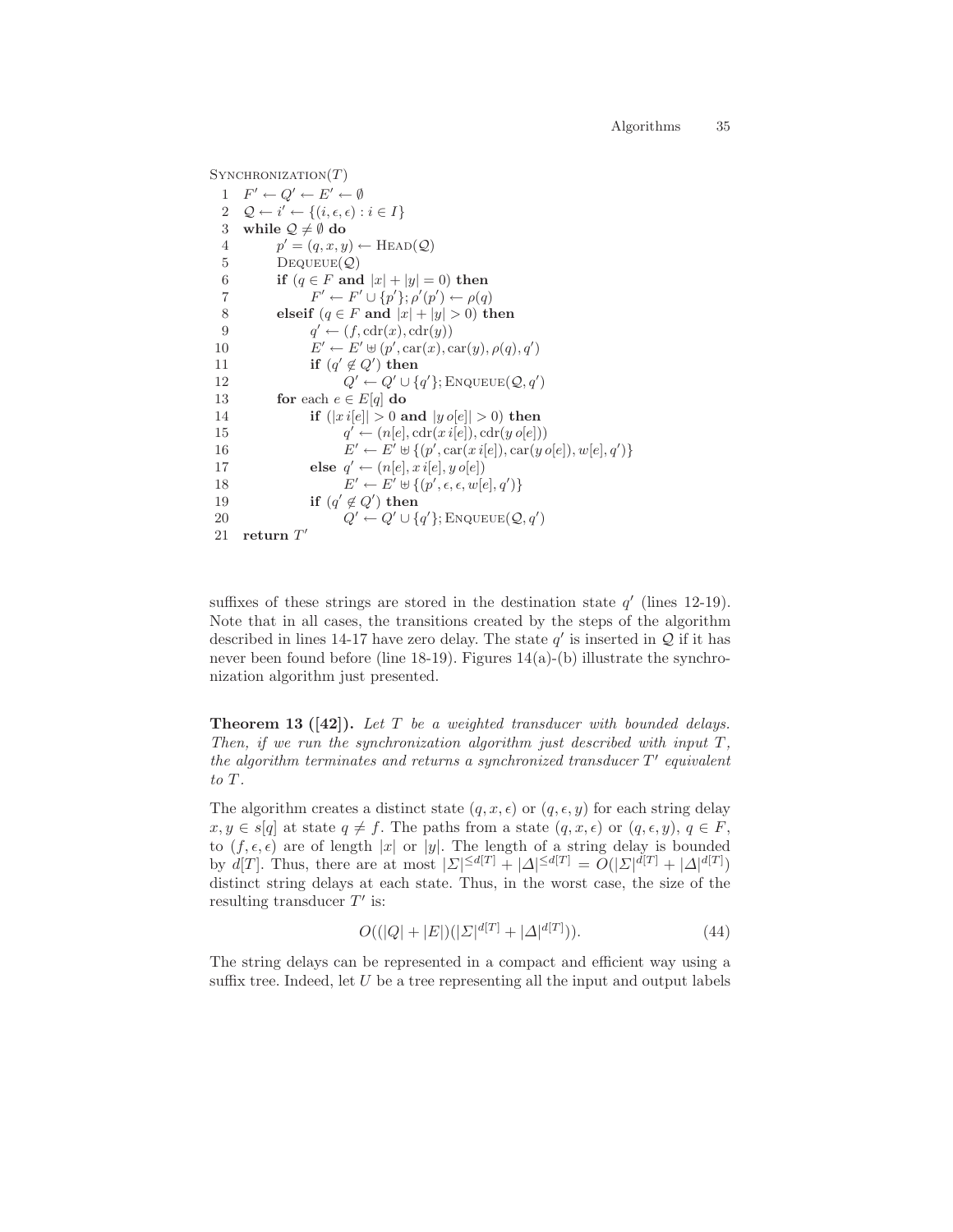

Fig. 14. (a) Weighted transducer  $T_1$  over the tropical semiring. (b) Equivalent synchronized transducer  $T_2$ . (c) Synchronized weighted transducer  $T_3$  equivalent to  $T_1$  and  $T_2$  obtained by  $\epsilon$ -removal from  $T_2$ .

of the paths in  $T$  found in a depth-first search of  $T$ . The size of  $U$  is linear in that of  $T$  and a suffix tree  $V$  of  $U$  can be built in time proportional to the number of nodes of U times the size of the alphabet [27], that is in  $O((\Sigma) +$  $|\Delta|$ ( $|Q| + |E|$ ). Since each string delay x is a suffix of a string represented by U, it can be represented by two nodes  $n_1$  and  $n_2$  of V and a position in the string labeling the edge from  $n_1$  to  $n_2$ . The operations performed by the algorithm to construct a new transition require either computing xa or  $a^{-1}x$ where  $\alpha$  is a symbol of the input or output alphabet. Clearly, these operations can be performed in constant time: xa is obtained by going down one position in the suffix tree, and  $a^{-1}x$  by using the suffix link at node  $n_1$ . Thus, using this representation, the operations performed for the construction of each new transition can be done in constant time. This includes the cost of comparison of a newly created state  $(q', x', \epsilon)$  with an existing state  $(q, x, \epsilon)$ , since the comparison of the string delays  $x$  and  $x'$  can be done in constant time. Thus, the worst case space and time complexity of the algorithm is:

$$
O((|Q| + |E|)(|\Sigma|^{d[T]} + |\Delta|^{d[T]})). \tag{45}
$$

This is not a tight evaluation of the complexity since it is not clear if the worst case previously described can ever occur, but the algorithm can indeed produce an exponentially larger transducer in some cases.

Note that the algorithm does not depend on the queue discipline used for Q and that the construction of the transitions leaving a state  $p' = (q, x, y)$  of  $T'$  only depends on  $p'$  and not on the states and transitions previously constructed. Thus, the transitions of  $T'$  can be naturally computed on-demand. Note also that the additive and multiplicative operations of the semiring are not used in the definition of the algorithm. Only  $\overline{1}$ , the identity element of ⊗, was used for the definition of the final weight of  $f$ . Thus, to a large extent, the algorithm is independent of the semiring S. In particular, the behavior of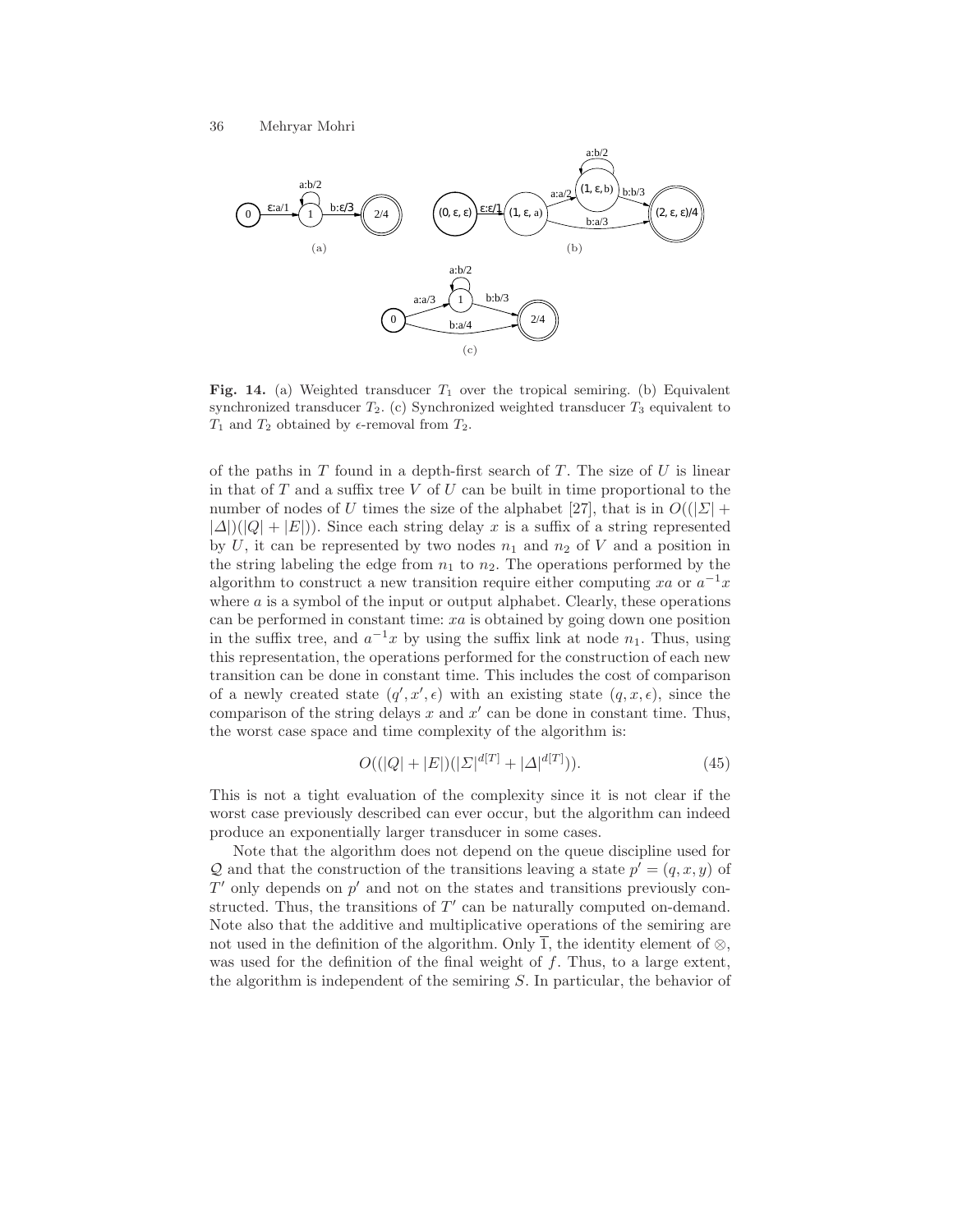Table 2. Properties of several transducer algorithms. The second column indicates the time or space complexity of each algorithm, the third whether or not it admits a natural on-demand computation.

| <b>ALGORITHM</b>                | <b>COMPLEXITY</b>          | <b>ON-DEMAND</b> |
|---------------------------------|----------------------------|------------------|
| Sum                             | $T_2$                      |                  |
| Product                         | $F_1  I_2  $<br>$\Gamma_2$ |                  |
| Closure                         |                            |                  |
| Reversal                        |                            |                  |
| Inversion                       |                            |                  |
| Projection                      |                            |                  |
| Composition                     | $\left T_{2}\right $       | $^+$             |
| Intersection                    | A2                         |                  |
| Completion                      |                            |                  |
| Complementation <sup>a</sup>    |                            |                  |
| Difference                      | Α2                         |                  |
| $Epsilon$ -removal <sup>b</sup> | E                          |                  |
| Determinization                 | exponential                |                  |
| Minimization <sup>b</sup>       | $O( E \log Q )$            |                  |
| Synchronization <sup>c</sup>    | d T                        |                  |

<sup>a</sup> For A deterministic.

<sup>b</sup> For the tropical semiring.

 $\epsilon$  d(T) denotes the maximum delay in an accepting path of T.

the algorithm is identical for two semirings having the same identity elements, such as for example the tropical and log semirings.

The result of the synchronization algorithm may contain  $\epsilon$ -transitions even if the input contains none. An equivalent weighted transducer with no  $\epsilon$ transitions can be computed from  $T'$  using the general epsilon-removal algorithm described in a previous section [40]. Figure 14(c) illustrates the result of that algorithm when applied to the synchronized transducer of Figure 14(b). Since epsilon-removal does not shift input and output labels with respect to each other, the result of its application to  $T'$  is also a synchronized transducer.

Note that the synchronization algorithm does not produce any  $\epsilon$ -cycle if the original machine  $T$  does not contain any. Thus, in that case, the computation of the  $\epsilon$ -closures in T can be done in linear time [40] and the total time complexity of epsilon-removal is  $O(|Q'|^2 + (T_{\oplus} + T_{\otimes})|Q'||E'|)$ . Also, on-demand synchronization can be combined with on-demand epsilon-removal to *directly* create synchronized transducers with no  $\epsilon$ -transition on-the-fly.

A transducer T is said to be double-tape unambiguous, if, when the input and output labels of a transition are treated as single pair label (input label, output label), no two accepting paths have the same label. A by-product of synchronization followed by epsilon-removal is that the resulting transducer is double-tape unambiguous. Note that the definition does not entail any requirement on the weights.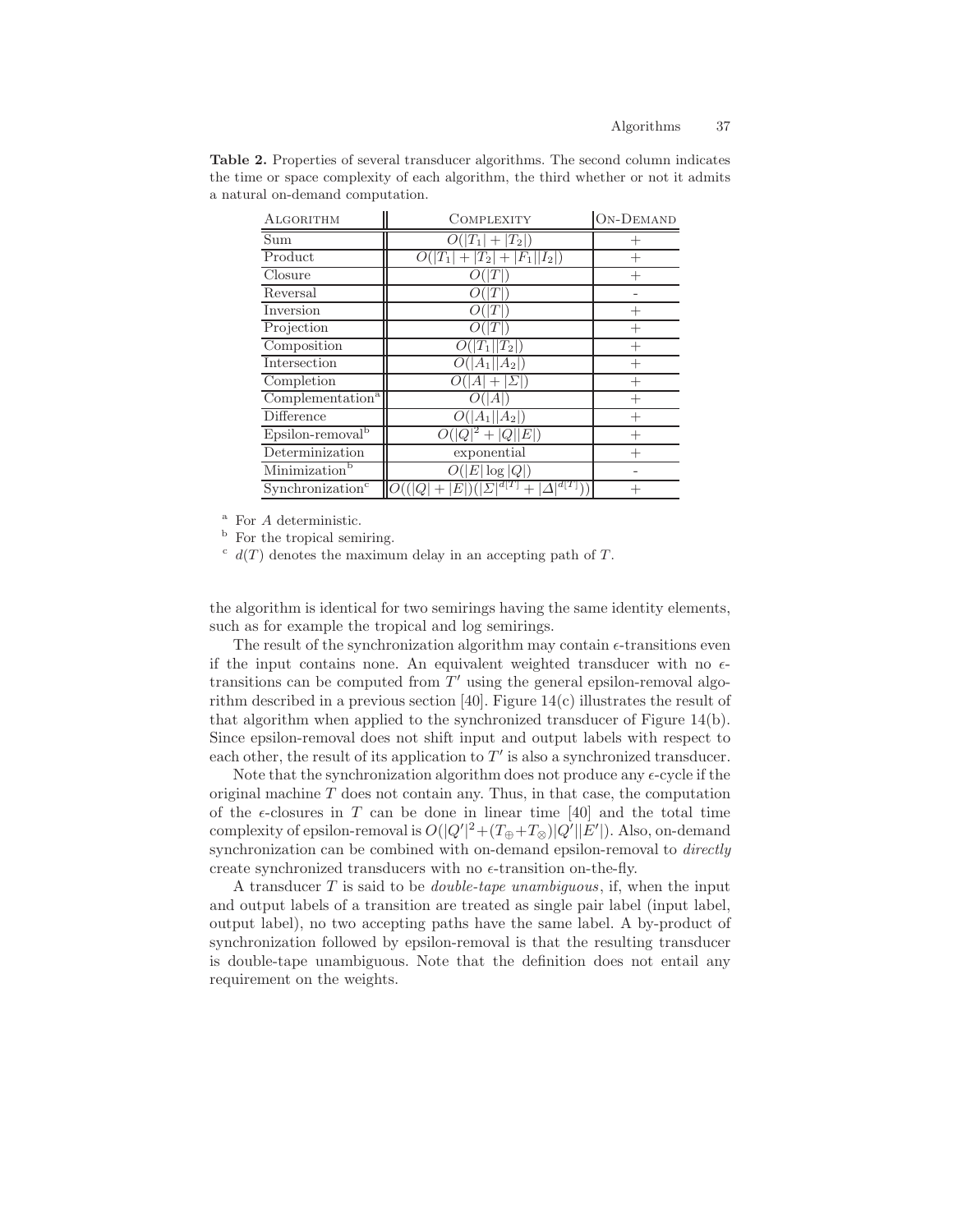#### 38 Mehryar Mohri

**Proposition 14 ([42]).** Let T be a synchronized transducer and assume that  $T$  has no  $\epsilon$ -transition. Then,  $T$  is double-tape unambiguous.

# 7 Conclusion

Table 2 summarizes some of the essential properties of the algorithms described in this chapter. There are of course many other algorithms related to weighted automata and transducers. But, those presented here constitute some of the core algorithms. Many other algorithms related to weighted automata can be derived either directly from these algorithms or as a combination.

These algorithms are useful in a variety of applications including statistical language modeling [7], parsing [45, 44, 8], phonological rule compilation [29, 30, 49], speech recognition [38, 43, 48], speech synthesis [56, 6], image processing [2], bioinformatics [21, 9], sequence modeling and prediction [18], optical character recognition [14], and more generally any problem related to sequences and probabilistic models defined over sequences [33, 43]. An efficient implementation of these algorithms and several others, including an on-demand implementation when possible, is available from the FSM library (executables only) [47] and the OpenFst library (source and executables) [10].

# References

- 1. Alfred V. Aho, John E. Hopcroft, and Jeffrey D. Ullman. The Design and Analysis of Computer Algorithms. Addison Wesley: Reading, MA, 1974.
- 2. Jürgen Albert and Jarkko Kari. Digital image compression. In Manfred Droste, Werner Kuich, and Heiko Vogler, editors, Handbook of weighted automata, EATCS Monographs on Theoretical Computer Science. Springer, 2009.
- 3. Cyril Allauzen and Mehryar Mohri. Efficient algorithms for testing the twins property. Journal of Automata, Languages and Combinatorics, 8(2):117–144, 2003.
- 4. Cyril Allauzen and Mehryar Mohri. N-way composition of weighted finite-state transducers. Technical Report TR2007-902, Courant Institute of Mathematical Sciences, New York University, August 2007.
- 5. Cyril Allauzen and Mehryar Mohri. 3-way composition of weighted finite-state transducers. In Proceedings of the 13th International Conference on Implementation and Application of Automata (CIAA 2008), volume to appear of Lecture Notes in Computer Science, San Francisco, California, July 2008. Springer-Verlag, Heidelberg, Germany.
- 6. Cyril Allauzen, Mehryar Mohri, and Michael Riley. Statistical modeling for unit selection in speech synthesis. In 42nd Meeting of the Association for Computational Linguistics (ACL 2004), Proceedings of the Conference, Barcelona, Spain, July 2004.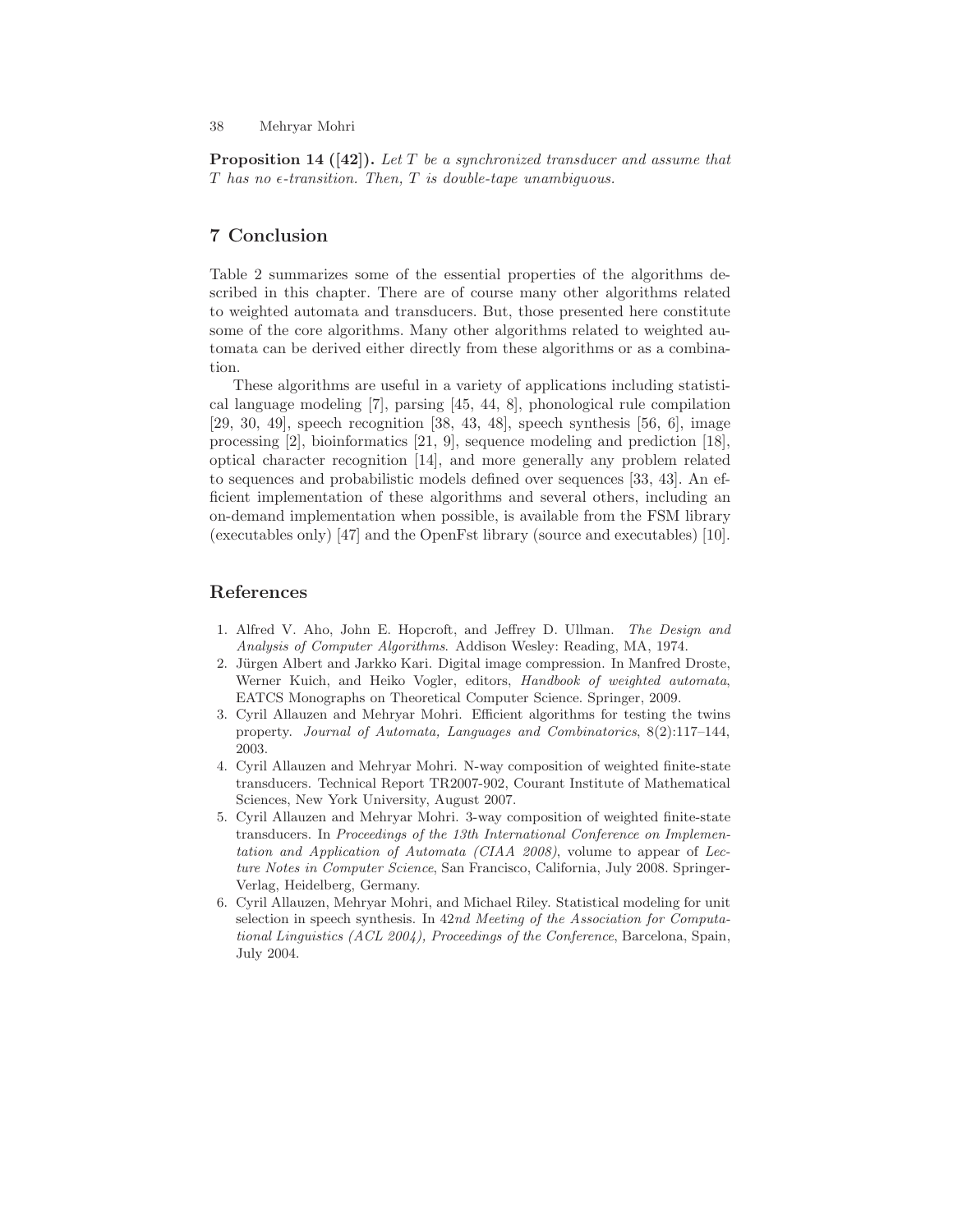- 7. Cyril Allauzen, Mehryar Mohri, and Brian Roark. Generalized algorithms for constructing statistical language models. In 41st Meeting of the Association for Computational Linguistics (ACL 2003), Proceedings of the Conference, Sapporo, Japan, July 2003.
- 8. Cyril Allauzen, Mehryar Mohri, and Brian Roark. The design principles and algorithms of a weighted grammar library. International Journal of Foundations of Computer Science, 16(3):403–421, 2005.
- 9. Cyril Allauzen, Mehryar Mohri, and Ameet Talwalkar. Sequence kernels for predicting protein essentiality. In Proceedings of the Twenty-fifth International Conference on Machine Learning (ICML 2008), Helsinki, Finland, July 2008.
- 10. Cyril Allauzen, Michael Riley, Johan Schalkwyk, Wojciech Skut, and Mehryar Mohri. OpenFst: a general and efficient weighted finite-state transducer library. In Proceedings of the 12th International Conference on Implementation and Application of Automata (CIAA 2007), volume 4783 of Lecture Notes in Computer Science, pages 11–23, Prague, Czech Republic, July 2007. Springer-Verlag, Heidelberg, Germany.
- 11. Marie-Pierre B´eal, Olivier Carton, Christophe Prieur, and Jacques Sakarovitch. Squaring transducers: An efficient procedure for deciding functionality and sequentiality. In Proceedings of LATIN'2000, volume 1776 of Lecture Notes in Computer Science. Springer, 2000.
- 12. Jean Berstel. Transductions and Context-Free Languages. Teubner Studienbucher: Stuttgart, 1979.
- 13. Jean Berstel and Christophe Reutenauer. Rational Series and Their Languages. Springer-Verlag: Berlin-New York, 1988.
- 14. Thomas M. Breuel. The OCRopus open source OCR system. In Proceedings of IS&T/SPIE 20th Annual Symposium, 2008.
- 15. Christian Choffrut. Une caractérisation des fonctions séquentielles et des fonctions sous-séquentielles en tant que relations rationnelles. Theoretical Computer Science, 5:325–338, 1977.
- 16. Christian Choffrut. Contributions à l'étude de quelques familles remarquables de fonctions rationnelles. PhD thesis, (thèse de doctorat d'Etat), Université Paris 7, LITP: Paris, France, 1978.
- 17. Thomas H. Cormen, Charles E. Leiserson, and Ronald E. Rivest. Introduction to Algorithms. The MIT Press: Cambridge, MA, 1992.
- 18. Corinna Cortes, Patrick Haffner, and Mehryar Mohri. A machine learning framework for spoken-dialog classification. In Larry Rabiner and Fred Juang, editors, Handbook on Speech Processing and Speech Communication, Part E: Speech recognition. Springer-Verlag, Heidelberg, Germany, 2008.
- 19. Corinna Cortes, Mehryar Mohri, and Ashish Rastogi.  $L_p$  distance and equivalence of probabilistic automata. International Journal of Foundations of Computer Science, 18(4):761–780, 2007.
- 20. Manfred Droste and Werner Kuich. Semirings and formal power series. In Manfred Droste, Werner Kuich, and Heiko Vogler, editors, Handbook of weighted automata, EATCS Monographs on Theoretical Computer Science. Springer, 2009.
- 21. Richard Durbin, Sean R. Eddy, Anders Krogh, and Graeme J. Mitchison. Biological Sequence Analysis: Probabilistic Models of Proteins and Nucleic Acids. Cambridge University Press, Cambridge UK, 1998.
- 22. Samuel Eilenberg. Automata, Languages and Machines, volume A. Academic Press, 1974.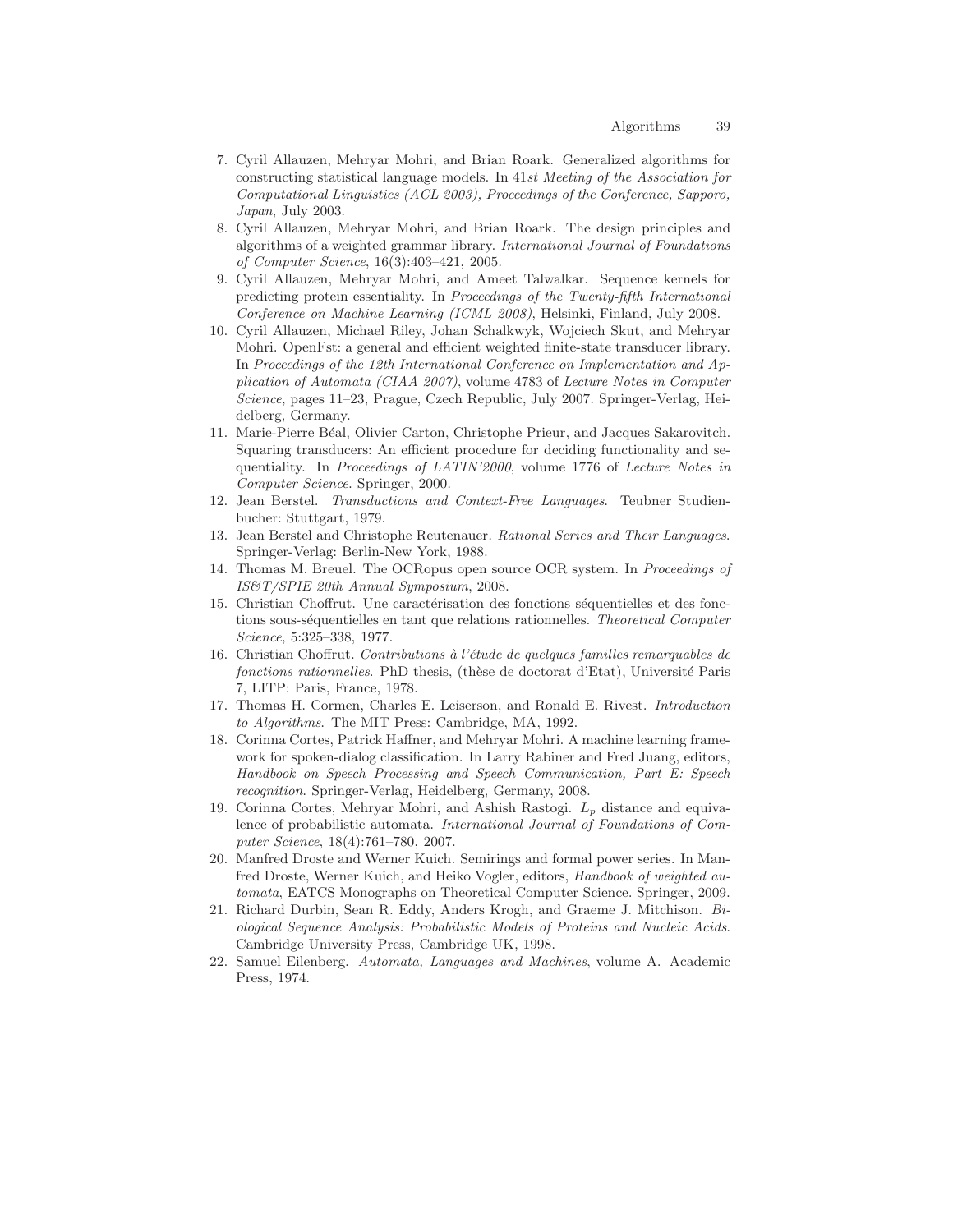- 40 Mehryar Mohri
- 23. Zoltán Ésik and Werner Kuich. Modern automata theory. www.dmg.tuwien.ac. at/kuich.
- 24. Zoltán Esik and Werner Kuich. Rationally additive semirings. *Journal of Uni*versal Computer Science, 8:173–183, 2002.
- 25. Robert W. Floyd. Algorithm 97 (SHORTEST PATH). Communications of the ACM, 18, 1968.
- 26. Martin Goldstern. Vervollständigung von halbringen. Master's thesis, Technische Universität Wien, 1985.
- 27. Shunsuke Inenaga, Hiromasa Hoshino, Ayumi Shinohara, Masayuki Takeda, and Setsuo Arikawa. Construction of the CDAWG for a Trie. In Proceedings of the Prague Stringology Conference (PSC'01). Czech Technical University, 2001.
- 28. Donald B. Johnson. Efficient algorithms for shortest paths in sparse networks. Journal of the ACM, 24(1):1–13, 1977.
- 29. Ronald M. Kaplan and Martin Kay. Regular models of phonological rule systems. Computational Linguistics, 20(3), 1994.
- 30. Lauri Karttunen. The replace operator. In 33rd Annual Meeting of the Association for Computational Linguistics, pages 16–23. Association for Computational Linguistics, 1995. Distributed by Morgan Kaufmann Publishers, San Francisco, California.
- 31. Daniel Kirsten. A Burnside approach to the termination of Mohri's algorithm for polynomially ambiguous min-plus-automata. In R.A.I.R.O. - Informatique Théorique et Applications, special issue on Journées Montoises d'Informatique Théorique  $2006$  (JM'06), to appear in 2008.
- 32. Ines Klimann, Sylvain Lombardy, Jean Mairesse, and Christophe Prieur. Deciding unambiguity and sequentiality from a finitely ambiguous max-plus automaton. Theoretical Computer Science, 327(3):349–373, 2004.
- 33. Kevin Knight and Jonathan May. Applications of weighted automata in natural language processing. In Manfred Droste, Werner Kuich, and Heiko Vogler, editors, Handbook of weighted automata, EATCS Monographs on Theoretical Computer Science. Springer, 2009.
- 34. Daniel Krob. The equality problem for rational series with multiplicities in the tropical semiring is undecidable. Journal of Algebra and Computation, 4, 1994.
- 35. Werner Kuich. Handbook of formal languages, vol. 1: word, language, grammar, chapter Semirings and Formal Power Series: Their Relevance to Formal Languages and Automata, pages 609–677. Springer-Verlag New York, Inc., New York, NY, USA, 1997.
- 36. Werner Kuich and Arto Salomaa. Semirings, Automata, Languages. Number 5 in EATCS Monographs on Theoretical Computer Science. Springer-Verlag, Berlin-New York, 1986.
- 37. Daniel J. Lehmann. Algebraic structures for transitive closures. Theoretical Computer Science, 4:59–76, 1977.
- 38. Mehryar Mohri. Finite-state transducers in language and speech processing. Computational Linguistics, 23:2, 1997.
- 39. Mehryar Mohri. Minimization algorithms for sequential transducers. Theoretical Computer Science, 234:177–201, March 2000.
- 40. Mehryar Mohri. Generic epsilon-removal and input epsilon-normalization algorithms for weighted transducers. International Journal of Foundations of Computer Science, 13(1):129–143, 2002.
- 41. Mehryar Mohri. Semiring frameworks and algorithms for shortest-distance problems. Journal of Automata, Languages and Combinatorics, 7(3):321–350, 2002.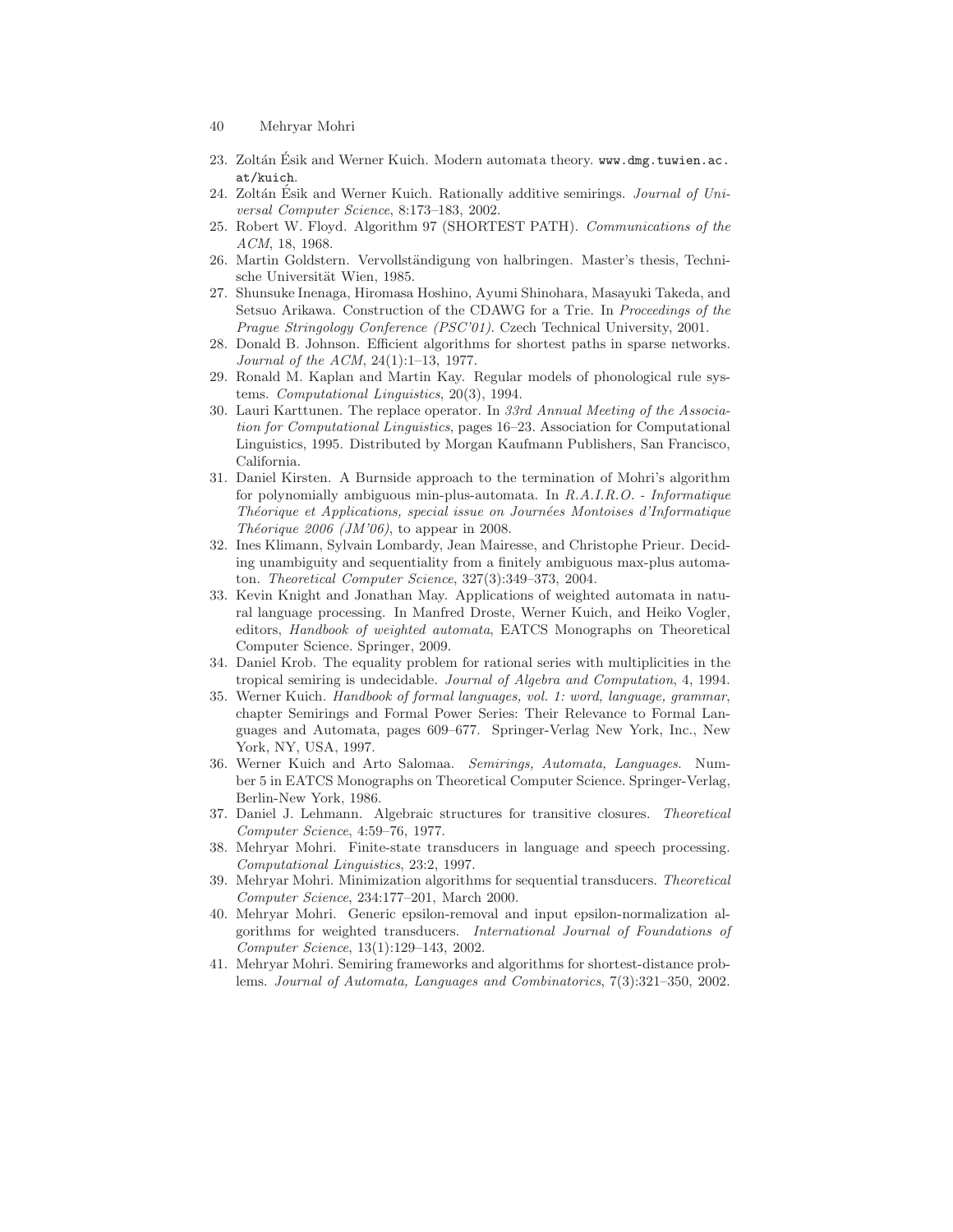- 42. Mehryar Mohri. Edit-distance of weighted automata: General definitions and algorithms. International Journal of Foundations of Computer Science, 14(6):957– 982, 2003.
- 43. Mehryar Mohri. Statistical natural language processing. In M. Lothaire, editor, Applied Combinatorics on Words. Cambridge University Press, 2005.
- 44. Mehryar Mohri and Mark-Jan Nederhof. Regular approximation of context-free grammars through transformation. In Robustness in Language and Speech Technology, pages 153–163. Kluwer Academic Publishers, The Netherlands, 2001.
- 45. Mehryar Mohri and Fernando C. N. Pereira. Dynamic Compilation of Weighted Context-Free Grammars. In 36th Meeting of the Association for Computational Linguistics  $(ACL'98)$ , Proceedings of the Conference, Montréal, Québec, Canada, pages 891–897, 1998.
- 46. Mehryar Mohri, Fernando C. N. Pereira, and Michael Riley. Weighted automata in text and speech processing. In Proceedings of the 12th biennial European Conference on Artificial Intelligence (ECAI-96), Workshop on Extended finite state models of language, Budapest, Hungary, 1996. John Wiley and Sons, Chichester.
- 47. Mehryar Mohri, Fernando C. N. Pereira, and Michael Riley. The design principles of a weighted finite-state transducer library. Theoretical Computer Science, 231:17–32, January 2000.
- 48. Mehryar Mohri, Fernando C. N. Pereira, and Michael Riley. Speech recognition with weighted finite-state transducers. In Larry Rabiner and Fred Juang, editors, Handbook on speech processing and speech communication, Part E: Speech recognition. Springer-Verlag, Heidelberg, Germany, 2008.
- 49. Mehryar Mohri and Richard Sproat. An efficient compiler for weighted rewrite rules. In 34th Meeting of the Association for Computational Linguistics (ACL '96), Proceedings of the Conference, Santa Cruz, California, Santa Cruz, California, 1996.
- 50. Fernando C. N. Pereira and Michael D. Riley. Speech Recognition by Composition of Weighted Finite Automata. In Finite-State Language Processing, pages 431–453. MIT Press, 1997.
- 51. Dominique Perrin. Finite automata. In J. Van Leuwen, editor, Handbook of theoretical computer science, volume B: Formal models and semantics, pages 1–57. Elsevier, Amsterdam, 1990.
- 52. Ion Petre and Arto Salomaa. Algebraic systems and pushdown automata. In Manfred Droste, Werner Kuich, and Heiko Vogler, editors, Handbook of weighted automata, EATCS Monographs on Theoretical Computer Science. Springer, 2009.
- 53. Dominique Revuz. Minimisation of acyclic deterministic automata in linear time. Theoretical Computer Science, 92(1):181–189, 1992.
- 54. Arto Salomaa and Matti Soittola. Automata-Theoretic Aspects of Formal Power Series. Springer-Verlag: New York, 1978.
- 55. Marcel-Paul Schützenberger. On the definition of a family of automata. *Infor*mation and Control, 4, 1961.
- 56. Richard Sproat. A finite-state architecture for tokenization and grapheme-tophoneme conversion in multilingual text analysis. In Proceedings of the ACL SIGDAT Workshop, Dublin, Ireland. ACL, 1995.
- 57. Stephen Warshall. A theorem on Boolean matrices. Journal of the ACM, 9(1):11–12, 1962.
- 58. Andreas Weber and Reinhard Klemm. Economy of description for single-valued transducers. Information and Computation, 118(2):327–340, 1995.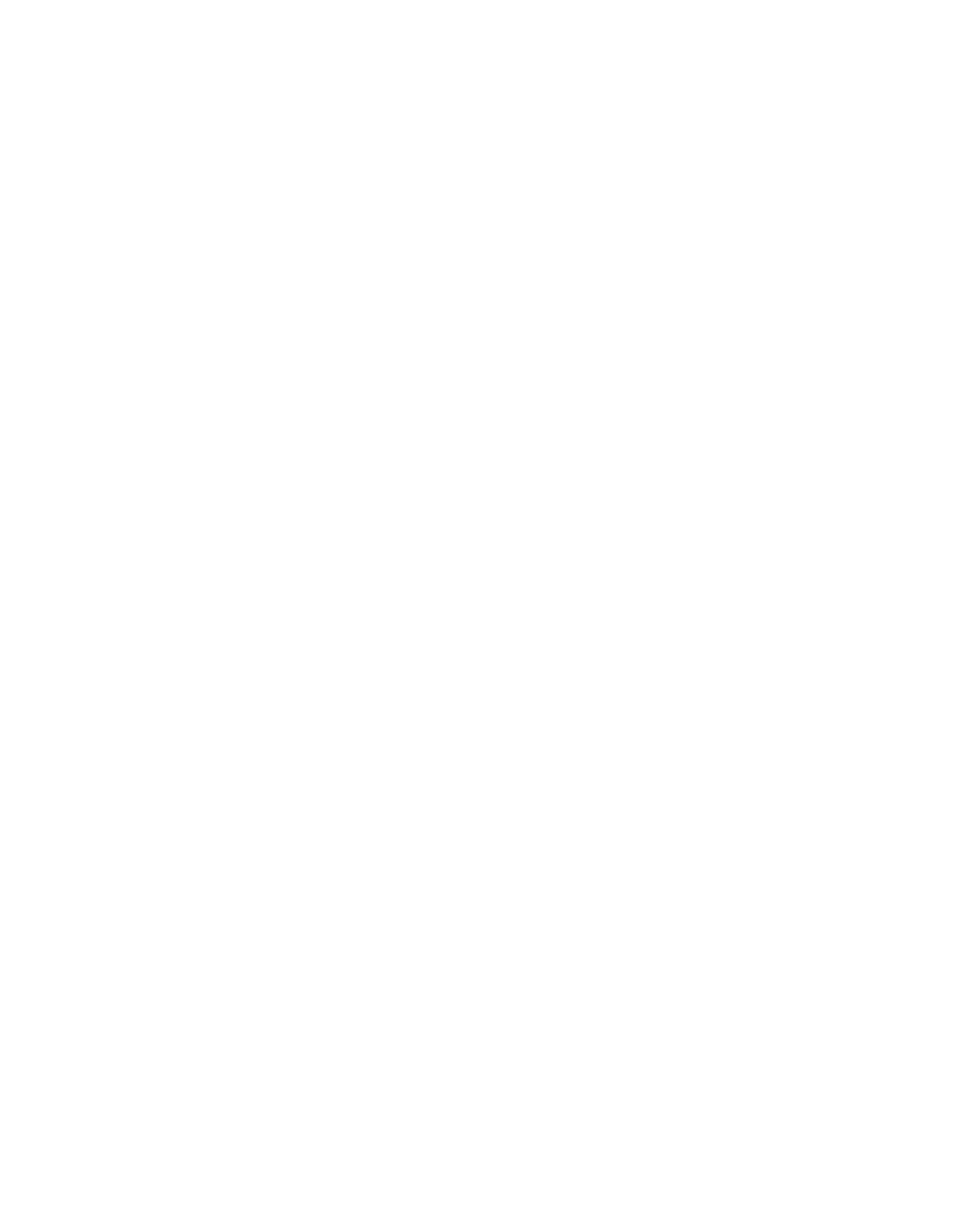# Index

 $\epsilon$ -closure, 21 algorithm, 37 optimization, 21 cancellative operation, 25 closure, 6, 7, 11 of a matrix, 7 transitive, 8 complementation, 20 completion, 20 composition, 14 N-way, 18 concatenation, 11 connection, 4, 15, 19 determinization, 25 difference, 19 empty string  $(\epsilon)$ , 2 Epsilon-Removal, 22 epsilon-removal, 21 reverse, 25 equivalent, 31 finite-state transducer, 2, 4 finite automaton, 4 Gen-All-Pairs, 8 Gen-Single-Source, 10 Hadamard product, 18 intersection, 18

inversion, 13 Kleene-closure, see closure minimal, 31 minimization, 31 mirror image, 2 monoid, 2 on-demand construction, 12 on-the-fly construction, 12 operation binary, 14 closure, 6, 11 rational, 11 unary, 13 path accepting, 3 delay, 33 successful, 3 product, 11 projection, 13 input, 13 left, 13 output, 13 right, 13 rational power series, 1 reversal, 13 reweighting, 29 semiring, 2

 $k$ -closed, 9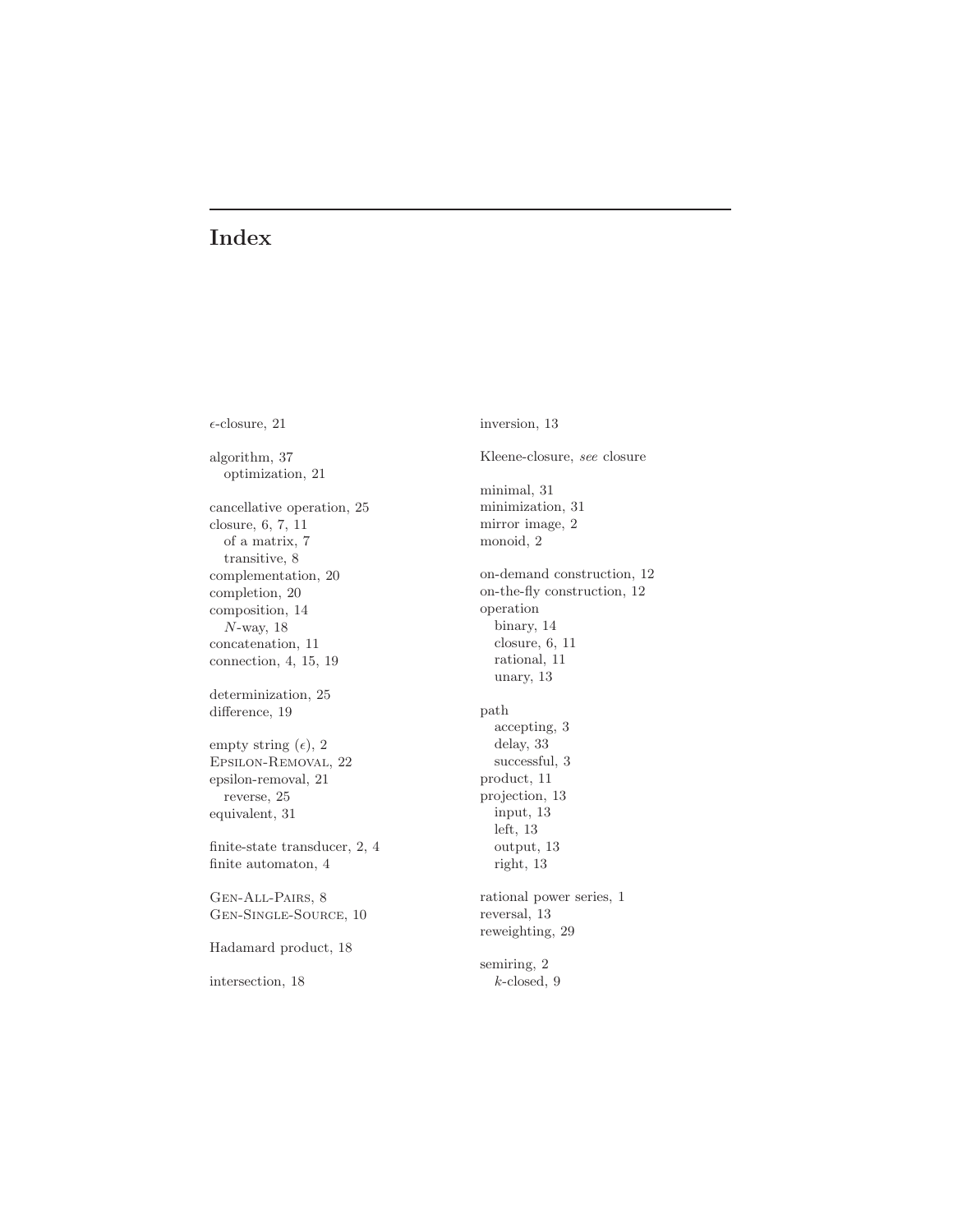Boolean, 2, 6 cancellative, 25 closed, 5 commutative, 2 complete, 5 Conway, 6, 7 divisible, 25 idempotent, 2 lattice, 6 locally closed, 9 log, 2, 6 non-idempotent, 6 probability, 2, 6 tropical, 2, 6 weakly divisible, 25 shortest-distance, 6 algorithm, 5 all-pairs, 6, 8 single-source, 9, 10 problem all-pairs, 5, 7 single-source, 9 starsemiring, 6 complete, 6 state final, 3 initial, 3 non-accessible, 4 non-coaccessible, 4 sibling, 27 twin, 27 useless, 4 stochastic, 30, 32 string delay, 34 length of, 2 mirror image of, 2 strongly connected component, 8 decomposition into, 8 sum, 11 SYNCHRONIZATION, 35 synchronization, 33

transducer, see weighted transducer transposition, 13 trimming, 4, 15, 19 twins property, 27, 28 union, 11 unweighted automaton, see finite automaton unweighted transducer, see finitestate transducer Viterbi approximation, 2 weight final, 3 initial, 3, 4 weighted automaton determinizable, 26, 27 subsequentiable, 27 weighted subset, 25 WEIGHTED-COMPOSITION, 16 WEIGHTED-DETERMINIZATION, 26 weighted automaton, 1, 2, 4 deterministic, 25 polynomially ambiguous, 28 subsequential, 25 weighted finite-state transducer, see weighted transducer weighted transducer, 1–3 complete, 20 deterministic, 4 determinizable, 24 double-tape unambiguous, 37 inverse, 3 regulated, 3 sequential, 4 synchronized, 34 trim, 4 unambiguous, 4 weight function, see weight weight pushing, 29